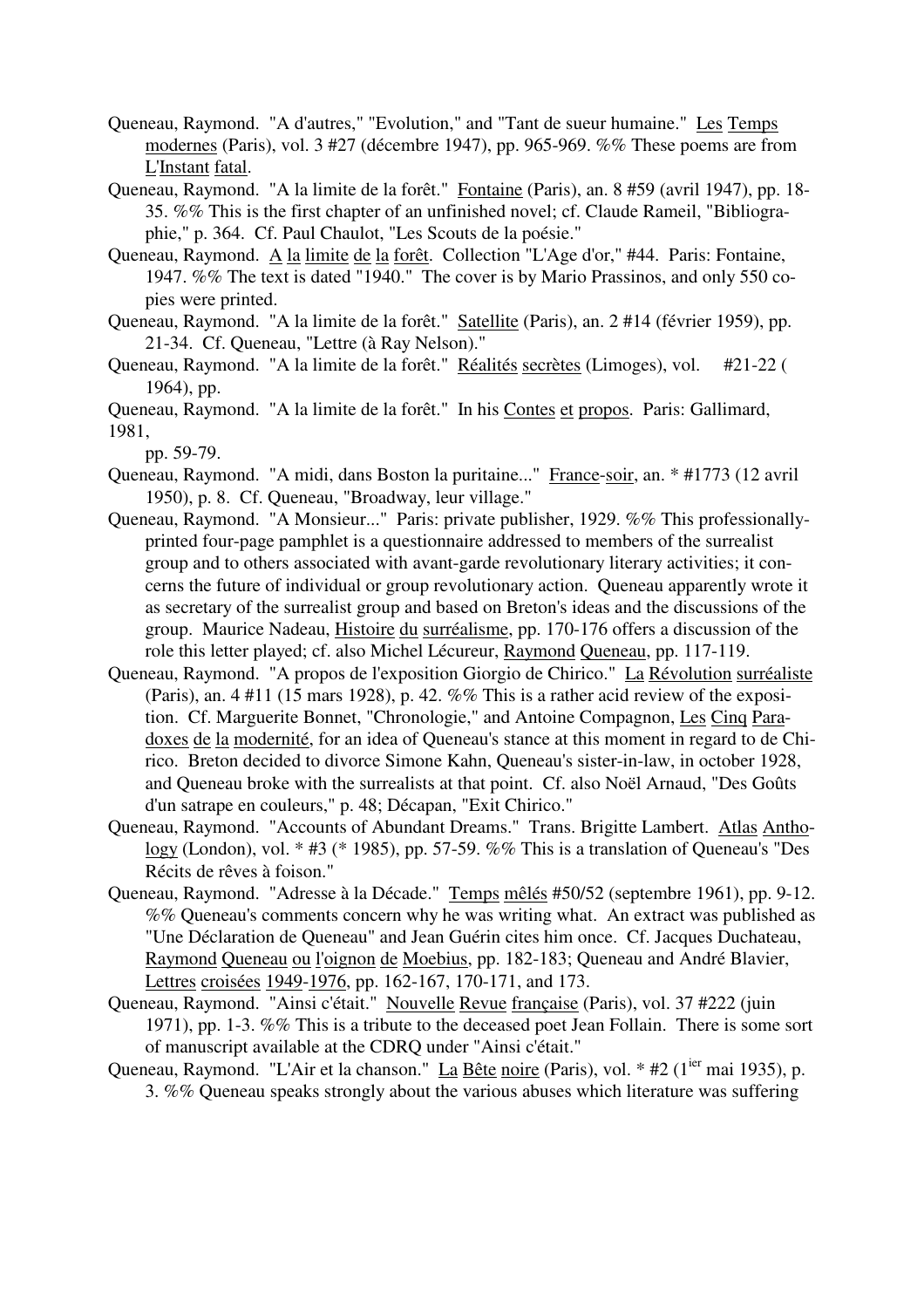from. There is some sort of manuscript available at the CDRQ under this title. Cf. Noël Arnaud, "Queneau et Saint-Germain-des-Prés"; Michel Lécureur, Raymond Queneau, pp. 188-192. In regard to Queneau's participation in this periodical, cf. Noël Arnaud, "Un Queneau honteux?"

Queneau, Raymond. "L'Air et la chanson." In his Le Voyage en Grèce. Paris: Gallimard, 1973,

pp. 64-66.

Queneau, Raymond. "Album 19." In Album 19. Paris: Maeght, 1962. %% This was apparently a Miró album to which Queneau contributed this text. There were only 75 copies printed, signed by Miró and Queneau. This text reappeared in Anonymous, ed., Joan Miró Lithographs and Juan Miró der Lithograph.

Queneau, Raymond. La Alegría de la vida. Trans. Carlos Manzano. Madrid: Alfaguara, 1984.

%% This is a translation of <u>Le Dimanche de la vie</u> into Spanish. Cf. José Manuel Fajardo, "La Alegría de vivir"; Francisco J. Satué, "Raymond Queneau: El Deseo de vivir."

- Queneau, Raymond. "Alfred." Nouvelle Revue française (Paris), vol. 46 #270 (mars 1936), pp. 339-357. %% These pages contain paragraphs taken from chapters 1, 3, 4, and 6 of Les Derniers Jours. There seem to be passages here which do not appear in the final version.
- Queneau, Raymond. "Alfred." Trans. Barbara Wright. Translation (New York), vol. 23 #\* (spring 1990), pp. 102-106. %% This is Wright's translation of chapter 6 of Les Derniers Jours.
- Queneau, Raymond. "Alice en France." In Raymond Queneau. Cahier de l'Herne #29. Ed. Andrée Bergens. Paris: Editions de l'Herne, 1975, pp. 51-54. %% This is a curious story in which Queneau would seem to be imitating Lewis Carroll. It reappeared in the 1999 edition. There is some sort of manuscript available at the CDRQ under this title. Cf. Stanley Barton Fertig, "Une Ecriture encyclopoétique: Formation et transformation chez Raymond Queneau."
- Queneau, Raymond. "Alice en France." In his Contes et propos. Paris: Gallimard, 1981, pp. 135-143. %% The index indicates that this was written in 1945.
- Queneau, Raymond. "Alice in Frankrijk." Trans. Jan Pieter van der Sterre. Raster (Amsterdam), vol. \* #54 (\* 1991), pp. 44-48. %% This is a translation of "Alice en France" into Dutch.
- Queneau, Raymond. "Allocution de M. Raymond Queneau." In Le Centennaire d'Emile Verhaeren. Bruxelles: Académie royale de langue et de littérature française de Belgique, 1956, pp. 23-26. %% This is a tribute to the Belgian poet. Cf. Queneau, "Le Visionnaire"; this is not quite the same text. There is some sort of manuscript available at the CDRQ under the title "Centenaire de Verhaeren." Cf. also Queneau and André Blavier, Lettres croisées 1949-1976, pp. 73, 74, and 350 (note 69).
- Queneau, Raymond. "'Allocution de M. Raymond Queneau' de l'Académie Goncourt, prononcée le 21 mai 1955 au Palais des Académies de Bruxelles pour la commémoration du centenaire d'Emile Verhaeren." Bulletin de l'Académie royale de langue et de littérature françaises (Bruxelles), vol. 33 #2 (\* 1955), pp. 99-102. %% This is the same as the preceding text.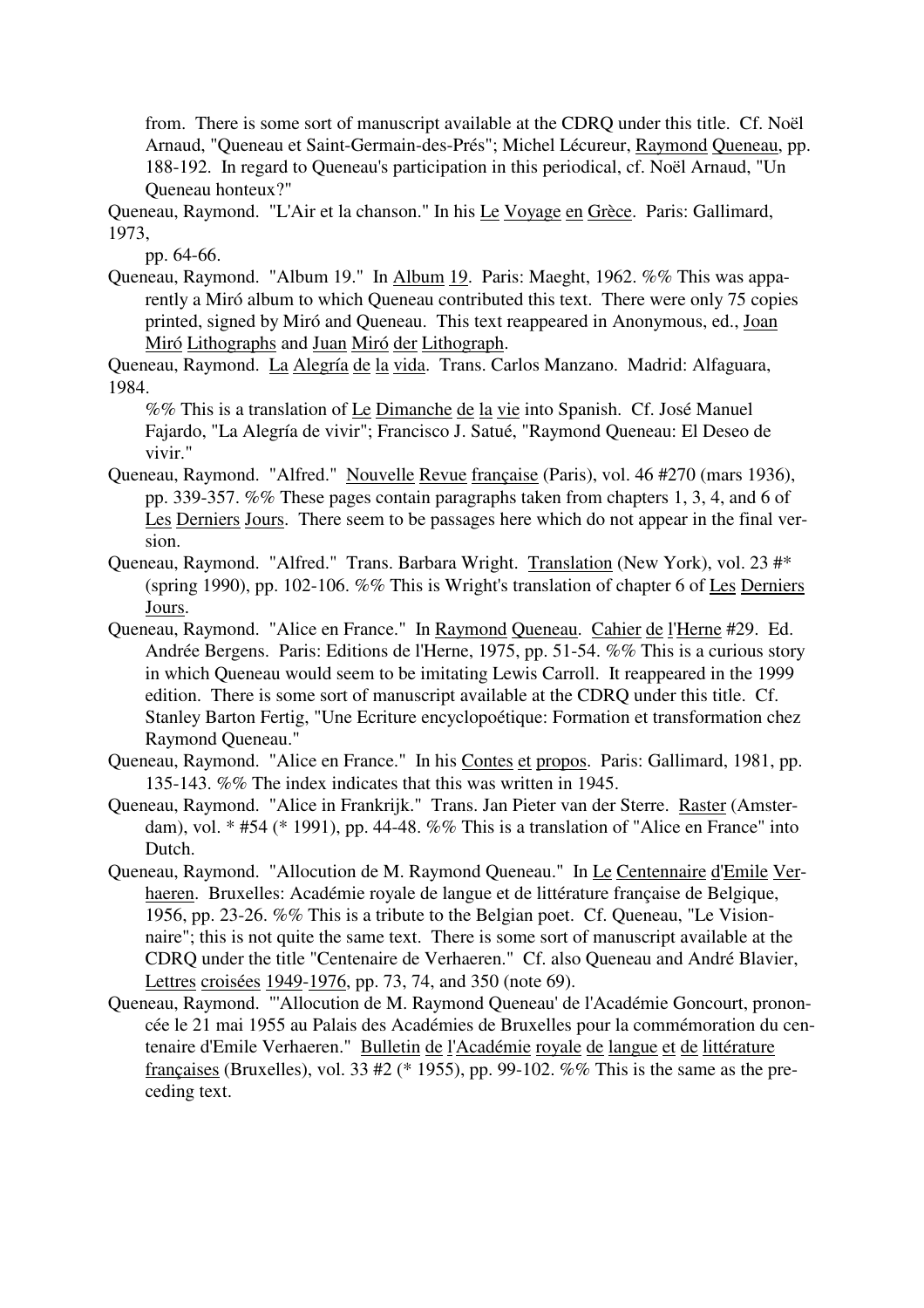- Queneau, Raymond. Alphabet. Ill. Claude Stassart-Springer. Vézelay (Yonne): Editions de la Goulotte, 2001. %% This publication was limited to 90 copies, 5 "de tête," 15 "hors commerce," and the other 70 for the trade. Cf. Jean-Claude Perrier, "'Honorable Progéniture.'"
- Queneau, Raymond. Amicul meu Pierrot. Trans. Radu Albala. Intro. Valeriu Panaitescu. Collection "Meridiane," #177. Bucuresti: Univers, 1971.
- Queneau, Raymond. "L'Amour, la peinture." Les Lettres françaises (Paris), vol. \* #108 (17 mai 1946), p. 4. %% Queneau reviews the art of André Marchand. There is some sort of manuscript available at the CDRQ under this title.
- Queneau, Raymond. "L'Amour, la peinture." Preface to the catalogue of the Exposition André Marchand at the Kunsthalle of Berne (juin 1948), pp. 3-11. %% This is a reprint of the other work of the same name.
- Queneau, Raymond. "Amours déçues." Tribu (Toulouse), vol. \* #11 (1<sup>ier</sup> trimestre 1986), pp. C5-C6. %% Queneau speaks of his experiences with chess and of playing with André Gide in Torri de Bennaio in 1948. The text is dated 1974, but it is not clear that it had been printed elsewhere before this occasion. There is some sort of manuscript available at the CDRQ under this title. Cf. Queneau, Journaux (1914-1965), pp. 621 et seq. and Queneau and André Blavier, Lettres croisées 1949-1976, pp. 28 and 29.
- Queneau, Raymond. "L'Amphion." In Almanach de Paris An 2000. Paris: Le Cercle d'échanges artistiques internationaux, 1949, p. 219. %% This was reprinted from Les Ziaux. Cf. Claude Debon-Tournadre, "Présence d'Apollinaire dans l'oeuvre de Queneau," p. 80.
- Queneau, Raymond. "L'Amphion." Adam (London), an. 19 #219-221 (\* 1951), p. 12. Queneau, Raymond. "L'Amphion." In De Passy au Père-Lachaise. Ed. Marc Blancpain and C.
	- de Lignac. Collection "France actuelle," #2. Paris: Hatier, 1960, p. 8.
- Queneau, Raymond. "Amphion géomètre." Temps mêlés #4/5 (= 5/6) (29 juin 1953), p. 7. %% This was reprinted in Sonnets. Cf. Michel Lécureur, Raymond Queneau, pp. 64-65; Queneau and André Blavier, Lettres croisées 1949-1976, pp. 43-48.
- Queneau, Raymond. "L'Analyse matricielle de la phrase en français." In Raymond Queneau. Cahier de l'Herne #29. Ed. Andrée Bergens. Paris: Editions de l'Herne, 1975, pp. 55-60. %% While there is an obvious parentage between this text and the next one, they are not at all the same. Nonetheless, in both cases Queneau tries to objectify and quantify permutations of the sentence in such a manner as to make them mathematically manipulable. This text reappeared in the 1999 edition. Cf. Jean-Michel Pochet, "Queneau, un spectacle?"; Queneau, "Meccano"; Marina Scriabine, "Pensée artificielle et pensée vécue." There is a German translation under Queneau, "Der Matri-zenanalyse des Satzes in der französischen Sprache."
- Queneau, Raymond. "L'Analyse matricielle du langage." In Etudes de linguistique appliquée, vol. III. Ed. B. Quemada. Paris: Didier, 1964, pp. 37-50. %% Cf. the note in the preceding entry. There is some sort of manuscript available at the CDRQ under this title. This text reappeared in Queneau, Meccano ou l'analyse matricielle du langage. Cf. also François Le Lionnais, "Pensée artificielle, pensée vécue"; Queneau, "Meccano."
- Queneau, Raymond. "André Figueras a recueilli la réponse de Raymond Queneau pour son enquête 'Victor Hugo ... hélas'." Temps mêlés #150 + 39/40 (printemps 1989), p. 20. %% The original is indexed under Queneau, Réponse à l'enquête "Victor Hugo ... hélas."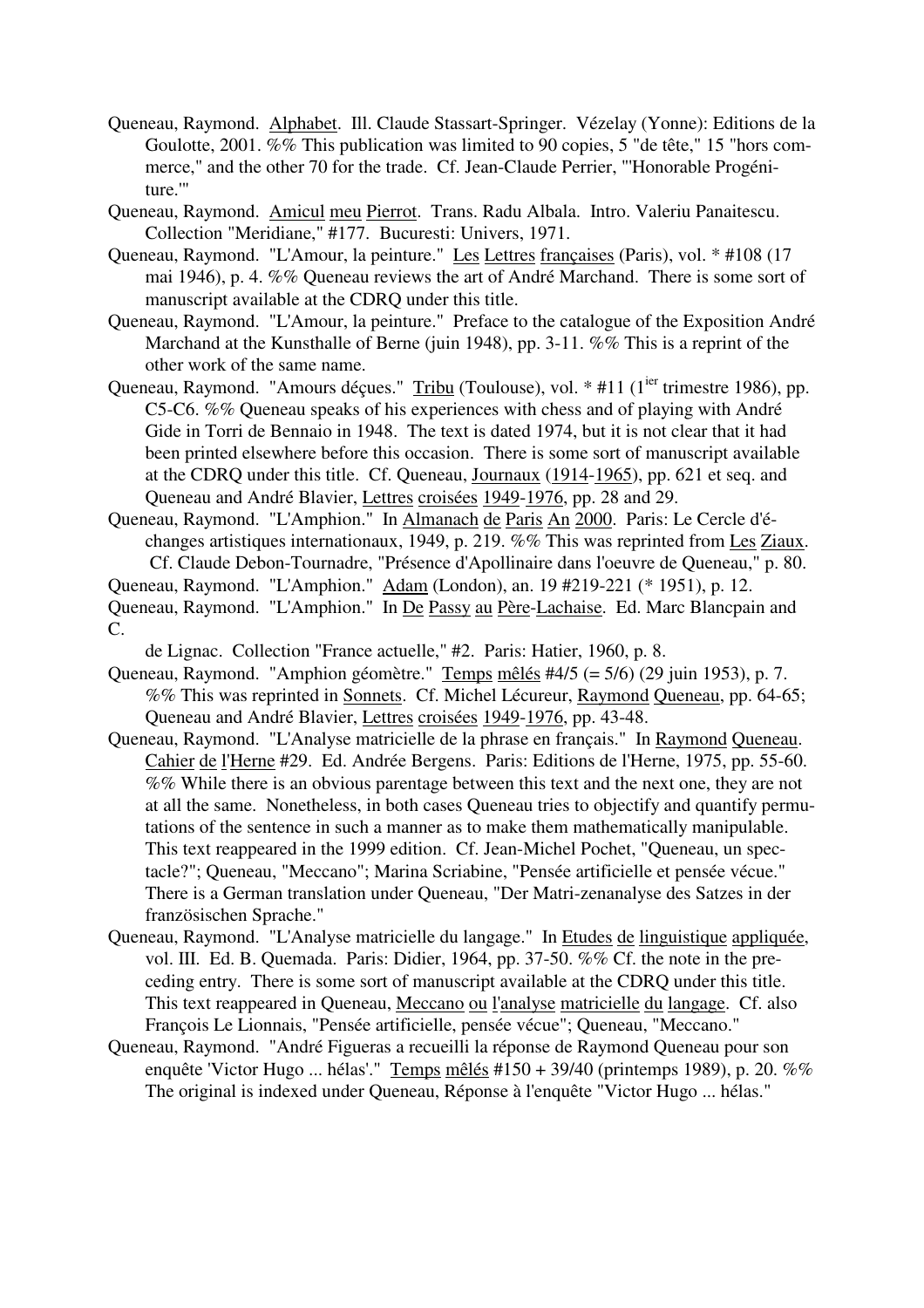- Queneau, Raymond. André Frénaud. Lithographies de Jean Bazaine. Exposition organisée à la Librairie Le Divan. Paris: Editions Le Divan, 1960. %% This booklet consists of Queneau's tribute essay (for which there is some sort of manuscript available at the CDRQ under "André Frénaud penseur poète"), a lithograph (or two), the poem (listed as unpublished), a bibliography of Frénaud's works from 1943 to 1960 (including pending works), and the following note on the printing parameters: "Il a été tiré 200 exemplaires : 150 exemplaires sur papier offset numérotés de 1 à 150; 30 exemplaires sur papier de Rives, comportant en outre une seconde lithographie, numérotés de I à XXX; 20 exemplaires marqués H. C. reservés aux collaborateurs." I do not believe that the poem, "L'Irruption des mots," figures in vol. I of Queneau's Oeuvres complètes. Cf. also Queneau, "Avantpropos pour une bibliographie," which is the same as this essay, and "Sa composition, ses noces noires," as well as Frénaud, "La Sainte Face revelée dans les baquets."
- Queneau, Raymond. "André Frénaud." Cahiers Raymond Queneau, vol. \* #10 (décembre 1988), pp. 16-18. %% This first appeared in the catalogue for the "Le Divan" bookstore in mai 1960. There were only 200 copies printed.
- Queneau, Raymond. "André Frénaud, penseur-poète." Le Monde (Paris), an. 25 #7314 (20 juillet 1968), p. iv. %% This is a short tribute, for which there is some sort of manuscript available at the CDRQ.
- Queneau, Raymond. "André Prévost: Cieux nouveaux ou quatre hommes dans la lune." Critique sociale (Paris), an. 1 #6 (septembre 1932), p. 272. %% Queneau does not care for this extremely banal satire of pacifists, supernudists, and "lunar pederasts." This was not reprinted in Voyage en Grèce.
- Queneau, Raymond. "André Prévost: Cieux nouveaux ou quatre hommes dans la lune." In La Critique sociale. Ed. and pref. Boris Souvarine. Paris: Editions la Différence, 1983, no pages.
- Queneau, Raymond. Angol Park. Trans. and afterword Endre Lázár Bajomi. Collection "Modern Könyvtár," #113. Budapest: Európa Könyvkiadó, 1967. %% This was a translation of Pierrot mon ami into Hungarian.
- Queneau, Raymond. Aoi Hana. Trans. Fumihiko Takita. Tokyo: Chikuma Shobo, 1969. %% This is a translation of Les Fleurs bleues into Japanese. The Japanese title means the same as the French one.
- Queneau, Raymond. <u>Το Απόκρυφο ημερολόγιο της Σάλλυ Μάρα</u>. Trans. and post-face Αχιλλέας Κυριακίδης. Αθήvα: Opera, 1993. %% This is a translation of Le Journal intime de Sally Mara into Greek.
- Queneau, Raymond. "L'Appel de Raymond Queneau." Les Lettres françaises (Paris), vol. \* #212 (10 juin 1948), p. 2. %% This is an appeal for readers of the Lettres francaises to support some sort of freedom of the press. Be sure to see Alessandra Ferraro, Raymond Queneau: L'Autobiografia impossible, p. 49. Cf. also the entry under "Comité national des écrivains"; André Billy, "Y a-t-il une crise du livre? -- Sur le divorce de la critique et du public. -- Tentatives d'hier et d'aujourd'hui"; Jacques Carat, "Crise de l'imprimerie"; René Groos, "Et le public?"; Michel Lécureur, Raymond Queneau, p. 266; Queneau, "La Crise de la librairie"; Emmanuël Souchier, Raymond Queneau, p. 33.
- Queneau, Raymond. L'Arbre qui pense. Ill. Régis Lejonc. Collection "Petits Géants." Paris: Editions Rue du monde, 2002. %% This is a children's book containing just this poem from Le Chien à la mandoline.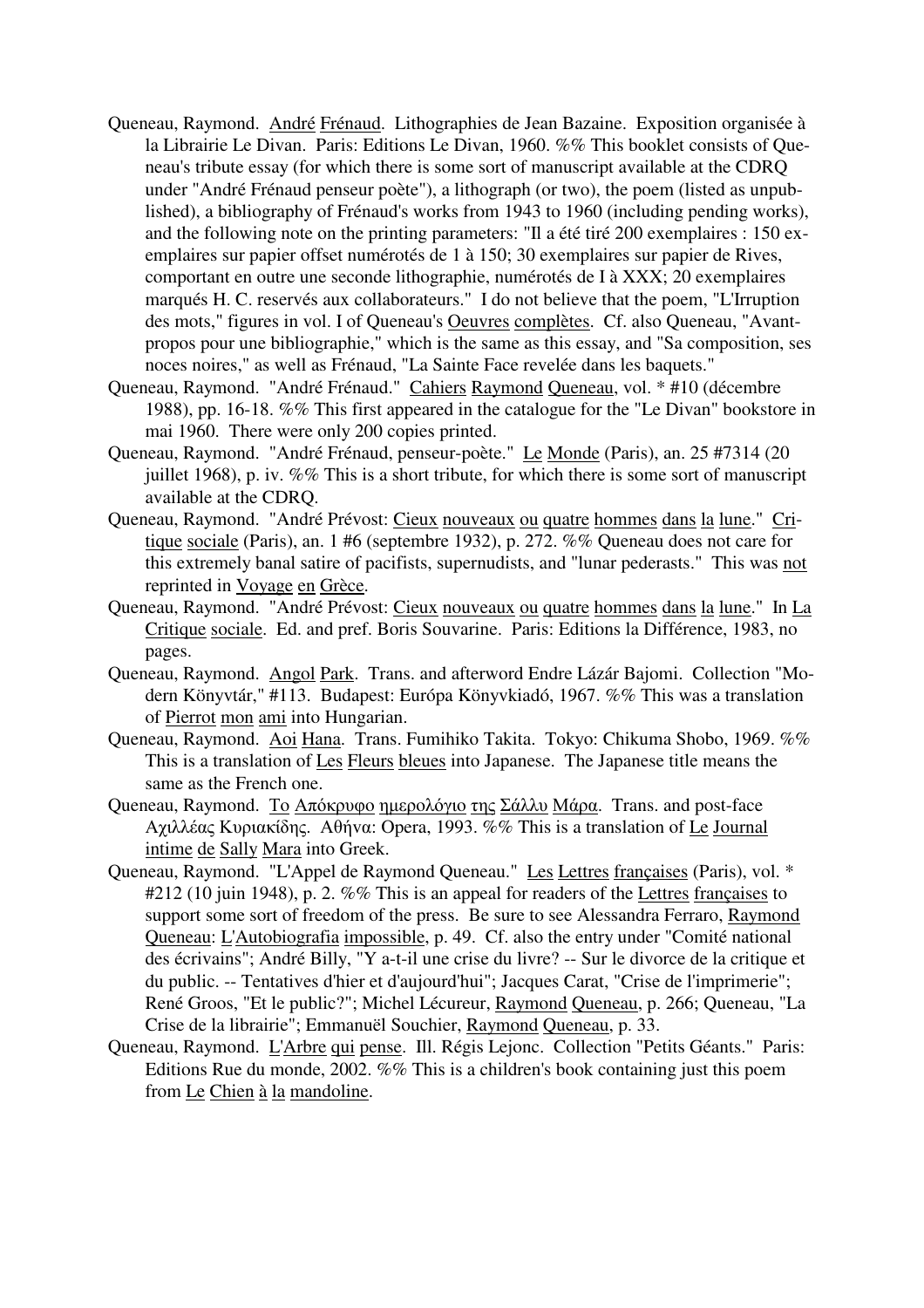- Queneau, Raymond. Arithmétique. Scenario. In Raymond Queneau et le cinéma. Ed. Anonymous. Reims: Maison de la culture André Malraux de Reims et Amis de Valentin Brû 1980, pp. 50-55. %% This is the scenario of a short film, written by Queneau and in which he was the only actor. There is a manuscript of the scenario available at the CDRQ. Cf. Anonymous, "L'Encyclopédie filmée" and "Un Nouvel Harry Langdon: Raymond Queneau (de l'Académie Goncourt)."
- Queneau, Raymond. "Arithmétique affective." Démocratie ( ), an. #126 (23 mars 1962), p. %% This is an extract from "Sally plus intime."
- Queneau, Raymond. "Les Articles." This was originally one of his "texticules." Cf. Queneau, "Die Artikel" and "Petit Supplément au Manuel de conversation de Ludwig Harig." Cf. also Michel Gey,, Daniel Duprez, and Clarence Chenel, ed., Le Français en  $4^e$ ; Alain Salles, "J'avais envie que cet ouvrage de bibliothèque descende de son piédestal."
- Queneau, Raymond. "Die Artikel." Trans. Eugen Helmlé. In Aus Wörtern eine Welt. Zu Helmut Heissenbüttel. Collection "Portrait," #1. Frankfurt-am-Main: Qumran Verlag, 1981, p. 143. %% This is Queneau's "Les Articles."
- Queneau, Raymond. "Les Artistes." Amis de Valentin Brû #9 (décembre 1979), pp.
- Queneau, Raymond. Ασκήσεις ύφoυς. Trans. Αχιλλέας Κυριακίδης. Αθήvα: ΄Υψιλov, 1984. %% This is a translation of Exercices de style into Greek.
- Queneau, Raymond. "L'Astre Patagon." In Poètes, peintres, sculpteurs. Paris: Maeght, 1960, p. %% This is a surrealistic prose poem. The work containing it is an album published on the occasion of an exhibition of the same name; there were only 150 copies printed.
- Queneau, Raymond. "L'Astre Patagon." Derrière le miroir (Paris: Maeght), vol. \* #119 (\* 1960), n. p.
- Queneau, Raymond. "At the Edge of the Forest." Trans. Ralph Manheim. Tiger's Eye (New York), vol. \* #2 (december 1947), pp. 6-16. %% This is a translation of "A la limite de la forêt." There is a different English translation under Queneau, "The Trojan Horse" & "At the Edge of the Forest."
- Queneau, Raymond. "L'Atelier de Brancusi." Poésie vivante (Genève), vol. \* #29 (\* 1969), pp. 18-19. %% This is the original poem plus a translation into Romanian done by an unnamed person.
- Queneau, Raymond. "L'Atelier de Brancusi." In Masa tacerii. Ed., trans., and pref. Ion Caraion. Bucuresti: Editura Univers, 1970, pp. 260-263. %% This has the original French for this poem (cf. Queneau's Oeuvres complètes, vol. I, p. 720 and notes) and Caraion's Romanian translation on facing pages.
- Queneau, Raymond. "Attendre dans les ajoncs..." Trans. Barbara Wright. Atlas Anthology (London), vol. \* #2 (\* 1984), p. 9. %% This is a poem from section 3 of Morale élémentaire.
- Queneau, Raymond. "Au temps du désordre. Pour saluer Boris Vian." In Radio Vian. Vol. 15 of Les Oeuvres complètes de Boris Vian. Paris: Fayard, 2003, pp. 264-266. %% In these comments from a radio show of this name on 30 janvier 1963 Queneau gives a relatively long appreciation of Vian's creation of a particular style of novel, stressing L'Ecume des jours.
- Queneau, Raymond. "Aus dem Tagebuch." In the theater program for the 1966/1967 season of the "Komödie" in Basel. Ed. Siegfried Kienzle. P. 4. %% This seems to be a reflection on the work of the poet, possibly in relation to Hegel's philosophy.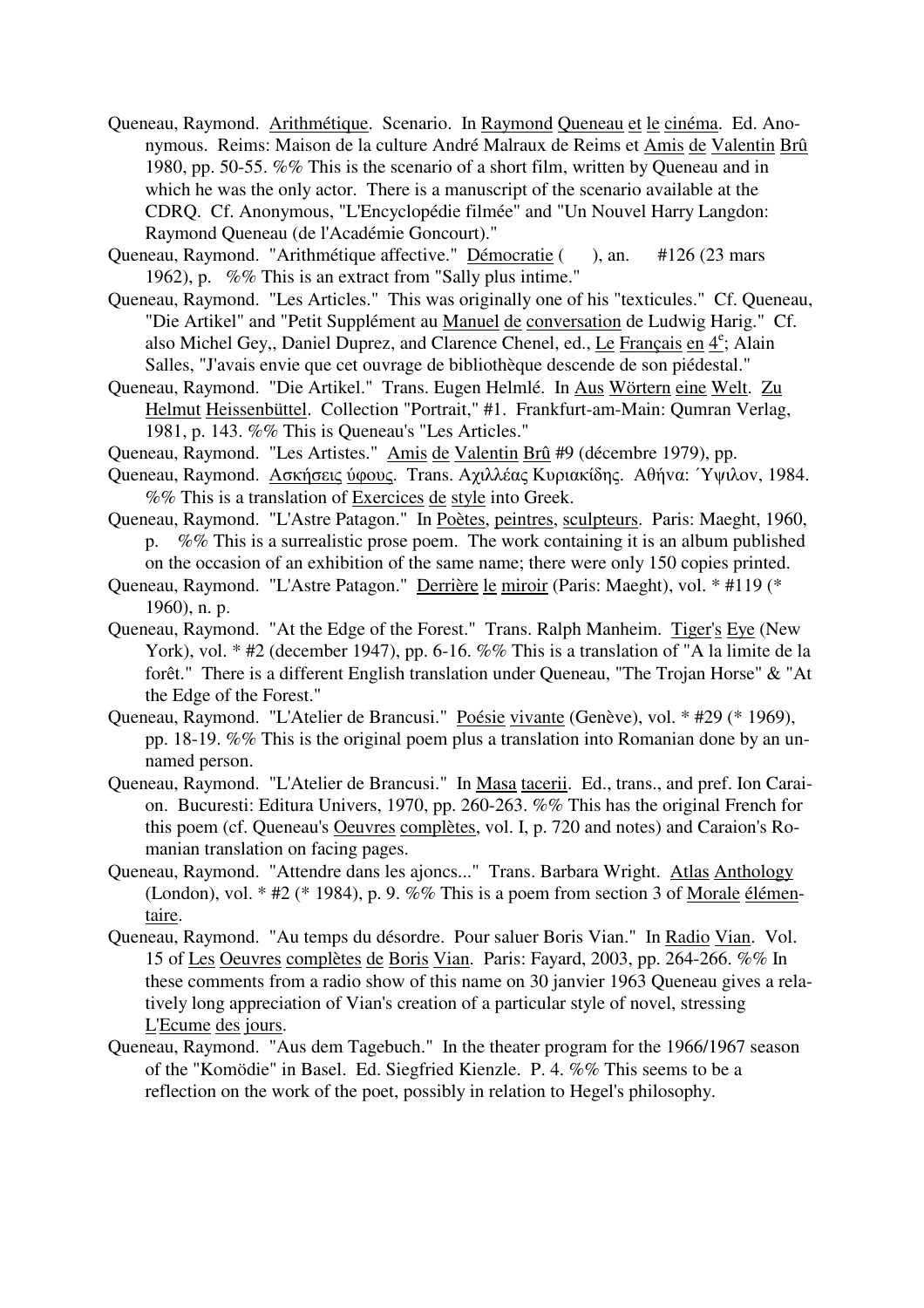- Queneau, Raymond. Aux Confins des ténèbres: Les Fous littéraires français du XIX<sup>e</sup> siècle. Ed., intro., and notes Madeleine Velguth. Paris: Cahiers de la NRF, 2002. %% This is the text which Queneau tried to have published in 1934 and which he eventually used in part in Les Enfants du Limon. It includes a preface by Queneau. There are some sort of manuscripts available at the CDRQ under this title, and the Ransom Center (Austin, Texas) has a very rough typed draft of this work. There is a translation into Spanish under Queneau, En los Confines de las tinieblas: Los Locos literarios. Cf. Jacques Birnberg, "Raymond Queneau, (ré)-citateur hétéroclyte ou des libertés du lecteur"; Olivier Cariguel, CR of Queneau's Aux Confins des ténèbres: Les Fous littéraires français du XIX<sup>e</sup> siècle; Norbert Czarny, "Fleur bleue et chiendent"; Patrick Kéchichian, "Encyclopédie de quelques folies"; Laurent Lemire, "L'Esprit Queneau"; Ali Nematollahy, CR of Queneau's Aux Confins des ténèbres: Les Fous littéraires français du XIX<sup>e</sup> siècle; Florent Seifert, "Blavier et les fous littéraires"; Shuichiro Shiotsuka: CR of Charles Nodier's Bibliographie des fous: De quelques livres excentriques, Queneau's Comprendre la folie, Stéphane Fleury's A Propos des fous littéraires, André Blavier's Les Fous littéraires, and Queneau's Aux Con- fins des ténèbres: Les Fous littéraires français du XIX<sup>e</sup> siècle; Evert van der Starre, Curio- sités de Raymond Queneau. De «L'Encyclopédie des Sciences inexactes» aux jeux de la création romanesque, pp. 62 and 65-67.
- Queneau, Raymond. "Aux Enfers." In Raymond Queneau. Cahier de l'Herne #29. Ed. Andrée Bergens. Paris: Editions de l'Herne, 1975, pp. 17-23. %% This is a short comic play which Queneau wrote in 1916, while still in middle school, about "chahuteurs" in a classical Greek Hell. There is some sort of manuscript available at the CDRQ under this title. This text reappeared in the 1999 edition. Cf. Michel Lécureur, Raymond Queneau, pp. 41-42; Jean-Pierre Longre, "Métamorphoses et effacements (le personnage théâtral)" and Raymond Queneau en scènes, pp. 40-42 and 259-260; Gianni Poli, "Il Dialago drammatico di Raymond Queneau: Una Tangenza teatrale."
- Queneau, Raymond. "Avant-hier par Kay Boyle." Nouvelle Revue française (Paris), vol. 48 #284 (mai 1937), pp. 791-792. %% Queneau seems to want to say something nice about this book but appears to find it rather hard to manage.
- Queneau, Raymond. "Avant-hier par Kay Boyle." In his Le Voyage en Grèce. Paris: Gallimard, 1973, pp. 77-78.
- Queneau, Raymond. "Avant-propos." Beaux Livres anciens et modernes (Paris), vol. \* #25 (avril 1951), pp. 1-2.  $\%$ % This is the introduction to a Gallimard catalogue of rare books; Queneau makes some interesting comments on Anatole France, a bibliophile. In this regard, cf. also Queneau and André Blavier, Lettres croisées 1949-1976, pp. 27, 31, 144, and 359 (note 158).
- Queneau, Raymond. "Avant-propos." In L'Arrache-coeur by Boris Vian. Paris: Vrille, 1955, pp. 7-8. %% This is basically a tribute to Vian. There is some sort of manuscript available at the CDRQ under the title "Vian: préface à L'arrache-coeur." Cf. Boris Vian, "Lettre en vers adressée à Raymond Queneau, satrape, alors à Sienne en Toscane"; Queneau, "In the Beginning was the Forward."
- Queneau, Raymond. "Avant-propos." In L'Arrache-coeur by Boris Vian. Collection "Livre de poche," #2398. Paris: Pauvert, 1962, pp. 5-6.
- Queneau, Raymond. "Avant-propos." In L'Arrache-coeur by Boris Vian. Collection "Livre de Poche," #2398. Paris: Pauvert, 1977, pp. 5-6.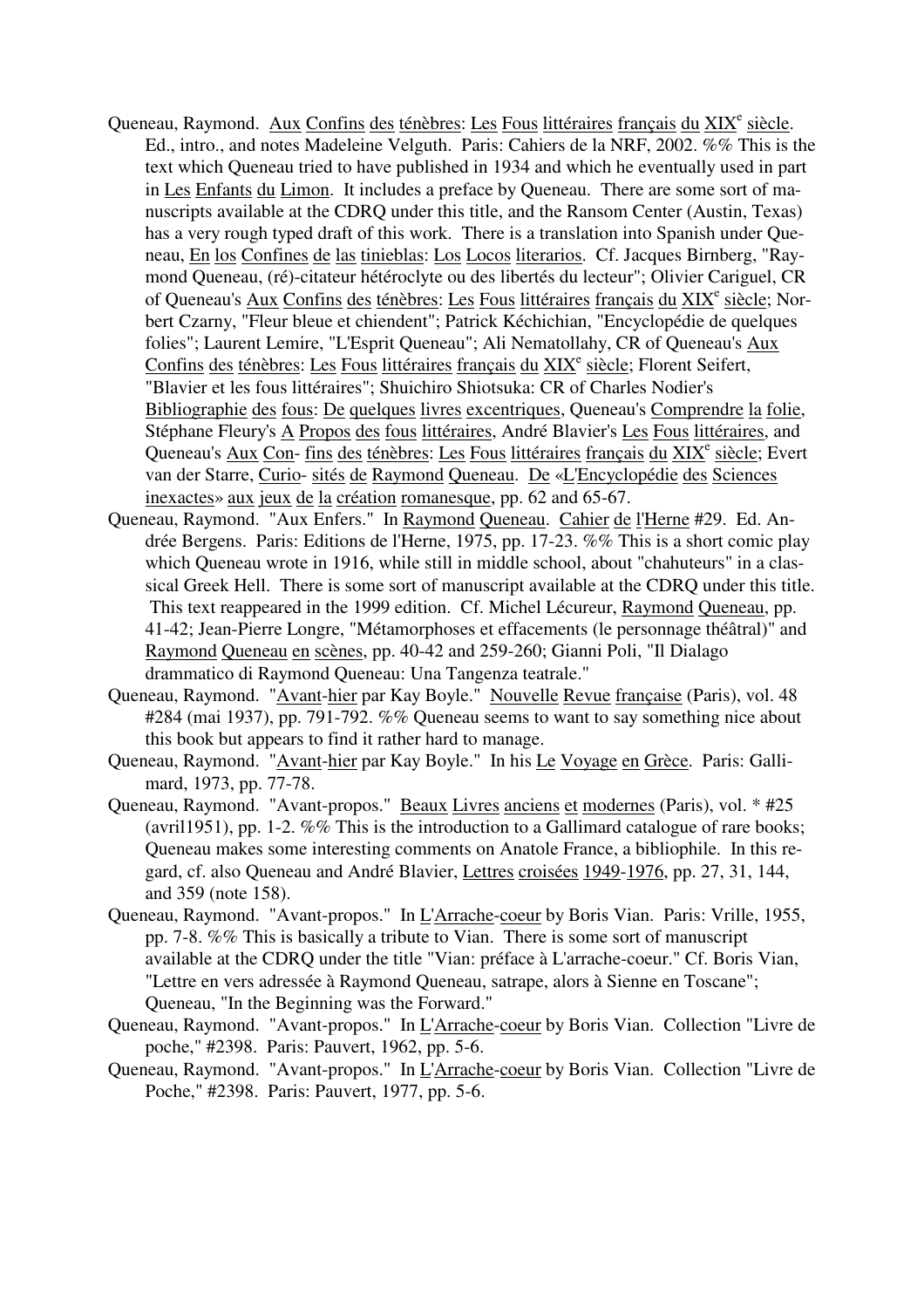- Queneau, Raymond. "Avant-propos." In Gertrude Stein by Donald Sutherland. Trans. Nicole Balbir. Paris: Gallimard, 1973, p. 3. %% Queneau praises Sutherland's understanding of Stein and her works and hopes that Sutherland's work will make Stein better read and understood in France. There is some sort of manuscript available at the CDRQ under the title "Gertrude Stein, préface à D. Sutherland."
- Queneau, Raymond. "Avant-propos." In Notes d'un biologiste by Jean Rostand. Ill. Albert Flocon. Paris: Editions les Pharmaciens bibliophiles, 1954, pp. 7-9. %% Queneau had asked Rostand to comment La Bruyère for Les Ecrivains célèbres, and now Queneau is only too happy to return the favor by prefacing this collection of insights and observations. There were only 200 copies printed. There is some sort of manuscript available at the CDRQ under the title "Préface à Jean Rostand." Cf. Claude Cézan, "Que pensez-vous de ... la parthénogenèse?"
- Queneau, Raymond. "Avant-propos" to Notes d'un biologiste. Cahiers Raymond Queneau, vol. \* #10 (décembre 1988), pp. 14-15. %% Cf. the bibliographical note on p. 21 of this issue.
- Queneau, Raymond. "Avant-propos pour une bibliographie." Sud (Marseille), an. 11 #39-40 (\* 1981), pp. 14-15. %% Queneau writes about how André Frénaud had his own ideas about the illustration of his books of poetry and how they all came out in vastly different sizes. This is a reprint of the tribute essay from his André Frénaud. Cf. André Frénaud, "La Sainte Face revelée dans les baquets"; Queneau, "Sa Composition, ses noces noires."
- Queneau, Raymond. "Avant-propos I." In On est toujours trop bon avec les femmes. Paris: Cinema International Corporation, 1971, pp. 7-8. %% This was a brochure for the film, and the text was signed "Sally Mara." The brochure also contained "Aphorismes de Sally Mara" on pp. 4, 23, and 27.
- Queneau, Raymond. "'Avec le temps...', texte inédit." Temps mêlés #150 + 65/68 (printemps 1996), pp. 247-248. %% This is a commentary on Charlie Chaplin's "Limelight" and its humor. Cf. Marie-Claude Cherqui, "Avec le temps... ou Les Récifs de la rigolade: A propos de Limelight de Charlie Chaplin." Cf. Bernard Giquel, "Chaplin: Zazie le fait pleurer."
- Queneau, Raymond. "Avoir son nom dans une anthologie." Cf. Christian Descamps, "Poésie.

Raymond Queneau."

- Queneau, Raymond. "Les Axiomes d'appartenance." Le Monde (Paris), an. 44 #13244 (28 août 1987), p. 14. %% This was taken from Queneau's "Les Fondements de la littérature d'après David Hilbert" and constitutes its first third or so. Cf. Pierre Lepape, "Et... peler Queneau"; Queneau, "David Hilbert."
- Queneau, Raymond. "Babillage des carolingiens." Cf. Clarisse Ferreira da Silva, "Explication d'un disque en vue d'une classe de conversation"; Queneau, "Queneau parle: 'Le Babillage des carolingiens'."
- Queneau, Raymond. "Baj." XX<sup>ième</sup> Siècle (Paris), an. 24 #18 (février 1962), pp. 61-65. %% This is a very general introduction to Enrico Baj.
- Queneau, Raymond. "Baj." Temps mêlés #71/73 (janvier 1965), p. 14. %% This is an even moregeneral introduction to Baj; it reappeared as the last part of Queneau's Preface to the catalogue of the Enrico Baj exposition at the Studio d'arte Condotti 75 in Rome (10 aprile 1968). Claude Rameil ("Bibliographie," p. 376) says that this issue of Temps mêlés actu-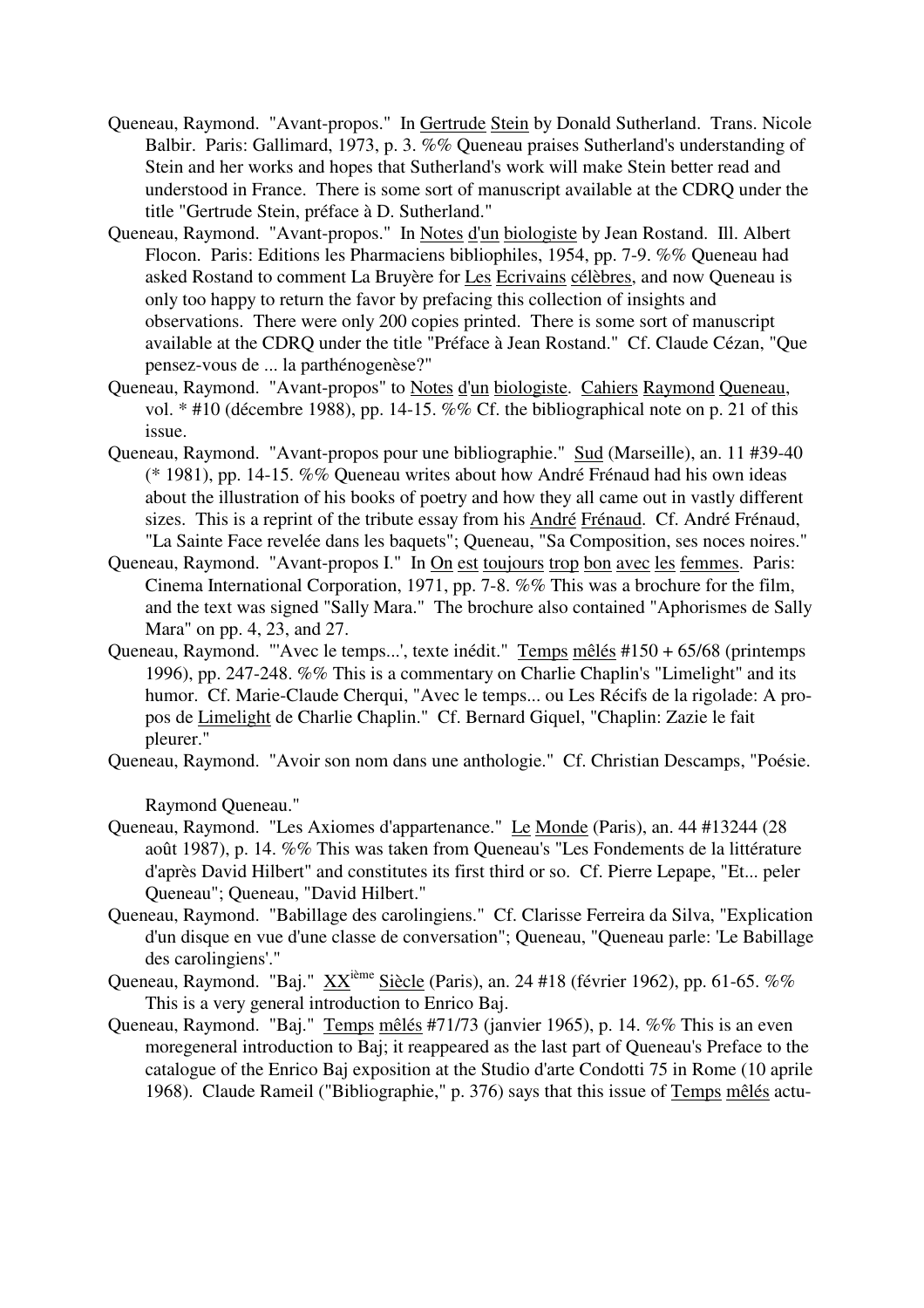ally appeared in 1964 but was postdated in this way. This volume served as the catalogue of the "Arts d'Extrême-occident" exhibition.

- Queneau, Raymond. "Baj." In Baj. Ed. Alain Jouffroy. Paris: Le Musée de poche, 1972, pp. 75-78. %% This a reprint of Queneau's "Baj" from  $\frac{XX^{i\text{eme}}}{\text{side}}$  siècle.
- Queneau, Raymond. "Bajeczka na twoja modle." Trans. Jerzy Lisowski. Ill. Edward Lutczyn. Gdansk: Krajowa agencja wydawnicza, 1985. %% This is a translation of Queneau's "Un Conte à votre façon" into Polish.

Queneau, Raymond. "En Barättelse pa ert vis." Trans. Claes Hylinger. In Patafysisk Antologi.

Lund (Sweden): Bo Cavefors Bokförlag, 1973, pp. 133-136. %% This is a Swedish translation of "Un Conte à votre façon."

- Queneau, Raymond. The Bark-Tree. Trans. Barbara Wright. London: Calder & Boyars, 1968. %% This translation of Le Chiendent also appeared in paperback slightly later. Cf. Anonymous, "On the Saddle"; Philip Callow, CR of Barbara Wright's translation of The Bark Tree; Barry Cole, "Cool Views"; Janice Elliot, "Old Hat"; Padraic Fiace, "Four Novels"; David Gallagher, "Into the Comic Abyss"; John Hemmings, "Alice in Dropoutland"; R. G. G. Price, "New Novels"; John Whitley, "Methodical." Cf. also Patricia von Mün-chow, "Queneau ou le vertige du sens: Réflexions critiques sur la traduction du Chiendent en allemand et en anglais."
- Queneau, Raymond. The Bark-Tree. Translation, introduction, and notes by Barbara Wright. New York: New Directions, 1971. %% This same text also appeared in paperback at the same time. Cf. Tom Bishop, CR of Barbara Wright's translation of The Bark Tree; Elizabeth Erdosi, CR of Barbara Wright's translation of The Bark Tree; Perry Lentz, CR of Barbara Wright's translation of The Bark Tree; Dorothy Nyren, CR of Barbara Wright's translation of The Bark Tree; Jack Robbins, "The Literary Scene"; John Updike, "Bombes fabriquées avec des restes" and "Bombs Made Out of Leftovers."
- Queneau, Raymond. "Le Baron Mollet." La Revue de Paris (Paris), vol. 70 #10 (octobre 1963), p. 75. %% Queneau says that Jean Mollet was named both "baron" and "secretary" by Apollinaire, although he was neither, before being exalted by the Collège de 'pataphysique. This is the same as Queneau's Preface to Les Mémoires du Baron Mollet.
- Queneau, Raymond. "Barrage contre le Pacifique de René Clément vu par Raymond Queneau, de l'Académie Goncourt." France-soir (Paris), an. \* #4282 (2 mai 1958), p. 2. %% In presenting this film, Queneau speaks of the difficulty of transforming a literary work into a film and of how well Clément had managed this, citing Marguerite Duras, the author of the original book, as witness. This was reprinted in Amis de Valentin Brû #10-11 (février 1980), pp. 65-66. There is some sort of manuscript available at the CDRQ under the title "Barrage contre le Pacifique." Cf. Laure Adler, Marguerite Duras; Anne-Isabelle Queneau, ed., Album Raymond Queneau, p. 201; Queneau, Cher Monsieur-Jean-Mariemon fils: Lettres 1938-1971, pp. 197-199, and "Raymond Queneau de l'Académie Goncourt a vu le nouveau film de René Clément." On the question of changing a literary work into a film, cf. Jean-Jacques Brochier, "Adapter Queneau"; André S. Labarthe, "Au pied de la lettre"; Queneau, "Du livre au film," "Quand le cinéma paie ses dettes" and "Réflexions de Ray-mond Queneau l'auteur."
- Queneau, Raymond. Een Barre Winter. Trans. Hanneke Los. Amsterdam: De Bezige Bij, 1989. %% This is a translation of Un Rude Hiver into Dutch. Cf. Queneau, "Biribi."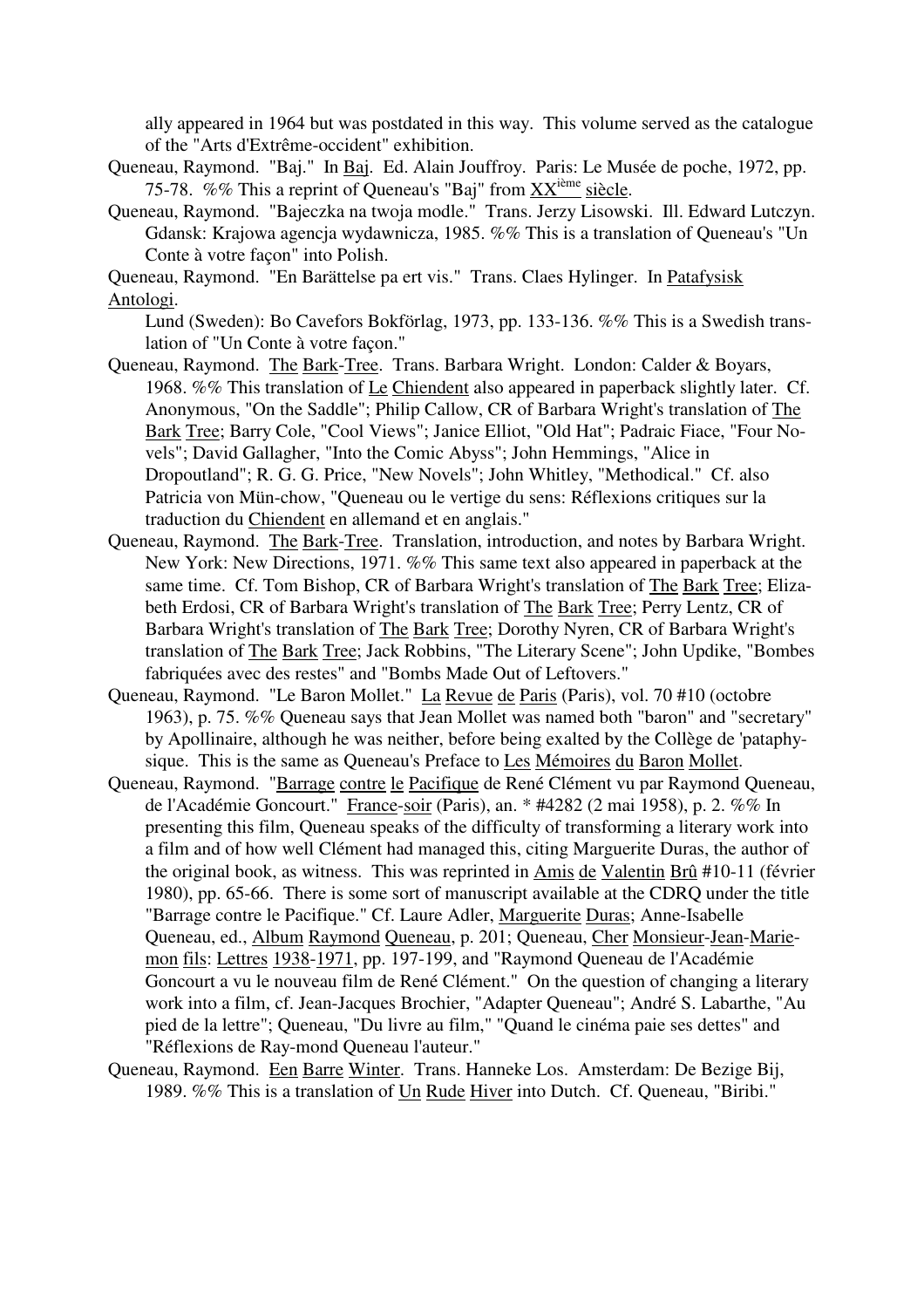- Queneau, Raymond. Βαρυχειμωνιά. Trans. Λιζέττα Κουκουβίνου. Αθήνα: Γρ μματα, 1984. %% This is a translation of Un Rude Hiver into Greek. The translator wrote a dissertation under "Elizabeth Mamakouka-Koukouvinou," a different transcription of her name.
- Queneau, Raymond. Bâtons, chiffres et lettres. Paris: Gallimard, 1950. %% This edition included "Une Belle Surprise"; "Caldwell"; "Connaissez-vous le chinook?"; "Conversation avec Georges Ribemont-Dessaignes"; "Defontenay"; "Délire typographique"; "La Dialectique des mathématiques chez Engels"; "Ecrit en 1937"; "Fantômas"; "Il pourrait sembler qu'en France"; "Jacques Prévert, le bon génie"; "Langage académique"; "Lectures pour un Front"; "Miró ou le poète préhistorique"; "On cause"; "Pictogrammes"; "La Place des mathématiques dans la classification des sciences"; Preface to Bouvard et Pécuchet by Gustave Flaubert; Preface to Moustiques by William Faulkner; Preface to Notre-Dame de Paris by Victor Hugo; Preface to Rendez-vous de juillet by Jean Queval; "Sur la cinéma-tique des jeux"; "La Symphonie inachevée"; "La Technique du roman"; "Une Traduction en joycien"; and "What a Life!" Cf. Aimé Blanc-Dufour, CR of Batôns, chiffres et lettres; Queneau and André Blavier, Lettres croisées 1949-1976, pp. 27 and 28; Marcel Thiébaut, CR of Bâtons, chiffres et lettres.
- Queneau, Raymond. Bâtons, chiffres et lettres: Prière d'insérer. Dated "octobre 1950." %% This text reappeared in Cahiers Raymond Queneau #12-13 (juillet 1989), pp. 43-44.
- Queneau, Raymond. Bâtons, chiffres et lettres. Revised ed. Collection "Idées," #70. Paris: Gallimard, 1965. %% A page following the index indicates that this volume differs from the original "par l'adjonction de renseignements nouveaux concernant Cirier et Defontenay, d'un article sur Jacques Prévert et d'un exposé sur le 'néo-français'. Enfin, la partie "Maths" ayant été reprise récemment dans Bords, les 'chiffres' sont maintenant représentés par la littérature potentielle." I might add that the 1965 edition has "Ecrit en 1955," which the earlier edition did not have, but the tribute to Caldwell has been dropped as well as "La Dialectique des mathématiques chez Engels," "Sur la cinématique des jeux," and "La Place des mathématiques dans la classification des sciences," which constituted the section on mathematics. Cf. Queneau and André Blavier, Lettres croisées 1949-1976, pp. 264 and 377 (note 325).
- Queneau, Raymond. Bâtons, chiffres et lettres. Collection "Idées," #70. Paris: Gallimard, 1973. %% This is a reprinting of the 1965 edition, but with a cover by H. Cohen.
- Queneau, Raymond. Bâtons, chiffres et lettres. Collection "Idées," #70. Paris: Gallimard, 1985. %% This is a reprinting of the 1973 edition, but with a different cover?
- Queneau, Raymond. Bâtons, chiffres et lettres. Collection "Folio/Essais," #247. Paris: Gallimard, 1994. %% This is a virtually a reprinting of the 1965 edition.
- Queneau, Raymond. Battre la campagne. Paris: Gallimard, 1968.
- Queneau, Raymond. Battre la campagne: Prière d'insérer. Dated "février 1968." %% This text was reprinted in Cahiers Raymond Queneau #12-13 (juillet 1989), p. 66.
- Queneau, Raymond. Battre la campagne. Paris: Gallimard, 1981.
- Queneau, Raymond. "Une Belle Surprise." Cahiers d'art (Paris), an. 15-19 #\* (1940-1944), pp. 163-165. %% This concerns Picasso's "Le Désir attrapé par la queue," q.v. Cf. also Jacques Lanotte, "Note pour une étude du 'Désir attrapé par la queue' de Picasso"; Jean-Pierre Longre, Raymond Queneau en scènes, p. 31; Catherine Oxland, "'Odeur de sainteté, odeur de soufre': The Body as Exhalation of the Soul in Raymond Queneau";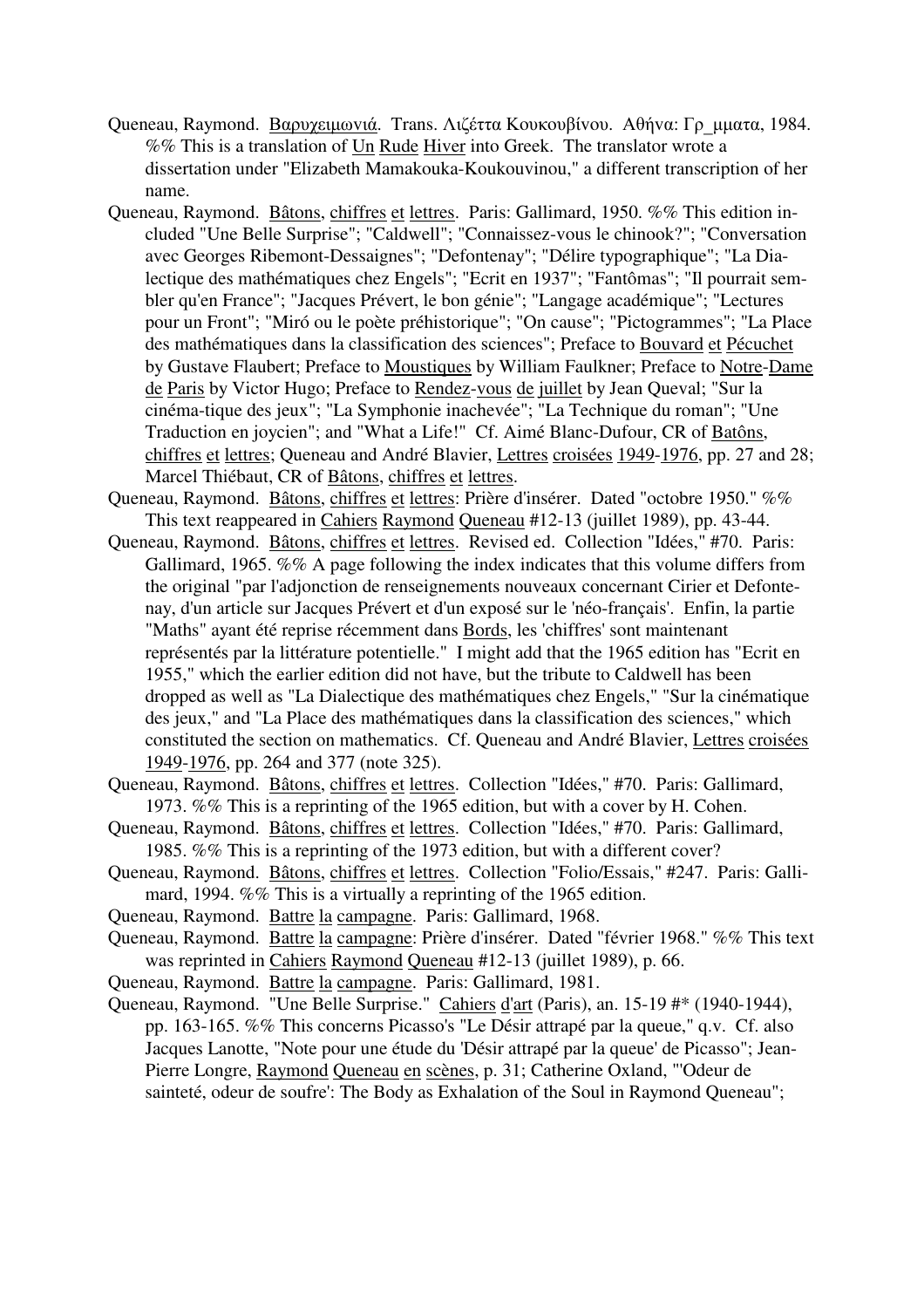Queneau, "Incongrue et lyrique." There is some sort of manuscript available at the CDRQ under "Une Belle Surprise."

- Queneau, Raymond. "Une Belle Surprise." In his Bâtons, chiffres et lettres. Paris: Gallimard, 1950, pp. 164-170.
- Queneau, Raymond. "Une Belle Surprise." In his Bâtons, chiffres et lettres. Revised ed. Collection "Idées," #70. Paris: Gallimard, 1965, pp. 229-237.
- Queneau, Raymond. "Bérenger est bon, Ionesco meilleur encore." Avant-scène du théâtre (Paris), vol.  $*$  #373-374 (1<sup>ier</sup> février 1967), p. 104. %% This is an extract from Queneau's "Promenade piétonne autour de Ionesco."
- Queneau, Raymond. Between Blue and Blue. Trans. Barbara Wright. London: The Bodley Head, 1967. %% This is the title of Wright's translation of Les Fleurs bleues in the British edition, which goes under the name of The Blue Flowers in the American edition for precisely the same text, "mise en page," etc. Cf. Anonymous, "The Writing Game"; Dulan Barber, "Freedom is Discipline"; Elizabeth Berridge, "Two Dreamers in Collision"; Oswell Blakeston, CR of Barbara Wright's translation of Between Blue and Blue; Barbara Bray, "Insiders Out"; Christine Brooke-Rose, "Essence of Queneau"; Hilary Corke, "New Fic-tion"; Sarah Curtis, "New Fiction"; Sandra Dawson, "An Improbable Romp with an Odd Medieval Monster"; Francis Fytton, "Between Blue and Blue: A Sort of Novel by Ray-mond Queneau"; Reyner Heppenstall, "Assignation in Time"; Patricia Hodgart, "History and the Talking Horse"; Edwin Morgan, "Steak Tartare"; Raymond Mortimer, "Puppets in a Dream"; Martin Shuttleworth, "New Novels"; Christopher Wordsworth, "Strong but Sterile."
- Queneau, Raymond. Between Blue and Blue. Trans. and intro. Barbara Wright. London: Methuen, 1971. %% Cf. John Cruickshank, CR of Barbara Wright's translation of Between Blue and Blue.
- Queneau, Raymond. "Bibliographie des oeuvres de R. Queneau jusqu'en octobre 1917." Temps mêlés #150 + 3 (automne 1978), pp. 46-49. %% This is a listing of 28 juvenile works by Queneau listed under six headings: A.I. "Les Aventure d'Andreson," II. "La Révolte noire," III. "Histoire de l'Albanie," IV. "Histoire de la Lusapie" (there is some sort of manuscript available at the CDRQ under this title), B. Oeuvres burlesques, and C. Oeuvres diverses. Cf. also Stanley Fertig, "Une Ecriture encyclopoétique: Formation et transformation chez Raymond Queneau," pp. 10-11; Queneau, "Inventaire sommaire des papiers déchirés, brûlés, jetés en juin 1918."
- Queneau, Raymond. Biçem alistirmalari. Trans. Armagan Ekici. Istanbul: Sel yayincilik, 2003. %% This is a translation of Les Exercices de style into Turkish.
- Queneau, Raymond. "Bien placés bien choisis." In Anthologie poétique du comédien. Ed. J. d'Arcy. Paris: R. Julliard, 1956, p. 172. %% The book is composed of the "impromptus télévisés" of Madeleine Renault and Jean-Louis Barrault, a series of poetry readings. On p. 172 they recite Si tu t'imagines: "Bien placés bien choisis," and that's all that touches Queneau. For background on these "matinées" cf. Michel Lécureur, Raymond Queneau, pp. 350-351. Cf. also André Blavier, "Raymond Queneau. Conférences et entretiens."
- Queneau, Raymond. "Bien placés, bien choisis." Tête de l'âne (Bassac), an. \* #5 (août 1975), p. 2. %% This is from Si tu t'imagines.
- Queneau, Raymond. "Bioscoop gevraagd voor snuffelende viervoeters." Elseviers Weekblad (Amsterdam), an. 17 #13 (13 mars 1951), p. 25. %% This is a translation of Queneau's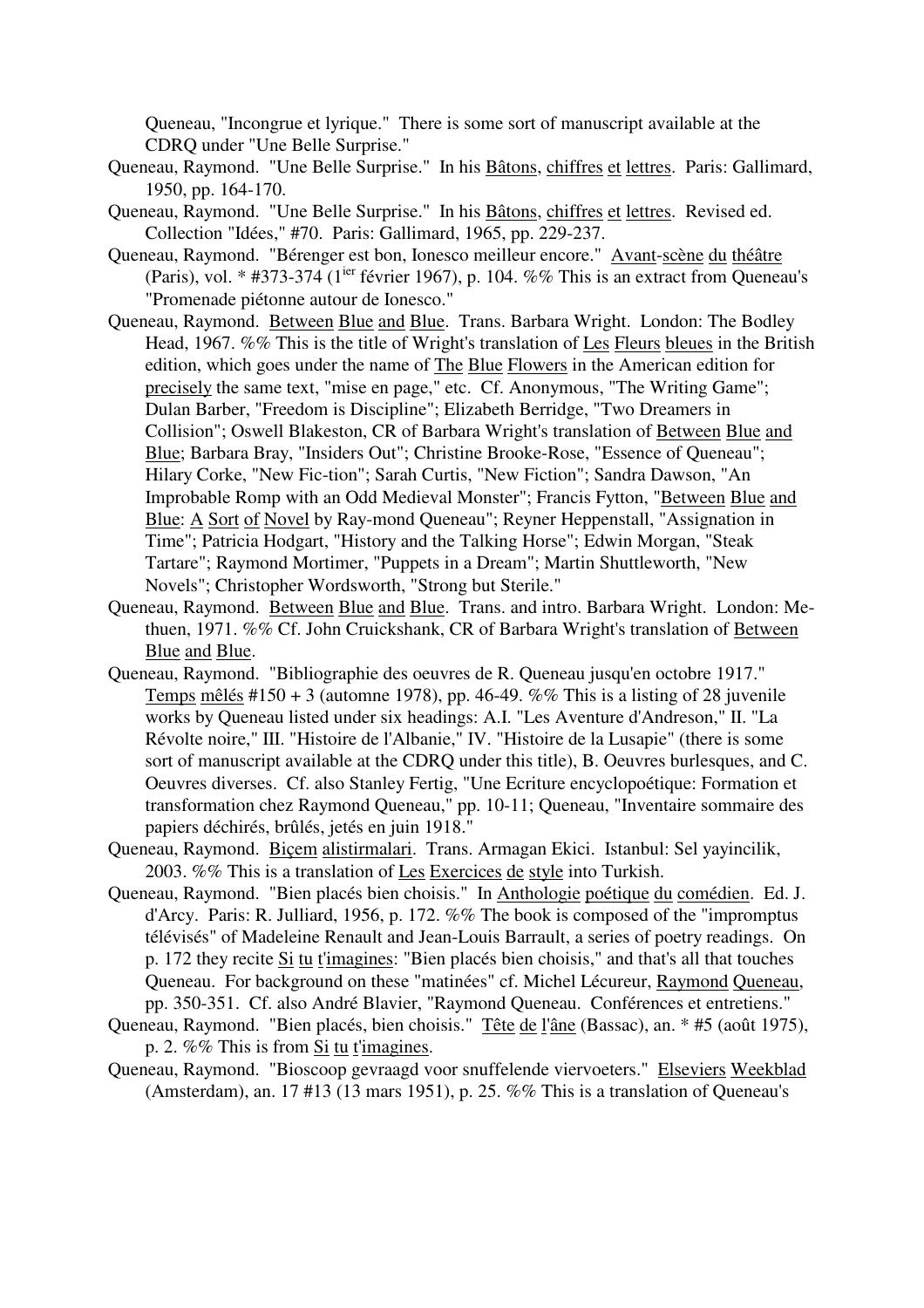"Pour mon chien" into Dutch. The title means "Cinema on demand for nosy fourfooters." Queneau, Raymond. "Biribi." Trans. Hanneke Los. In De Mooiste Verhalen. Amsterdam: De

Bezige Bij, 1990, pp. 205-209. %% These are the first six pages of the second chapter of her translation of Een Barre Winter.

- Queneau, Raymond. Blå blommor. Trans., postface, and notes Lars Hagström. Lund, Sweden: Bakhåll, 1995. %% This is a translation of Les Fleurs bleues into Swedish.
- Queneau, Raymond. Die blauen Blumen. Trans. Eugen Helmlé. Karlsruhe: Stahlberg Verlag, 1966. %% This is a translation of Les Fleurs bleues into German. Cf. Karl Heinz Kramberg, "Die Geister des Fenchel"; Wolfram Schütte, "Queneaus früliche Apokalypse. Zu seinem Roman Die blauen Blumen"; Gabriele Wohmann, "Handlung aus Sprachtricks."
- Queneau, Raymond. Die blauen Blumen. Trans. Eugen Helmlé. Collection "Fischer Taschbücher," #5891. Frankfurt: Fischer Taschenbuch Verlag, 1985.
- Queneau, Raymond. Die blauen Blumen. Trans. Eugen Helmlé. Collection "Fischer Taschbücher," #5891. Frankfurt: Fischer Taschenbuch Verlag, 1989
- Queneau, Raymond. Die blauen Blumen. Trans. Eugen Helmlé. Collection "Wagenbachs Taschenbuch," #423. Berlin: Verlag Klaus Wagenbach, 2001.
- Queneau, Raymond. De Blauwe Bloemen. Trans. and postface Jan Pieter van der Sterre. Col-

lection "Bezige Bij Literair." Amsterdam: De Bezige Bij, 1992. %% This is a translation of Les Fleurs bleues into Dutch.

- Queneau, Raymond. The Blue Flowers. Trans. Barbara Wright. New York: Athenaeum, 1967. %% Cf. Anonymous, CR of Barbara Wright's translation of The Blue Flowers (Kirkus Reviews, Publishers Weekly); Barbara A. Bannon, CR of Barbara Wright's translation of The Blue Flowers; Elaine Bender, CR of Barbara Wright's translation of The Blue Flo- wers; Maurice Dolbier, CR of Barbara Wright's translation of The Blue Flowers; Gerald Kersh, "Dream Gimmick"; Webster Schott, "Rich Find of Far-out French Fun"; Paul War-show, "An Undiscovered Master."
- Queneau, Raymond. The Blue Flowers. Trans. Barbara Wright. Afterword Vivian Kogan. New York: New Directions, 1985. %% Cf. Anonymous, CR of Barbara Wright's translation of The Blue Flowers (Book World); Anonymous, "New in Paperback" and "Reading Recommended by the Book Committee"; Andrei Codrescu, "Many Unique Topics, New Ideas Can Be Found in Not-so-well-known Tomes"; Larry Gorman, CR of Barbara Wright's translation of The Blue Flowers.
- Queneau, Raymond. "A Blue Funk." Trans. Barbara Wright. In French Writing Today. Ed. Simon Watson Taylor. New York: Grove Press, 1968, pp. 32-34. %% This is a translation of "Une Trouille verte" into English. Cf. Queneau, Five Stories.
- Queneau, Raymond. "Boileau." In Les Ecrivains célèbres, vol. II. Paris: Mazenod, 1952, pp. 154-155. %% An extract was published as "Nicolas Boileau." There is some sort of manuscript available at the CDRQ under the title "Mazenod." Cf. Queneau, ed., Pour une bibliothèque idéale, p. 272.
- Queneau, Raymond. "Bon dieu de bon dieu que j'ai envie," "L'Encrier noir au claire de lune," "Un Poème c'est bien peu de chose," and "Quand les poètes s'ennuient." Quatre Vents (Paris), vol. \* #2 (\* 1945), pp. 70-72. %% These poems are from L'Instant fatal.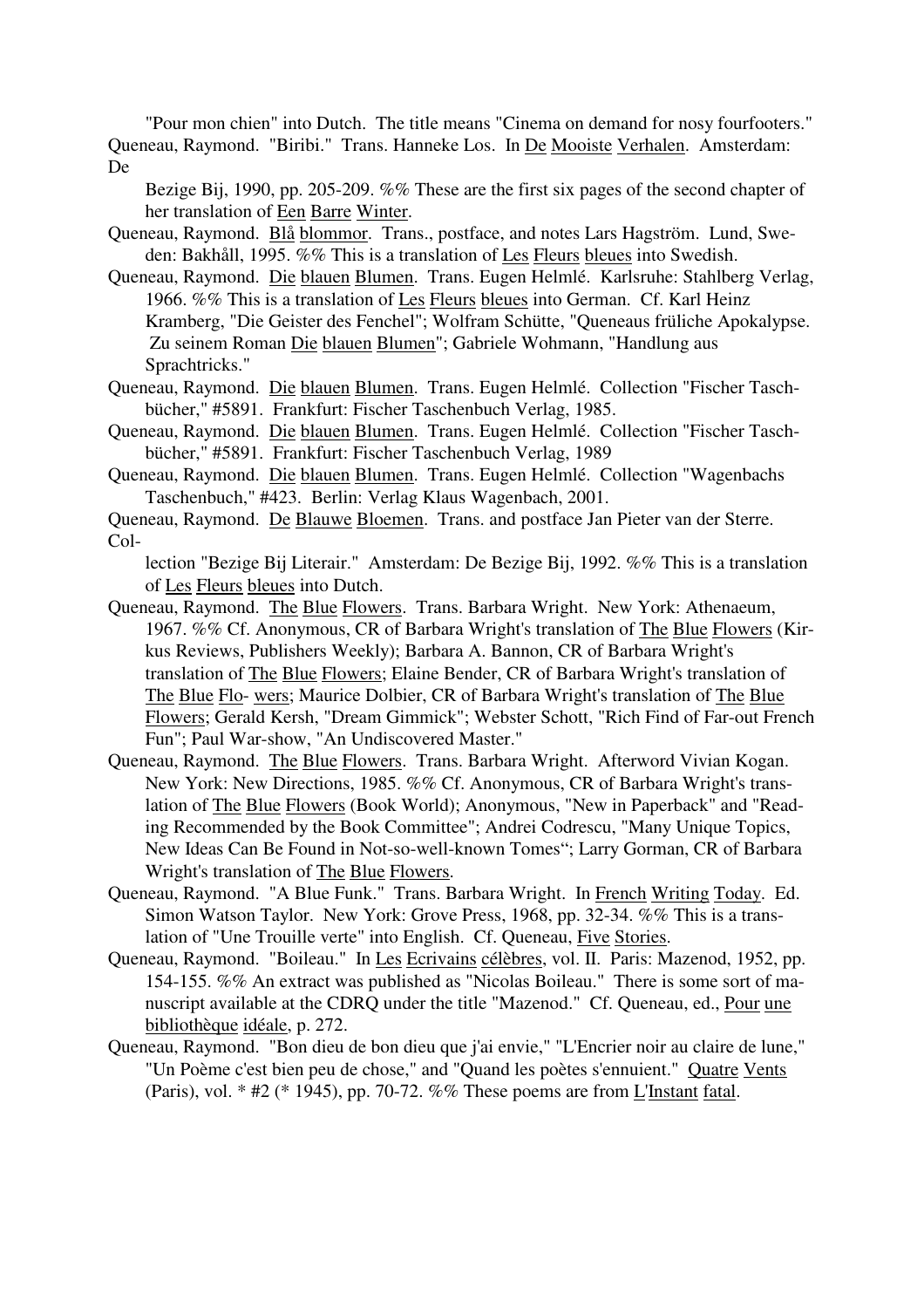- Queneau, Raymond. "Le Bon Vieux Temps." In Non! dit le poète. Ed. Bernard Jourdan and Pierre Menanteau. Blainville-sur-mer, Manche: Amitié par le livre, 1974, p. 15. %% This poem is from Battre la campagne.
- Queneau, Raymond. "Bonjour, Christophe!" L'Express (Paris), vol. \* #155 (17 novembre 1955),p. 6. %% Queneau offers a warm tribute to Georges Colomb. There is some sort of manuscript available at the CDRQ under this title. Cf. also Queneau, Preface to Christophe Colomb.
- Queneau, Raymond. "Bonjour Monsieur Prassinos." La Chaux-sur-Cossonay, Suisse: F. A. Parisod, 1972. %% This work consists of 14 simultaneous typographical interpretations of 5 "prétextats" of Mario Prassinos and of lines from the poem which Queneau dedicated to him ("Pour les cinquante ans de Mario Prassinos"), all in an album measuring 36 cm x 26. There were only 180 copies printed, of which 30 were "hors commerce." Two lines are cited and an explanation given in Jacques Carbou, "Mario Prassinos." There is some sort of manuscript available at the CDRQ under this title.
- Queneau, Raymond. "Bonjour Monsieur Prassinos." 24 Heures (Lausanne), an. # (6 octobre 1972), p. %% This is supposedly a reprint of Queneau's text from the previous entry. Mario Prassinos gave Rameil this information, but there is a problem in finding it at this location.
- Queneau, Raymond. "Bonjour Monsieur Prassinos." Program for the exposition "Peintures et dessins récents" at the Galerie nationale du Grand Palais, 13 mai -- 14 juillet 1980. %% This text is marked "Bonjour Monsieur Prassinos," but it is the same text as Queneau's "Pour les 50 ans de Mario Prassinos."
- Queneau, Raymond. "Bons Usages de la langue." Chaos (Paris), an. 1 #2 (1950), p. . %% Michel Lécureur, Raymond Queneau, pp. 286-287, says that this article was to be published in the second issue of the magazine, but the second issue never appeared.
- Queneau, Raymond. Bords: Mathématiciens, précurseurs, encyclopédistes. Ill. Georges Mathieu. Paris: Hermann, 1963. %% This volume contains "Bourbaki et les mathématiques de demain," "Conjectures fausses en théorie des nombres," "Dialectique hégélienne et séries de Fourier," "Les Ennemis de la lune," "Selon Ibicrate le géomètre," "Grainville et Le Dernier Homme," "Poe et l''analyse'," "Un Hugo géomètre," "Présentation de l'Encyclopédie," "Entretien sur L'Encyclopédie" (with Pascal Pia and Christian Mégret), "Comment on devient encyclopédiste," "Les Mathématiques dans la classification des sciences," "La Dialectique des mathématiques chez Engels," and "Sur la cinématique des jeux." A number of these had previously appeared in the first edition of Bâtons, chiffres et lettres.
- Queneau, Raymond. Bords: Prière d'insérer. %% This was reprinted in Cahiers Raymond Queneau #12-13 (juillet 1989), p. 57.
- Queneau, Raymond. Bords: Mathématiciens, précurseurs, encyclopédistes. Ill. Georges Mathieu. Paris: Hermann, 1978.
- Queneau, Raymond. "Boris Vian satrape mutant." Dossiers du Collège de 'pataphysique #12 (9 gidouille 87 EP [vulg. 23 juin 1960]), pp. 75-76. %% This is a tribute to Vian. There is some sort of manuscript available at the CDRQ under this title.
- Queneau, Raymond. "Boris Vian satrape mutant." Magazine littéraire (Paris), vol. \* #388 (juin 2000), p. 51.
- Queneau, Raymond. "Boules de neige." Subsidia pataphysica #2 (29 tatane 93 EP [vulg. 11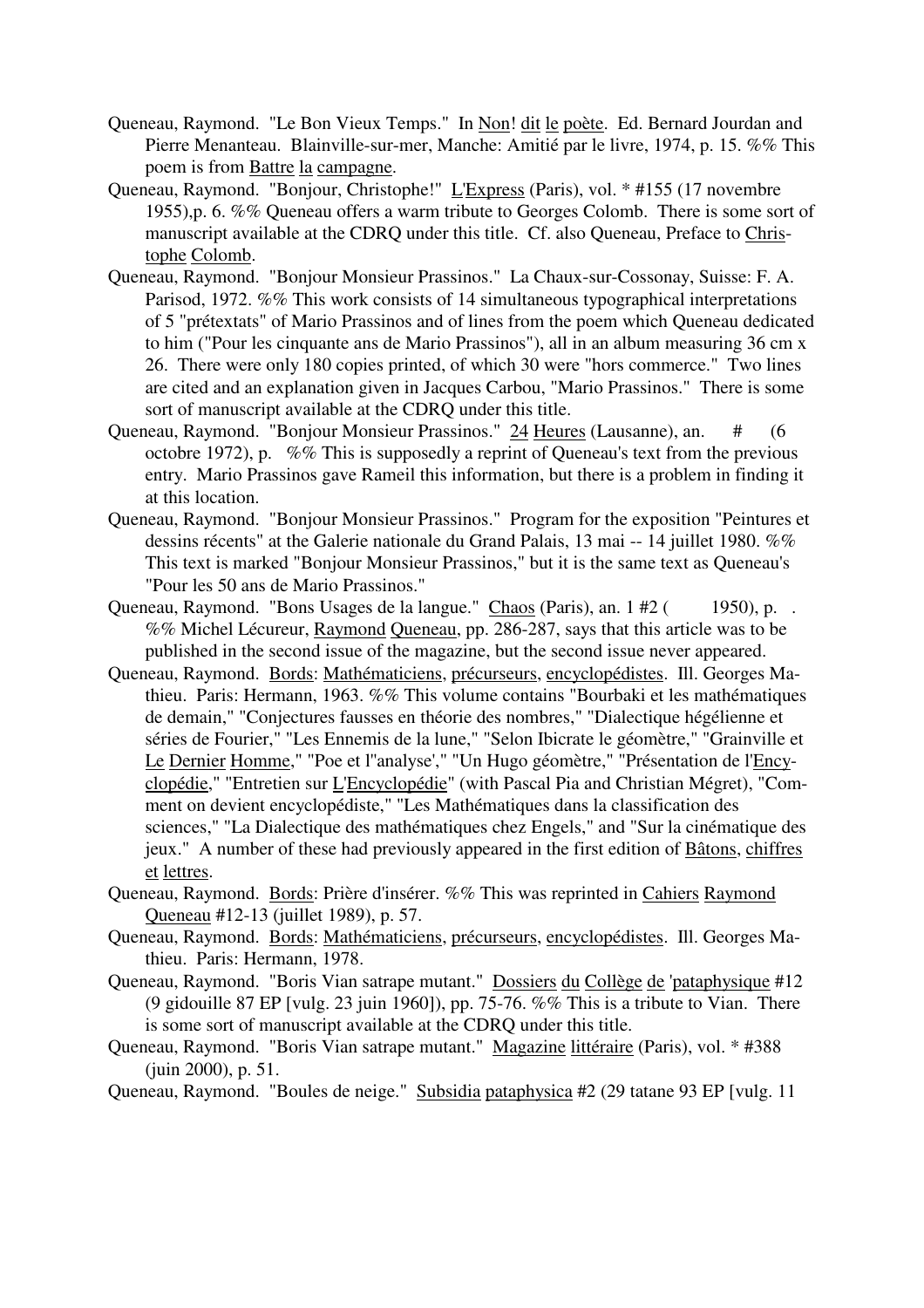août 1966]), p. 115. %% This is a sort of announcement of textual generation by the "snowball" method. Cf. Queneau, "La Littérature définitionelle."

- Queneau, Raymond. "Bourbaki et les mathématiques de demain." Critique (Paris), vol. 18 #176 (janvier 1962), pp. 3-18. %% In this essay Queneau glances first at the origin of "Bourbaki," goes on to point out the need for such work in France, and then lists areas of such development rather exhaustively. Cf. Anonymous, "Si t'imagines"; André Blanchard, "Propos sur une fausse discrimination"; Leo Corry, "Nicolas Bourbaki and the Concept of Mathematical Structure"; François Le Lionnais, "Bourbaki et les mathématiques de de-main"; Pierre-Bernard Marquet, "Qu'est-ce que l'Oulipo?"
- Queneau, Raymond. "Bourbaki et les mathématiques de demain." In his Bords: Mathématiciens, précurseurs, encyclopédistes. Ill. Georges Mathieu. Paris: Hermann, 1963, pp. 11- 29.
- Queneau, Raymond. "Bouvard et Pécuchet." Action (Paris), vol. \* #86 (26 avril 1946), pp. 12-13. %% This passage from Queneau's second preface to Bouvard et Pécuchet accompanied Alexandre Astruc's "Présentation de Raymond Queneau."
- Queneau, Raymond. "Broadway, leur village." France-soir (Paris), an. 9 ##1770-1775 (8-14 avril 1950). %% This is a series of six articles which Queneau wrote while he was in the US with Petit: "Je fais mon entrée au royaume des bas...," "Une Femme nue phosphorescente...," "Championne de catch, la brune...," "A midi, dans Boston la puritaine...," "Dans le bar le plus long du monde...," and "On joue Sartre..." Queneau's "Les Noirs ont d'in-stinct..." and "Philadephie" seem to be companion pieces but published later. There is some sort of manuscript available at the CDRQ under this title. Cf. Nicole Boulanger, "Queneau, Queneau!"; La Dame de Pique, "Broadway ... ou la rue du D<sup>r</sup> Potard"; Lanie Goodman, "New York bâille naïte"; Michel Lécureur, Raymond Queneau, pp. 277-278; Queneau, "Roland Petit et le public américain."
- Queneau, Raymond. "Broadway, leur village." Cahiers Raymond Queneau #7 (janvier 1988), pp. 15-38. %% Cf. the note on p. 6 of this issue. This appears to be a compilation of the six articles from France-soir cited above under this title.
- Queneau, Raymond. "Buccin." Nouvel observateur (Paris), an. \* #240 (17 juin 1969), p. 40. %% This poem is from Fendre les flots.
- Queneau, Raymond. "Die Büchsen." Trans. Elisabeth Walther. Augenblick (Stuttgart), an. 1 #3 (august-september 1956), p. 17. %% This is a translation into German of "Les Boîtes," the last section of "Saint-Glinglin chez les Médians." On Queneau's relationship to this magazine, cf. Gerhard Dörr, "Viens voir l'autobus S devant la gare de Francfort ou Queneau sur la scène allemande."
- Queneau, Raymond. "Bucolique." Les Lettres françaises (Paris), an. 13 #599 (22 décembre 1955), p. 1. %% This was reprinted in Le Chien à la mandoline (1965 edition) as "La Nuit rurale" and then in the Oeuvres complètes, vol. I, p. 260.
- Queneau, Raymond. Bucoliques. Paris: Gallimard, 1947. %% There were 1385 copies printed. Eight of these poems are from Les Temps mêlés; cf. Jean-Philippe Coen, Notice," p. 1688.
- Queneau, Raymond. Bucoliques: Prière d'insérer. Dated "mai 1947." %% This was reprinted in Cahiers Raymond Queneau #12-13 (juillet 1989), p. 35.
- Queneau, Raymond. Bucoliques: Prière d'insérer. Les Oeuvres complètes de Raymond Queneau, vol. I. Ed. Claude Debon. Bibliothèque de la Pléiade. Paris: Gallimard, 1989, p.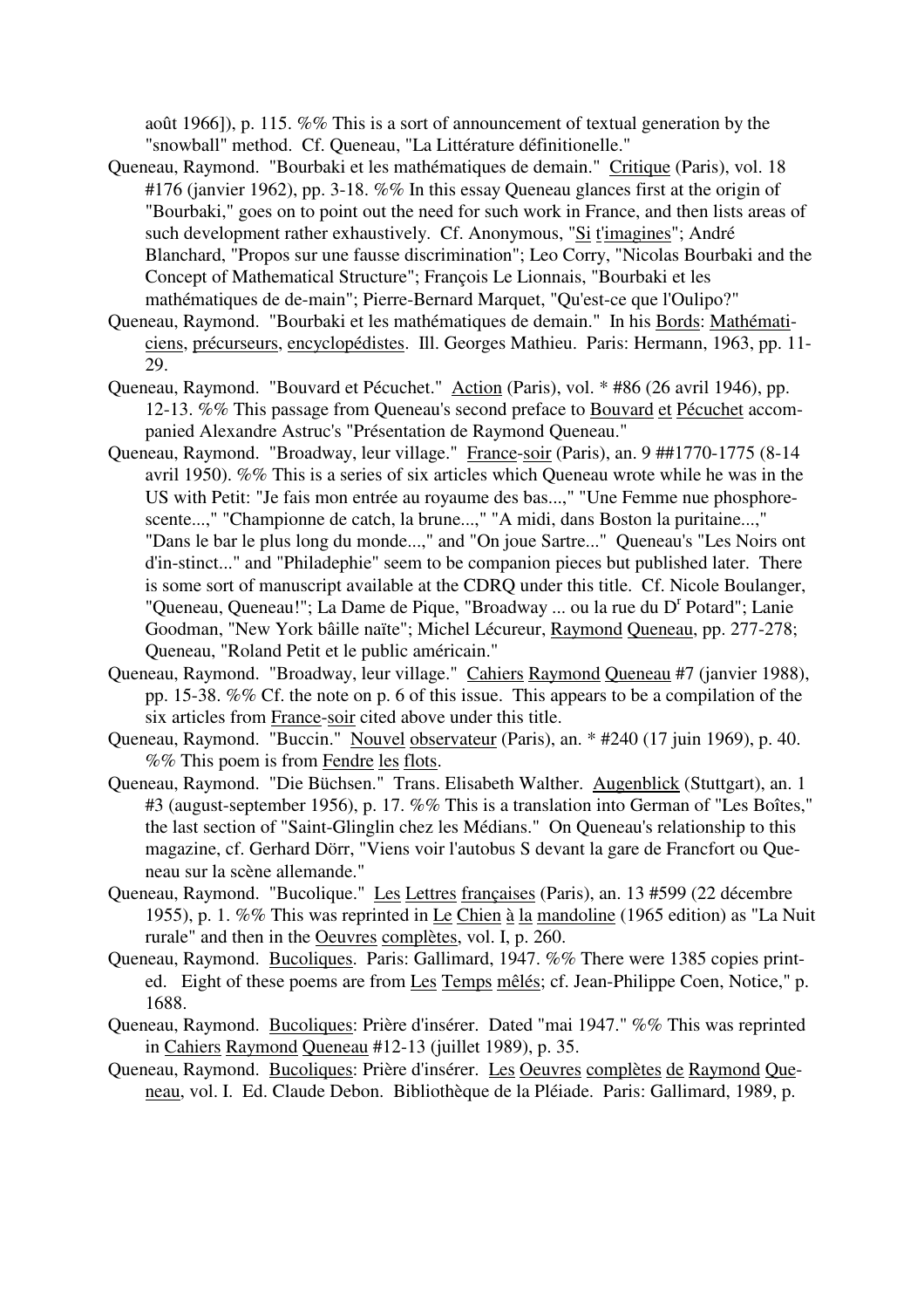1215. %% This version is somewhat different from the one printed in Cahiers Raymond Queneau #12-13. Cf. Jacques Birnberg, "Battre la campagne: Est-ce le fait de Queneau ou de ses exégètes?"

- Queneau, Raymond. Bucoliques: "Hygiène." Guilde du livre (Lausanne), an. 15 #2 (février 1950), p. 20.
- Queneau, Raymond. Buntai renshu. Trans. Koji Asahina. Tokyo: Asahi-shuppansha, 1996. %% This is a translation of Les Exercices de style into Japanese. The Japanese title means the same as the French one. Cf. Tadashi Matsushima, "Queneau et l'Oulipo au Pays du Soleil Levant"; Shuichiro Shiotsuka, "Les Exercices de style en japonais."
- Queneau, Raymond. "C'est bien connu." Caliban (Paris), vol. \* #38 (avril 1950), pp. 69-70. %% This is L'Instant fatal: "Si tu t'imagines." Cf. John James, "Droppem Blossom."
- Queneau, Raymond. "C'est chacun de notre côté..." In the "faire-part" for the Mario Prassinos exhibition at the Galerie La Hune (Paris), 31 mai -- 15 juin 1949. %% The exhibition included "seize planches pour *L'Instant fatal*." This text was reprinted in Noël Arnaud, "Des Goûts d'un satrape en couleurs."
- Queneau, Raymond. "C'est chacun de notre côté..." In the catalogue of the Mario Prassinos exposition at the Stedelijk Kunstsalon d'Anvers (29 mars - 12 avril 1951). %% This is the same as the other text of this name.
- Queneau, Raymond. "Ça a bien changé et ça changera encore" and "Terre meuble." Cahiers des saisons (Paris), vol. \* #36 (hiver 1964), pp. 3-5. %% These two poems appeared in Le Chien à la mandoline.
- Queneau, Raymond. Caca u metrou. Trans. Danilo Kiš. Beograd, Yugoslavia: Beogradski Izdava ko-Grafi ki Zavod, 1973. %% This is a translation of Zazie dans le métro into Serbian. Michel Lécureur, Raymond Queneau, p. 246, says that Queneau did not like either the fact that Kis changed Zazie's name to "Caca" or the semi-erotic cover which the publishers added, changing Zazie's apparent age. Queneau's original letter is at the CDRQ in classeur 44.
- Queneau, Raymond. "Le Café de la France." Les Temps modernes (Paris), vol. 2 #17 (février 1947), pp. 938-942. %% Queneau passes a morose afternoon-evening in a rainy and bombed-out Le Havre soon after the war. There is a translation into German under Queneau, Das Trojanische Pferd und andere Erzählungen. There is some sort of manuscript available at the CDRQ under "Café de la France." Cf. Claude Debon, "Le Statut de la nouvelle dans l'oeuvre de Queneau"; Georges Kliebenstein and Guylaine Pineau, "Queneau et la 'poligraphie'"; Akihiro Kubo, "Raymond Queneau et la question des genres"; Michel Lécureur, "Queneau et sa ville natale"; Michal Mrozowicki, "D'un 'Récit de rêve' à 'Des Récits de rêve à foison' --- Les Ecrits brefs en prose de Raymond Queneau"; Emmanuël Souchier, "Quand lire c'est écrire. Mais comment lire cet écrit?"
- Queneau, Raymond. "Le Café de la France." In his Contes et propos. Paris: Gallimard, 1981, pp. 145-153. %% The index indicates that this was written in 1947.
- Queneau, Raymond. "Café de la France." Trans. Brigitte Lambert. Atlas Anthology (London), vol. \* #2 (\* 1984), pp. 6-9.
- Queneau, Raymond. "Les Candidats." Les Lettres françaises (Paris), vol. \* #51 (14 avril 1945), p. 2. %% This is a farce on candidates for the Académie française, among whom is Père Ubu. Cf. Michel Lécureur, Raymond Queneau, pp. 268-269; Jean-Pierre Longre, Raymond Queneau en scènes, pp. 53-54.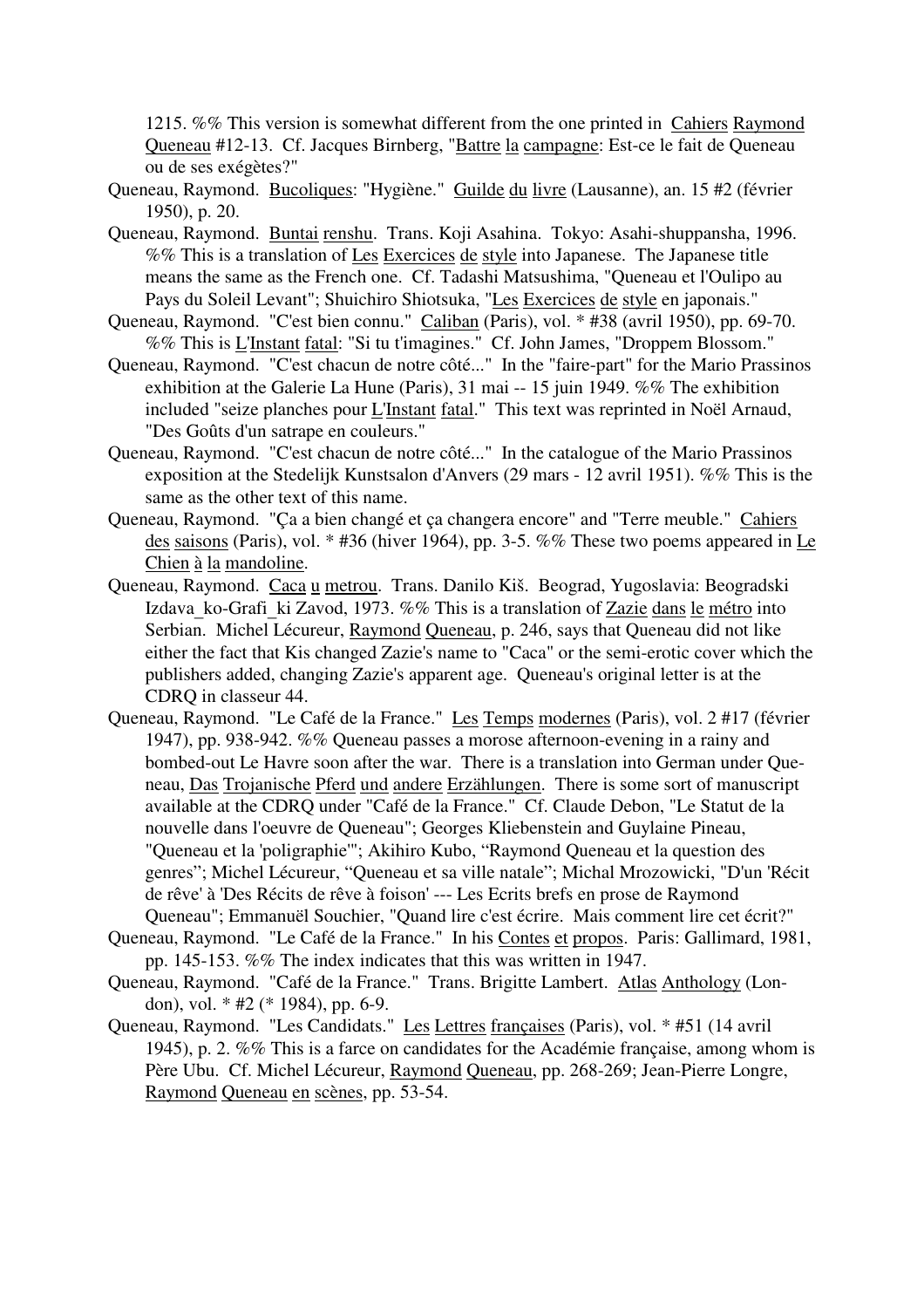Queneau, Raymond. "Les Candidats." Double Face (Amiens), vol. \* #9 (été 1988), pp. 2-5. Queneau, Raymond. "Candide 47." Le Journal du 43 (Paris), vol. \* #1 (octobre 1986), p. 6.

- %% This consists of extracts from the dialogues of a film which was never produced (cf. p. 5). Cf. Jacques Bens, Queneau, p. 33; Roger Cantagrel, "Comment René Clément compte adapter «Candide»"; Marie-Claude Cherqui, "Du problème de l'intertextualité dans l'oeuvre scénaristique de Raymond Queneau et du problème de l'adaptation d'une oeuvre littéraire en particulier" and "Raymond Queneau et René Clément, Quai Voltaire"; L. De-lysan, "René Clément ressuscite Candide"; Michel Lécureur, Raymond Queneau, p. 384; Jacques Loew, "Les Tiroirs à secrets du cinéma français"; René Micha, "Le Cinéma de Queneau"; Pierre Montaigne, "Hommage à Raymond Queneau: René Clément se souvient"; Maurice Tillier, "La Surprenante Révélation de René Clément"; J. P. Vivet, "Après les Maudits René Clément se propose de réaliser Le Meilleur des Mondes inspiré du 'Can-dide' de Voltaire."
- Queneau, Raymond. "Cannes. Tout compte fait, ce n'est pas plus mauvais que le Goncourt..." La Cinématographie française (Paris), vol. \* #5 (mai 1964), pp. 27-28. %% This article mentions and comments on Queneau's upcoming film version of Pierrot mon ami, among other things. The reference to Godard is aimed at René Quinson, "Les Personnages de Bande à part ressembleront à ceux de Raymond Queneau." This text also appears in Le Journal du 43, p. 9. There is some sort of manuscript available at the CDRQ under "Cannes, tout compte fait." Cf. Anonymous, "Les Membres des jurys"; Queneau, "Quartier libre."
- Queneau, Raymond. "Des canons de neige bombardent..." Cf. Queneau, "Texte surréaliste."
- Queneau, Raymond. "Il Canto dello stirene." Trans. Giancarlo Scorza. Il Caffè (Roma), an. 9 #6 (dicembre 1961), pp. 41-44. %% This is a translation of "Le Chant du styrène" into Italian.
- Queneau, Raymond. La Canzone del polistirene. Trans. Italo Calvino. Ill. Fausto Melotti. Milano: Edizioni Libri Scheiwiller, 1985. %% This is a translation into Italian of Queneau's "Chant du styrène." This work has six folded leaves and one plate of prints laid in printed white folder. 99 copies were printed with the original aquaforte, these numbered 1 through 99; an additional 20 were printed for collaborators on the project, and these were numbered from I through XX.
- Queneau, Raymond. "Carlo Suarès: La Comédie psychologique précédé de A Présent." La Critique sociale (Paris), an. 2 #9 (septembre 1933), pp. 137-138. %% Queneau strongly criticizes this work by a pseudo-Marxist who tries to synthesize Marx and Krishnamurti.
- Queneau, Raymond. "Carlo Suarès: La Comédie psychologique précédé de A présent." In his Le Voyage en Grèce. Paris: Gallimard, 1973, pp. 48-50.
- Queneau, Raymond. "Carlo Suarès: La Comédie psychologique précédé de A présent." In La Critique sociale. Ed. and pref. Boris Souvarine. Paris: Editions la Différence, 1983, no pages.
- Queneau, Raymond. "Carte postale" and "Lettre" to Boris Vian. In Images de Boris Vian by Noël Arnaud, d'Dée, and Ursula Vian. Paris: Pierre Horay, 1978, pp. 138-139. %% These two missives are only of biographical interest. The post card (showing Pius XII with his hand raised in benediction) reads: "Le 19 août, jour de la St. Bottin (1954). Mes chers enfants, si c'est pas malheureux de voir ça. Et ce n'est pas empaillé. A ce qu'il paraît. Car nous ne l'avons point honoré de notre visite. Alors nous n'avons pas pu vérifier.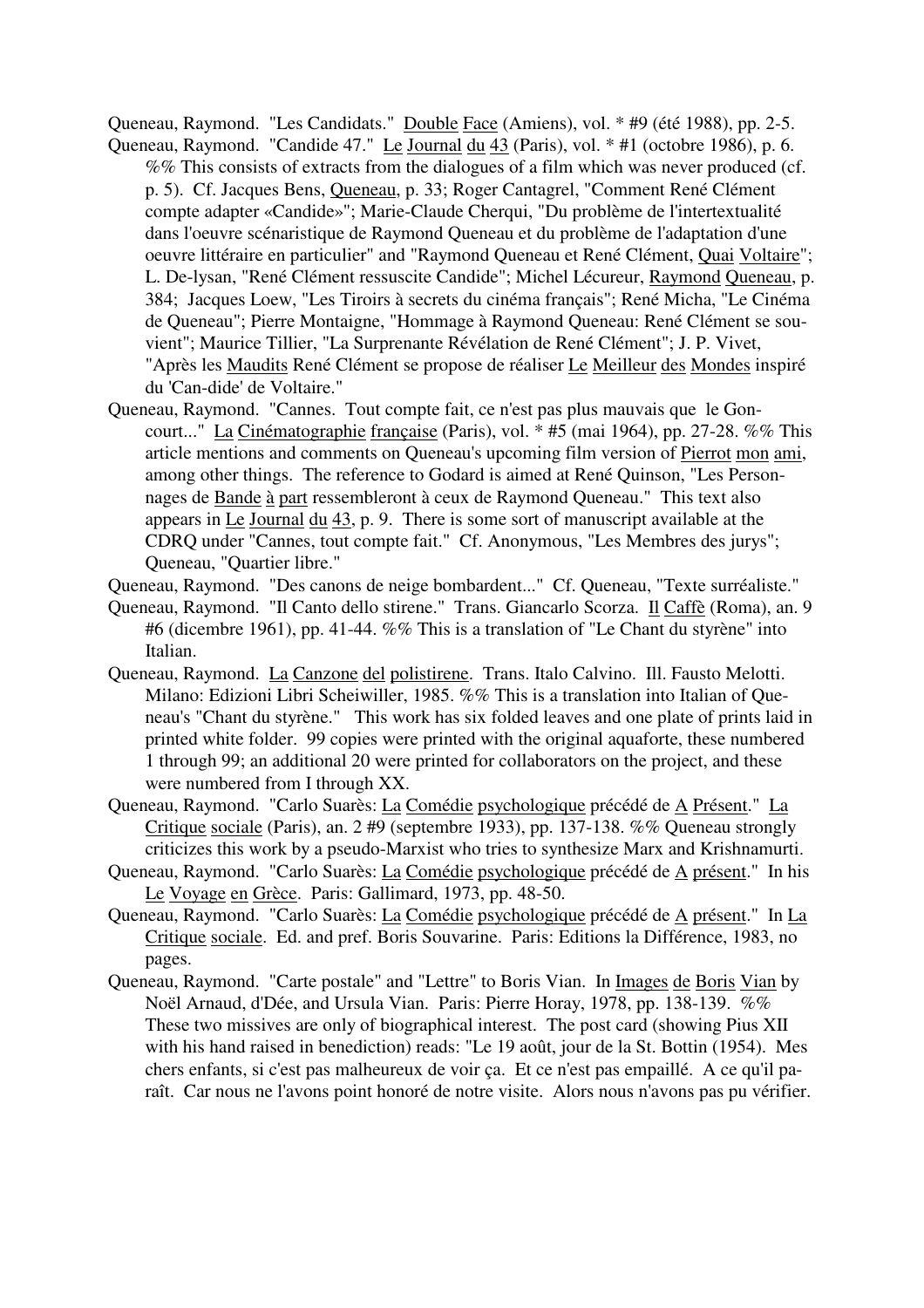Avec notre bénédiction moyenne. Le R. P. R. Q. O. P." (= Révérend Père Raymond Queneau, ordo praedicatorum [= Dominican]). This is the same as his "Carte postale adressée à Boris Vian."

- Queneau, Raymond. "Carte postale adressée à Boris Vian." In Boris Vian. Pamphlet published by the Pompidou Center in Paris for the exposition "Boris Vian, sa vie, son oeuvre" (24 mai -- 19 juin 1978), p. 31. %% This has the same text as in Queneau's "Carte postale" from Rome.
- Queneau, Raymond. "Cdt Lefebvre des Noëttes: L'Attelage. Le Cheval de selle à travers les âges. Contribution à l'histoire de l'esclavage." La Critique sociale (Paris), an. 2 #7 (janvier 1933), pp. 39-40. %% Queneau gives a relatively long and rather positive analysis of this work, which seems at best questionable in its conclusions in spite of the authorities who praised it. There are some sort of manuscript notes available at the CDRQ under "Lefebvre des Noëttes."
- Queneau, Raymond. "Cdt Lefebvre des Noëttes: L'Attelage. Le Cheval de selle à travers les âges. Contribution à l'histoire de l'esclavage." In his Le Voyage en Grèce. Paris: Gallimard, 1973, pp. 33-38.
- Queneau, Raymond. "Cdt Lefebvre des Noëttes: L'Attelage. Le Cheval de selle à travers les âges. Contribution à l'histoire de l'esclavage." In La Critique sociale. Ed. and pref. Boris Souvarine. Paris: Editions la Différence, 1983, no pages.
- Queneau, Raymond. "Ce qu'ils lisent." Le Figaro (Paris), an. 115 #90 (30 mars 1940), p. B. %% Queneau responds evasively here to a questionnaire concerning what he is currently reading while in the army; cf. his Journal 1939-1940 for a more particular look.
- Queneau, Raymond. "Ce soir on sentira pas le renfermé." Combat (Paris), an. 10 #2071 (1<sup>ier</sup> mars 1951), p. 4. %% This is a reprint of Queneau's Preface to L'Honneur de Pédonzigue by Roger Rabiniaux.
- Queneau, Raymond. "Célébrons l'anniversaire du sapeur Camember." Paris-presse (Paris), an. \* #\* (1ier mars 1952), p. 4. %% Paris-presse reprints Queneau's Réponse à l'enquête "Que ferez-vous le 29 février?" from the Nouvelles littéraires of 28 février 1952 but adding a short introduction to it.
- Queneau, Raymond. Cent Mille Milliards de poèmes. Postface François Le Lionnais. Paris: Gallimard, 1961. %% François Le Lionnais's postface is "A propos de la littérature expéri-mentale." Queneau's "Mode d'emploi" serves as a sort of preface to this work. Jacques Bens, Queneau, p. 241, says that there was also an "édition réalisée d'après les maquettes de Massin"; Véronique Le Poittevin, "Les Dessins à dessein: Raymond Queneau et ses illustrateurs," vol. I, p. 249, adds that this was a deluxe edition. There were 3000 copies printed, of which 250 were "hors commerce." For corrections to this text, cf. Queneau, "Cent Mille Milliards de poèmes: Errata."
- Queneau, Raymond. "Cent Mille Milliards de poèmes: Errata." Dossiers du Collège de 'pataphysique #17 (22 sable 89 EP [vulg. 22 décembre 1961]), p. 67. %% Queneau? gives four corrections to the original printing and relates one problem in printing such an unusual book.
- Queneau, Raymond. Cent Mille Milliards de poèmes. Postface François Le Lionnais. Paris: Gallimard, 1982.
- Queneau, Raymond. "Cent Mille Milliards de poèmes." Bulletin de la NRF #318 (novembredécembre 1982), p. 17. %% Une réimpression attendue. "C'est plus inspiré par le livre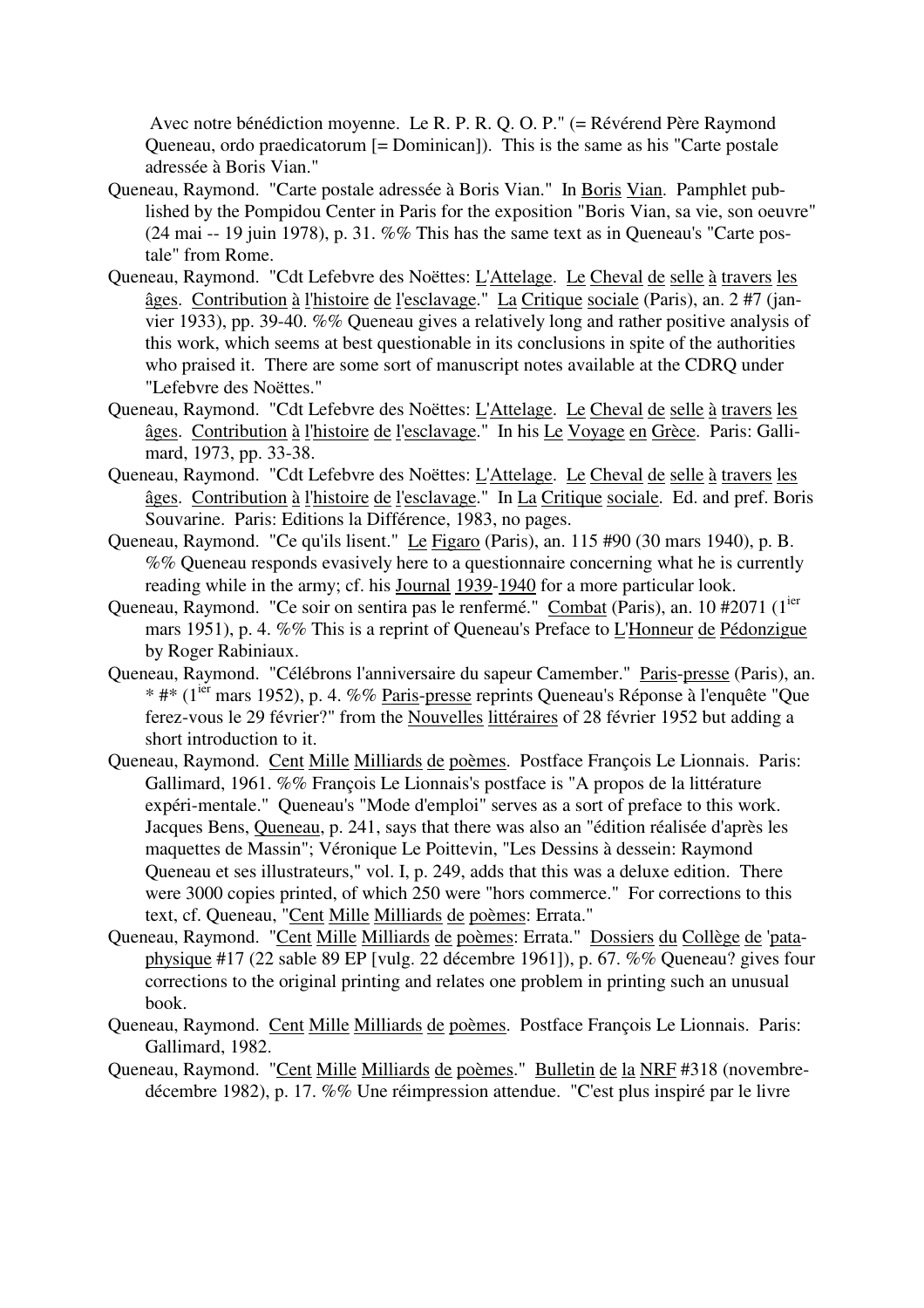pour enfants que par les jeux surréalistes du genre 'cadavre exquis' que j'ai conçu -- et réalisé -- ce petit ouvrage qui permet à tout un chacun de composer à volonté cent mille milliards de sonnets, tous reguliers bien entendu. C'est somme toute une sorte de machine à fabriquer des poèmes, mais en nombre limité; il est vrai que ce nombre, quoique limité, fournit de la lecture pour près de deux cents millions d'années (en lisant vingt-quatre heures sur vingt-quatre)."

Queneau, Raymond. Les Cent Mille Milliards de poèmes. Trans. Joy van Wijk and Hans Sloo-

ter. Foreword Hans Slooter. Intro. and ill. Joy van Wijk. The Hague: Private printing, 1986.%% This volume includes the French original of each sonnet and, on the facing page, its translation into Dutch. Slooter and van Wijk printed about 30 numbered copies of this work as a New Year's gift in memory of her sister, Ineke van Wijk, who died in december of 1985.

- Queneau, Raymond. Cent Mille Milliards de poèmes. Postface François Le Lionnais. Paris: Gallimard, 1997.
- Queneau, Raymond. Centomila miliardi di baci : A Janine e Jean-Marie dalla 'strana guerra'. Ed. Maria Sebregondi. Milano: Rosselina Archinto, 1997. %% This slim volume consists of translations into Italian of some of Queneau's letters from Le Cellier (10-24 september 1939), excerpts from his Journal 1939-1940 (27 août -- 28 septembre 1939), and other excerpts from his letters to Jean-Marie (27 novembre 1939 -- 3 septembre 1951). The first and third of these were taken respectively from Amis de Valentin Brû #27 (juin 1984) and #30 (avril 1985). Cf. Gianni Poli, "Lettere e diario in parallelo."
- Queneau, Raymond. "Championne de catch, la brune..." France-soir (Paris), an. 9 #1772 (11 avril 1950), p. 2. Cf. Queneau, "Broadway, leur village."
- Queneau, Raymond. "Les Champs Elysées." Cahiers Raymond Queneau #8-9 (18 juin 1988), pp. 5-11. %% This is a reprint of the text with some stills from the film. There is a manuscript of the scenario available at the CDRQ under this title. Cf. Michel Lécureur, Raymond Queneau, p. 488; Queneau and Walter Carone, Les Champs Elysées.
- Queneau, Raymond. "La chanson a reconquis..." This is a blurb which Queneau wrote for the jacket of Catherine Sauvage's record, "Ouvert la nuit." %% It was reprinted in Amis de Valentin Brû #9 (décembre 1979), p. 6. Cf. Michel Lécureur, Raymond Queneau, p. 421.
- Queneau, Raymond. "Chansons d'écrivains." Amis de Valentin Brû #8 (1<sup>ier</sup> septembre 1979), no pages. %% This consists of six short radio programs concerning songs based more or less on Queneau's poetry, aired in december 1952 and the two following months. It was reprinted in Jacques Jouet's Raymond Queneau, pp. 155-171. There is some sort of manuscript available at the CDRQ under this title.
- Queneau, Raymond. "Le Chant du styrène." Les Lettres nouvelles (Paris), an. 7 #9 (29 avril 1959), pp. 5-7. %% Queneau wrote this as the narration for a documentary film on the production of styrene. Cf. also Queneau, Chêne et chien (1969) for a reprint. There is a modified version under Paul Davay and René Micha, "Queneau au cinéma."
- Queneau, Raymond. "Le Chant du styrène." Avant-scène du cinéma (Paris), vol. \* #1 (15 février 1961), p. 50. %% This is little more than the text of the film.
- Queneau, Raymond. "Le Chant du styrène." Collection "Poésie." Paris: Gallimard, 1969.
- Queneau, Raymond. "Le Chant du styrène." Actualité chimique (Paris), vol. \* #10 (décembre 1984), p. 74.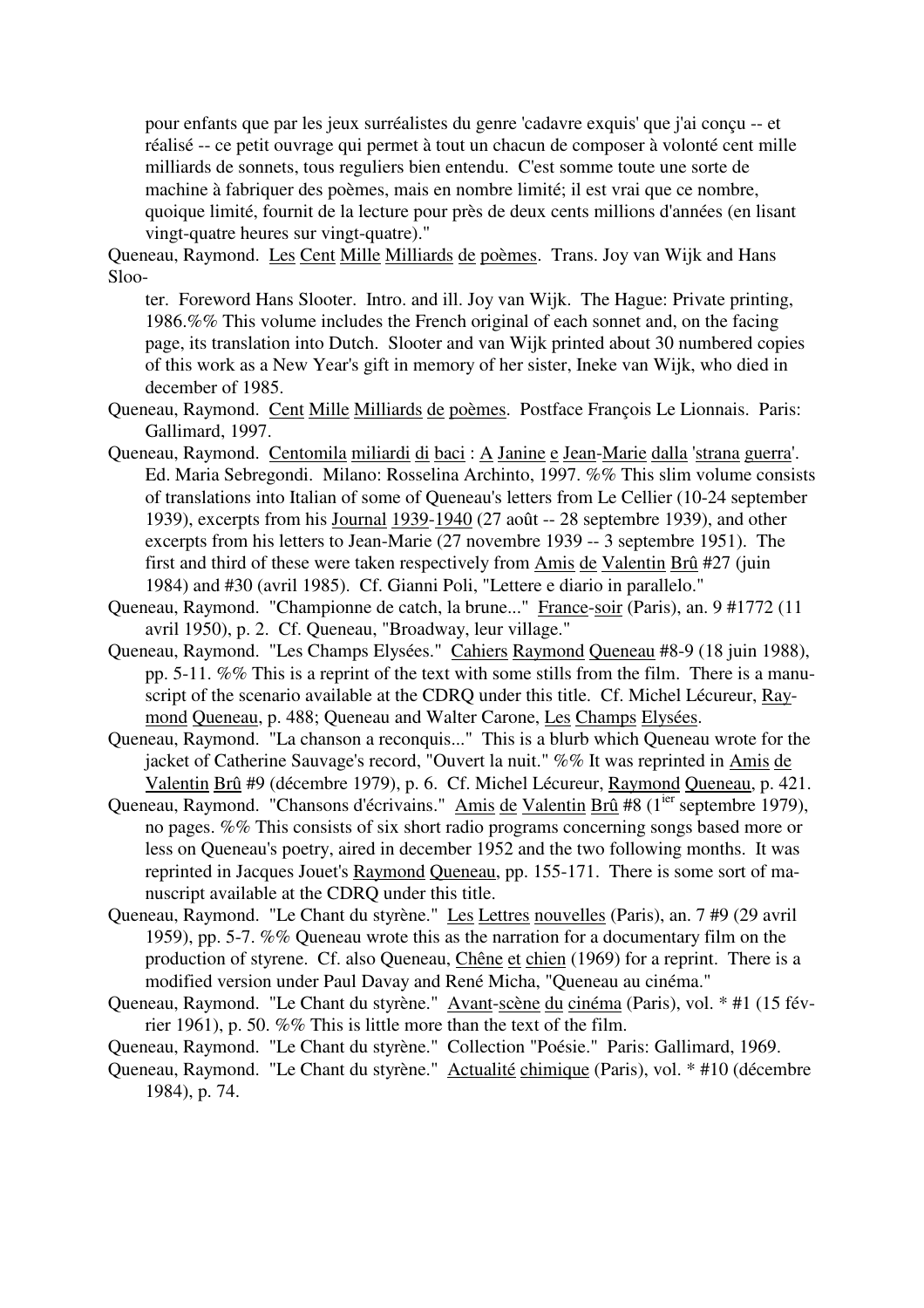- Queneau, Raymond. "Charles Picard: La Vie privée dans la Grèce classique." La Critique sociale (Paris), an. 1 #2 (juillet 1931), pp. 68-69. %% While Queneau applauds Picard's thrust, he wishes that Picard had not used the "style des biographies romancées." This review is signed "R. A.," as are Queneau's "Jean Grave: Le Mouvement libertaire sous la III<sup>e</sup> République" on pp. 70-71 of this same issue and his "Paul Nizan: Aden Arabie" on p. 86. This is almost certainly more than a printing error.
- Queneau, Raymond. "Charles Picard: La Vie privée dans la Grèce classique." In his Le Voyage en Grèce. Paris: Gallimard, 1973, p. 15.
- Queneau, Raymond. "Charles Picard: La Vie privée dans la Grèce classique." In La Critique sociale. Ed. and pref. Boris Souvarine. Paris: Editions la Différence, 1983, no pages.
- Queneau, Raymond. Chêne et chien. Ill. Jean Hélion. Paris: Denoël, 1937. %% The "argument" from this edition seems to have been reprinted only in the prospectus (cf. Queneau, Chêne et chien: Arguments), in Mesures (cf. Queneau, Chêne et chien: Fragments), and in Queneau's Oeuvres complètes, vol. I, pp. 1114 and 1118. Claude Rameil, "Bibliographie," p. 358, says that only 500 copies were printed, of which the last 100 were sold under a different cover by Editions des Cahiers des Messages in 1946, "numérotés de 1 à 100 et réservés aux Amis de Messages"; on this subject cf. Michel Lécureur, Raymond Queneau, p. 282. Cf. Jean Hélion, Journal d'un peintre. Cf. Michel Lécureur, Raymond Queneau, pp. 208-210 and 218-219.
- Queneau, Raymond. Chêne et chien. Ill. Jean Hélion. Paris: Denoël, 1937. %% This unique work, bound by Mary Reynolds, is at the Ryerson Library at the Art Institute of Chicago, but access is difficult. The online catalogue describes this item as: "Mary Reynolds binding: full brown goatskin binding; title on front cover (onlays); author stamped in gold on the spine; decorated endpapers; original paper covers bound in. Inscription on half title page: 'Exemplaire de Mary Reynolds, en respectueux, amical et sympathique hommage, Queneau'." This is copy #24, one of the 25 copies "sur pur fil." Cf. Susan Glover Godlewski, "Warm Ashes: The Life and Career of Mary Reynolds."
- Queneau, Raymond. Chêne et chien: Arguments. In a prospectus for the 1937 Hélion edition. %% One page of this prospectus was reprinted in Cahiers Raymond Queneau #12-13 (juillet 1939), pp. 15-16.
- Queneau, Raymond. Chêne et chien. Paris: Messages, 1946. %% Cf. the note to the 1937 edition above.
- Queneau, Raymond. Chêne et chien, suivi de Petite Cosmogonie portative (édition revue et corrigée) et de Le Chant du styrène. Pref. Yvon Belaval. Collection "Poésie," #47. Paris: Gallimard, 1969. %% This version of the Petite Cosmogonie portative has been altered; cf. Constantin Toloudis, Rewriting Greece, p. 90. Cf. also Anonymous, CR of Chêne et chien suivi de Petite Cosmogonie portative (édition revue et corrigée) et de Le Chant du styrène; Jean Montalbetti, "Vous lirez à la rentrée..."
- Queneau, Raymond. Chêne et chien, suivi de Petite Cosmogonie portative (édition revue et corrigée) et de Le Chant du styrène. Pref. Yvon Belaval. Collection "Poésie," #150. Paris: Gallimard, 1981. %% Cf. Jacques Réda, "Si tu t'imagines..."
- Queneau, Raymond. Chêne et chien. Transition (New York), vol. \* #26 (\* 1937), pp. 19-21. %% These are extracts from Chêne et chien: "L'Herbe: Sur l'herbe je n'ai rien à dire" and "'La Science de Dieu': Le Soleil c'est le diable." Cf. Michel Leiris and Jean Paulhan, Correspondance 1926 - 1962; Pierre Leyris, "Bulletin"; Queneau, "Le Souvenir du match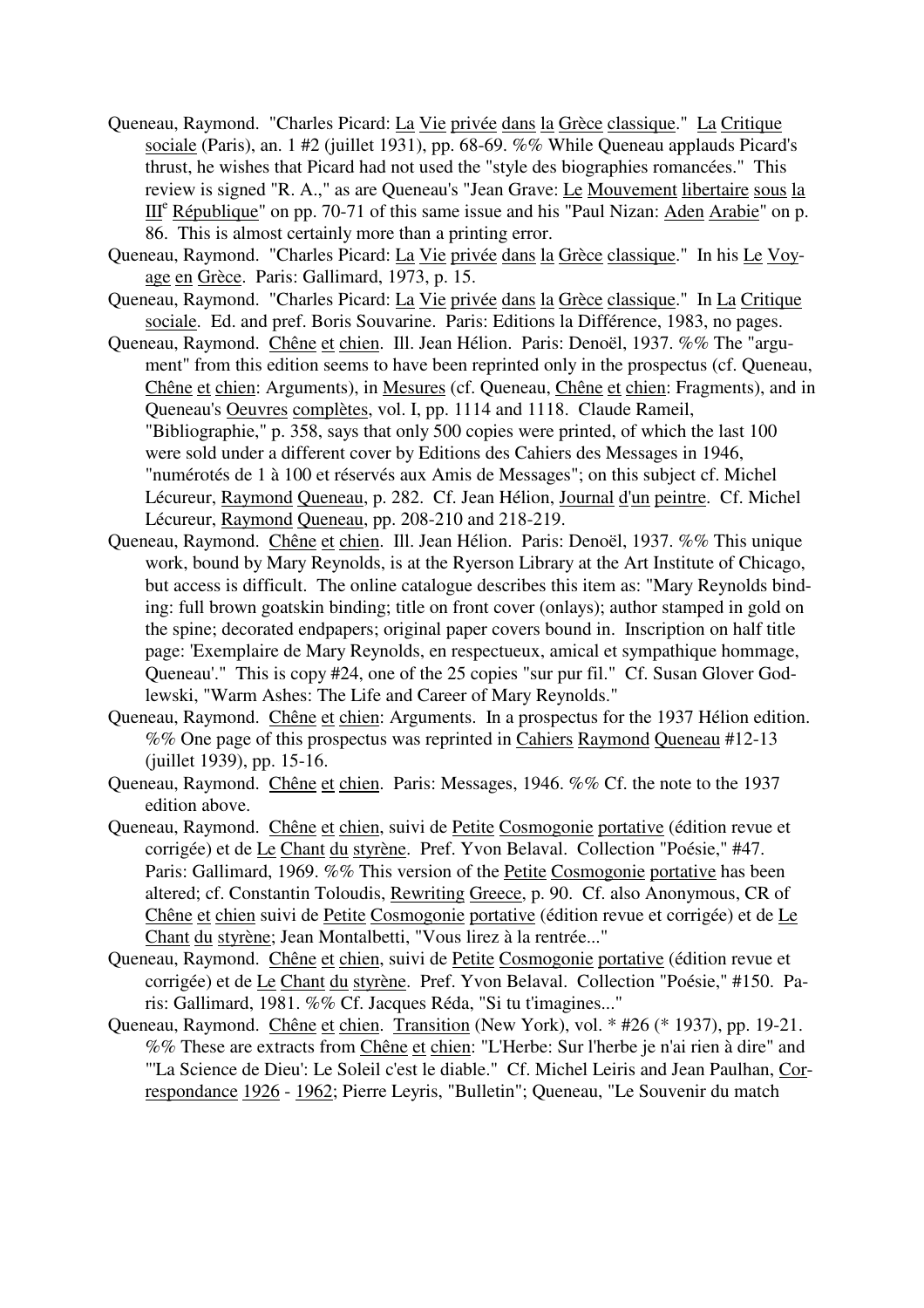Hemingway-Prévost."

Queneau, Raymond. Chêne et chien: Extraits. Cf. Pierre Seghers, ed., Le Livre d'or de la poésie française.

- Queneau, Raymond. Chêne et chien: Fragments. Mesures (Paris), vol. 3 #3 (15 juillet 1937), pp. 145-160. %% This consists (very roughly) of the first quarter of section I, less than half of section II, and the first half of section III. Cf. Michel Lécureur, Raymond Queneau, pp. 208-210 and 218-219.
- Queneau, Raymond. Chêne et chien: "Je naquis au Havre." Cf. Max-Pol Fouchet, ed., De l'amour au voyage and Poésie française.

Queneau, Raymond. "Chêne et chien." Europe (Paris), an. 61 #650-651 (juin-juillet 1983), pp.

7-14. %% This work is entirely different from the one usually known under this title. This previously unpublished text seems to be a rough draft of the opening of a novel in which Hector de Créadieu, acting as a private detective, seeks to find the actual author of a se-ries of books. This work also appeared in Queneau's Journaux (1914-1965), pp. 311- 316. For a commentary, cf. Claude Debon, "Les Enjeux d'une narration." Cf. also Jane Alison Hale, The Lyric Encyclopedia of Raymond Queneau, p. 85; Jacques Poirier, Littérature et psychanalyse: Les Ecrivains français face au freudisme (1914-1944).

- Queneau, Raymond. Cher Monsieur-Jean-Marie-mon fils: Lettres 1938-1971. Préf. Anne Isabelle Queneau. Collection "Cahiers de la NRF." Paris: Gallimard, 2003. %% This is a selection, and only a selection, of Queneau's letters to his son over the span of most of their lives together. It includes a number of Queneau's sketches and quite a few photos that had not been published before; it also possesses a fine index both of people and of the works referred to. Cf. Claude Debon, "Raymond Queneau, Cher Monsieur-Jean-Marie-mon fils: Lettres 1938-1971; Claire Devarrieux, "Colette et Raymond"; Jean-Claude Per-rier, "'Honorable Progéniture'" and "Queneau, père et peintre"; Gianni Poli, CR of Que-neau's Cher Monsieur-Jean-Marie-mon fils: Lettres 1938-1971.
- Queneau, Raymond. Le Cheval troyen. Pointes sèches by Christiane Alanore. Paris: Georges Visat, 1948. %% In a bar, a horse who has already had too much to drink tries to get a couple to have a drink with him. There were 250 copies printed, of which 25 were "hors commerce." This is an art version: 8 folders (16.5 cm x 21), each of 8 sides, all in a heavier cardboard folder which fits into a case (18 cm x 22.4). There are about 18 "pointes sèches" scattered around and through these pages; they are marginal illustrations more than the more usual relatively unrelated inserts.
- Queneau, Raymond. Le Cheval troyen: Prière d'insérer. Achevé d'imprimer le 20 décembre 1948. %% This was reprinted in Cahiers Raymond Queneau #12-13 (juillet 1989), p. 39.
- Queneau, Raymond. "Le Cheval troyen." Bouteille à la mer (Paris), vol. \* #59 (4<sup>ième</sup> trimestre 1948), pp. 23-30.
- Queneau, Raymond. "Le Cheval troyen." Réalités secrètes (Limoges), vol. \* #3 (\* 1956), pp. 165-177.
- Queneau, Raymond. "Le Cheval troyen." In his Contes et propos. Paris: Gallimard, 1981, pp. 161-174.
- Queneau, Raymond. Le Chien à la mandoline. Verviers: Temps mêlés, 1958. %% Be sure to see Claude Debon, "André Blavier et Raymond Queneau," pp. 43-44. Cf. also Queneau and André Blavier, Lettres croisées 1949-1976, pp. 92-97, 102, 104, 106-111, 117, 120-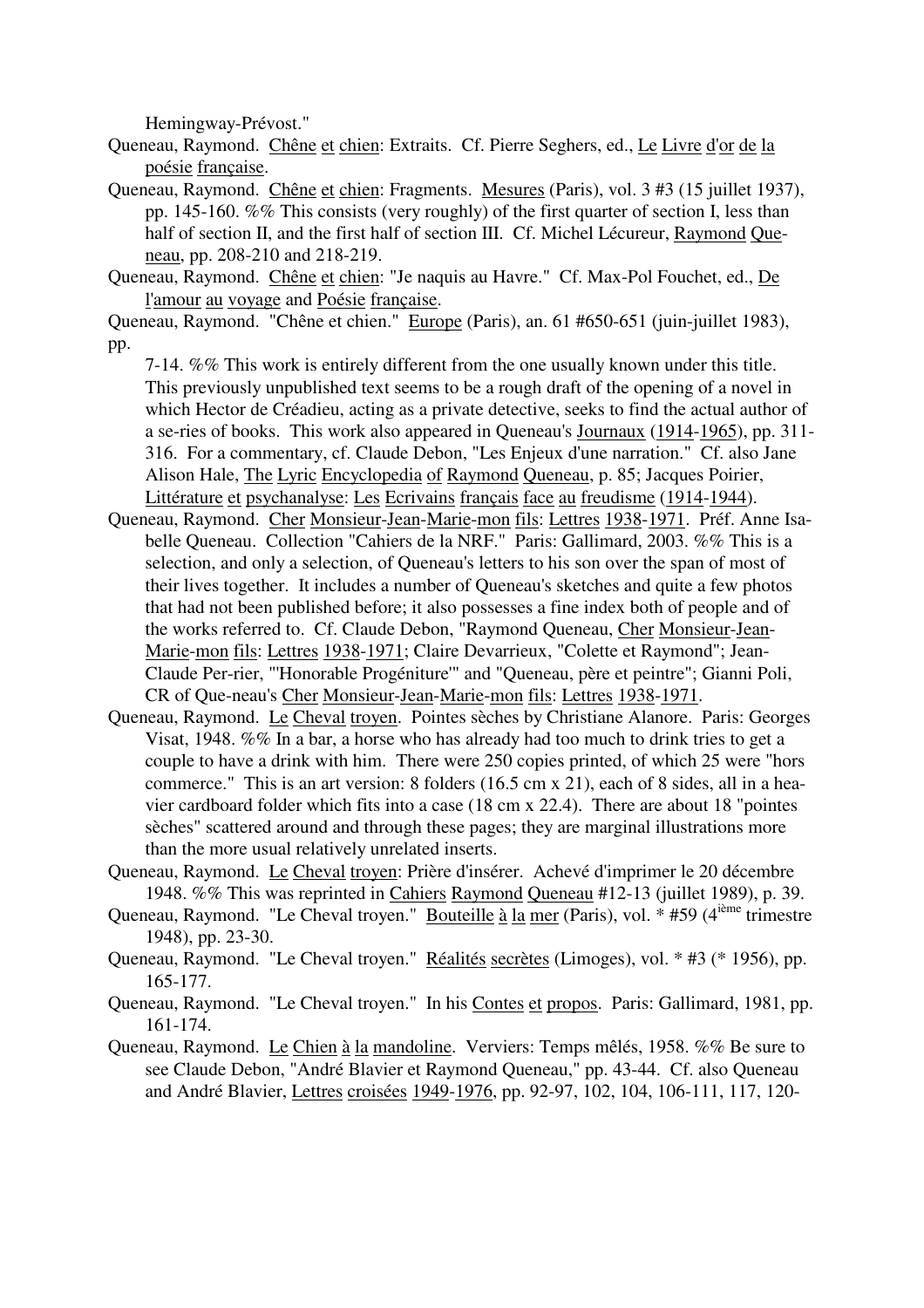123, 125, 128, 130, 134-135, and 250-251.

- Queneau, Raymond. Le Chien à la mandoline. Collection "Le Point du Jour." Paris: Gallimard, 1965. %% This edition includes all of the poems from the 1958 volume by this name, as well as the complete text of Sonnets, the "Petite Suite" section of the 1952 Si tu t'imagines, and other poems which appear here for the first time in a book. Cf. Queneau and André Blavier, Lettres croisées 1949-1976, pp. 250, 260, 262, 263, and 377 (note 322).
- Queneau, Raymond. Chien à la mandoline: "De l'information nulle à une certaine espèce de poésie." Dire (Metz), an. 1 #1 ( $1^{ier}$  trimestre 1965), n. p.
- Queneau, Raymond. Chien à la mandoline: Prière d'insérer. Bulletin de la NRF #202 (juin 1965), p. 5. %% This text is dated "février 1965." It was reprinted in Cahiers Raymond Queneau #12-13 (juillet 1989), pp. 58-59.
- Queneau, Raymond. Le Chien à la mandoline. Collection "Le Point du Jour." Paris: Gallimard, 1987.

Queneau, Raymond. Le Chien à la mandoline: "Encore l'art po." Poésie vivante (Genève), vol.

 $*$  #10 (mars 1965), p. 11.

- Queneau, Raymond. Chien à la mandoline: "Il ne faut pas perdre de vue que la poésie symboliste est une création éminemment française" and "Toujours l'histoire de se lever tôt." Carré rouge (Lausanne), vol. \* #8 (novembre 1958), p. 3.
- Queneau, Raymond. "Le Chien boche." Opéra (Paris), vol. 8 #297 (21 mars 1951), p. 1. %% A French dog, left behind by the retreating Germans, suffers from having been a "collaborator." This has not been reprinted, as far as I know. There is some sort of manuscript available at the CDRQ under this title. Cf. Claude Debon, "Le Statut de la nouvelle dans l'oeuvre de Queneau."
- Queneau, Raymond. Le Chiendent. Paris: Gallimard, 1933. %% The text bears the note "Athènes et Cyclades, juillet-novembre 1932." Cf. Queneau, Oeuvres complètes, vol. II, pp. 1466-1468 for some idea of the textual history.
- Queneau, Raymond. Le Chiendent. Paris: Gallimard, 1933. %% This unique work, bound by Mary Reynolds, is at the Ryerson Library at the Art Institute of Chicago, but access is difficult. The online catalogue describes this item as: "Mary Reynolds binding: full green calfskin binding with blind tooling on front and back covers; author stamped in gold on the spine; top edge colored." Cf. Susan Glover Godlewski, "Warm Ashes: The Life and Ca-reer of Mary Reynolds."
- Queneau, Raymond. Le Chiendent: Prière d'insérer. Bulletin de la NRF #243 (décembre 1933), p. %% This was reprinted in Cahiers Raymond Queneau #12-13 (juillet 1989), p. 7, and in Jacques Bens' Queneau, pp. 113-114.

Queneau, Raymond. Le Chiendent. Paris: Gallimard, 1956.

Queneau, Raymond. Le Chiendent. Paris: Gallimard, 1968.

- Queneau, Raymond. Le Chiendent. Ill. Jean-Paul Théodule. Collection "Folio," #588. Paris: Gallimard, 1974.
- Queneau, Raymond. Le Chiendent. Collection "Folio," #588. Paris: Gallimard, 1986.
- Queneau, Raymond. Le Chiendent. Ill. Henri Galeron. Collection "Folio," #588. Paris: Gallimard, 1989.
- Queneau, Raymond. Le Chiendent. Ill. Eric Provoost. Collection "Folio," #588. Paris: Gal-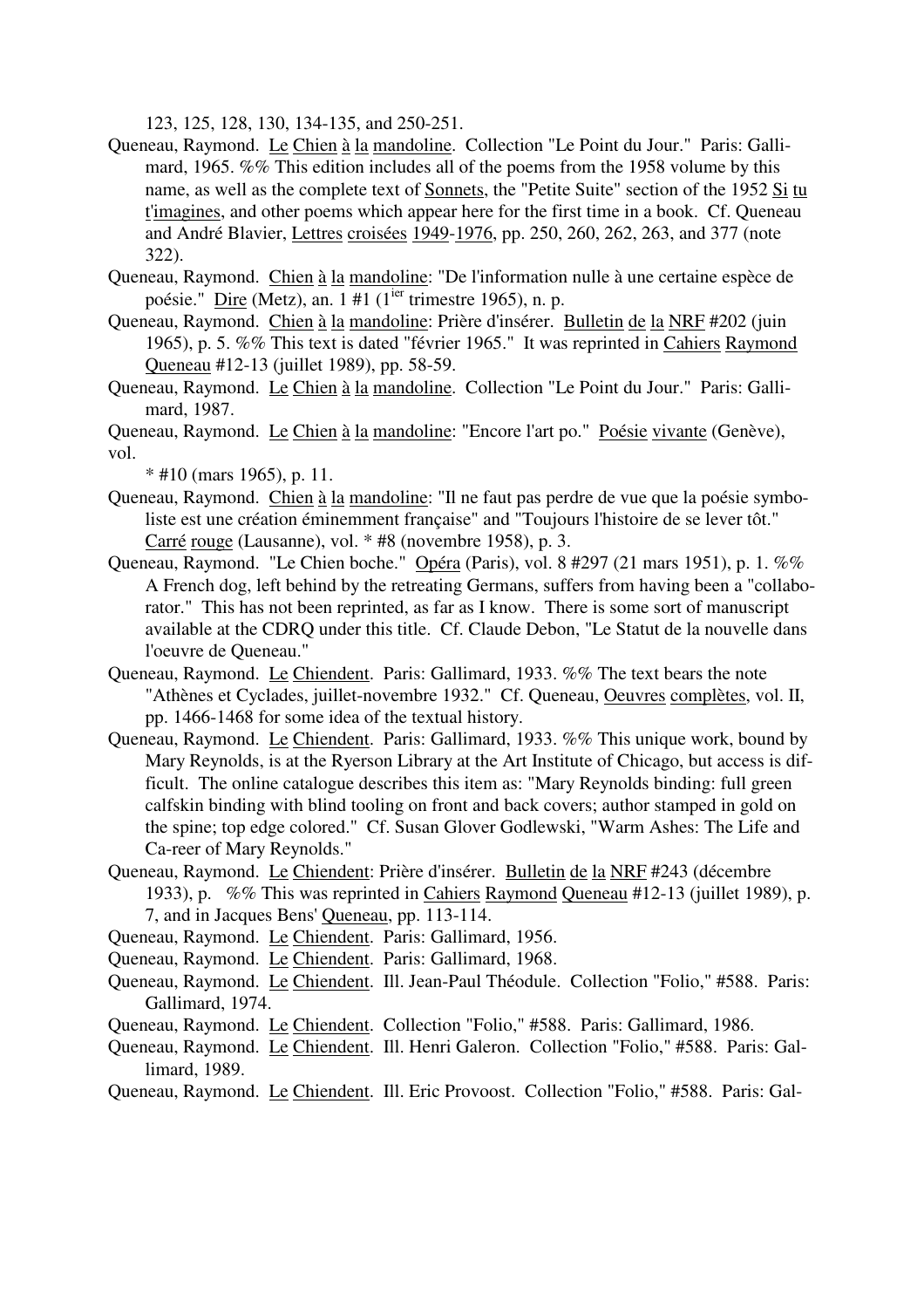limard, 1991.

- Queneau, Raymond. Le Chiendent. Ill. Eric Provoost. Collection "Folio," #588. Paris: Gallimard, 1999.
- Queneau, Raymond. Le Chiendent. Preface and bibliography by Jean Queval. Notes and commentary by Nicole Onfroy. Paris/Bruxelles/Montréal: Bordas, 1975. %% In spite of the title, this work is actually a selection of extracts with commentary, bibliography, etc.
- Queneau, Raymond. Le Chiendent. In Queneau, Oeuvres complètes, vol. II. Paris: Gallimard, 2002, pp. 1-247. %% There is additional material available on pp. 1247-1265, 1441- 1481, and 1735-1737. Cf. also Henri Godard, "Notice."
- Queneau, Raymond. Le Chiendent: Extract. Trans. Barbara Wright. New Departures (Oxford), vol. \* #2-3 (\* 1960), pp. 28-30. %% This is from chapter 2, section 3.
- Queneau, Raymond. Le Chiendent: Extract. Trans. Barbara Wright. The Transatlantic Review (London), vol. \* #29 (summer 1968), pp. 11-13. %% This is from chapter 2, section 2.
- Queneau, Raymond. Le Chiendent: Extraits. L'Evénement (Bruxelles), an. \* #27 (avril 1968), pp. 29-31. %% This consists of chapter 6, sections 4 and 5.
- Queneau, Raymond. Chikatetsu no Sazie. Trans. Kosaku Ikuta. Tokyo: Chuo-koron-Sha / Orion Press, 1974. %% This is a translation of Zazie dans le métro into Japanese. The Japanese title means the same as the French one.
- Queneau, Raymond. Children of Clay. Trans., intro., and appendix Madeleine Velguth. Collection "Sun and Moon Classics," #100. Los Angeles: Sun and Moon Press, 1998. %% Cf. Anonymous, CR of Madeleine Velguth's translation of The Children of Clay (Kirkus Reviews, New Yorker, Publishers Weekly, Translation Review: Annotated Books Received Supplement; Victor Batignol, "Si le sil m'était parent"; Gregory Feeley, "The Devil's Trill"; William Ferguson, CR of Queneau's Children of Clay; Carey Harrison, "Eccen-tric Aristocrats Awash in Wordplay"; Marc Lowenthal, CR of Madeleine Velguth's trans-lation of The Children of Clay; Madeleine Velguth, "Sense and Creativity: Translating the Writings of 'Literary Lunatics'."
- Queneau, Raymond. Children of Claye: Extract. Trans. Madeleine Velguth. In 50: A Celebration of Sun & Moon Classics. Ed. Douglas Messerli. Los Angeles: Sun and Moon Press, 1995, pp. 523-544. %% This is the first chapter of Madeleine Velguth's translation of Les Enfants du Limon.
- Queneau, Raymond. "Chronique anglaise: Psychologie anglo-saxonne." Cf. Queneau, "Psychologie anglo-saxonne."
- Queneau, Raymond. Chuyên Bay Cúa Icare. Trans. Duong Linh. Hanoi: Ban Hôi Nhà V n, 1996. %% This is a translation of Le Vol d'Icare into Vietnamese. The title means "the flight of Icarus" with no reference to theft. There were 3000 copies printed.
- Queneau, Raymond. Cica v metroju. Trans. and afterword Aleš Bergeš. Afterword Aleksander Zorn. Ljubljana, Yugoslavia: Mladinska knjiga, 1978. %% This is a translation of Zazie dans le métro into Slovenian.
- Queneau, Raymond. "Cimitières ignorés, tombes oubliées." L'Intransigeant (Paris), vol. \* #\* (2 novembre 1938), p. 2. %% On the feast of All Souls, Queneau indicates some neglected and forgotten cemeteries and points out that there are many that are just plain lost, rediscovered only when builders excavate foundations for new buildings. This article is "signed" "C.-V. P.," which probably designates the "Connaissez-vous Paris?" column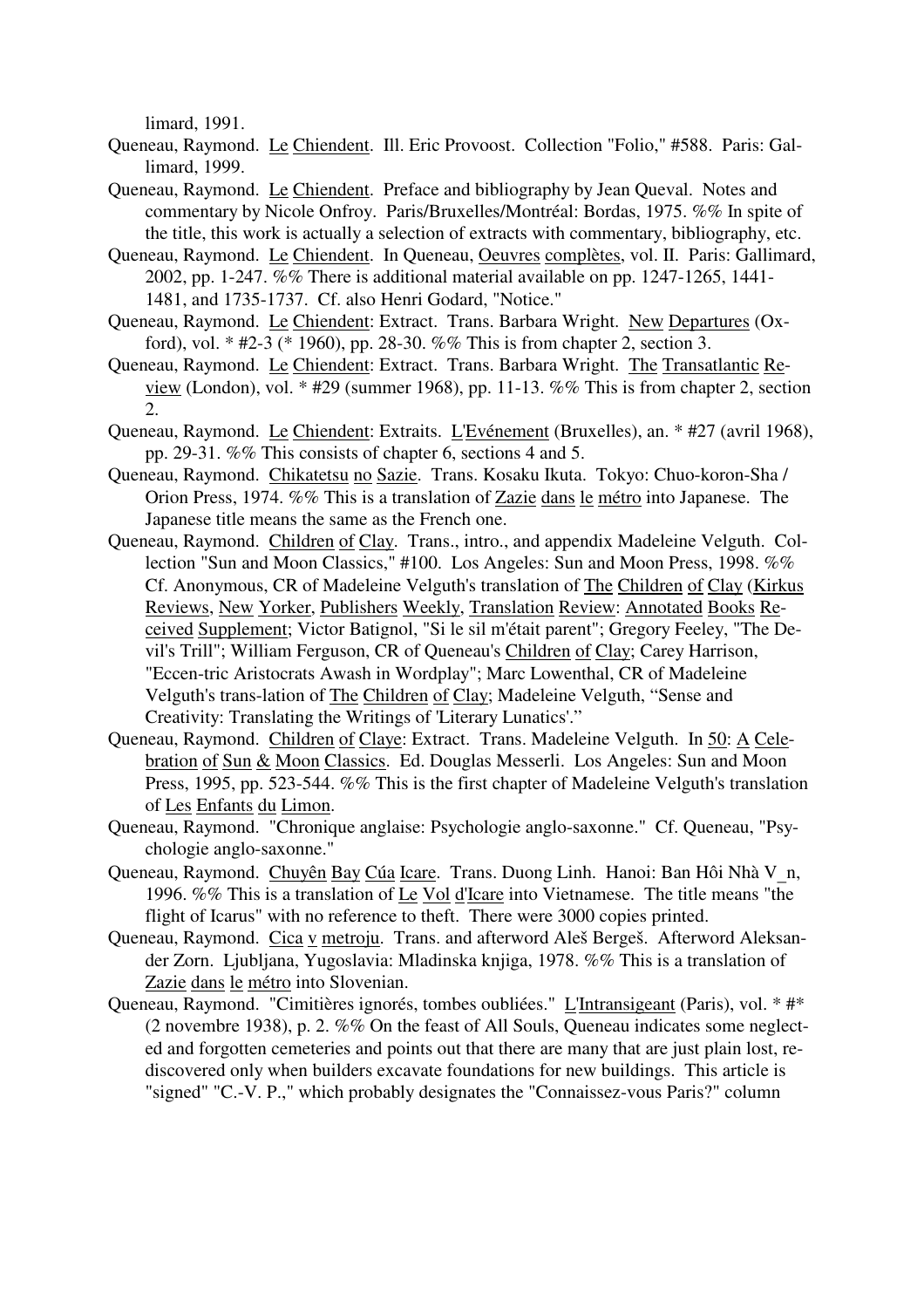which Queneau had been writing in this newspaper up until october of 1938. This article also appears in Cahiers Raymond Queneau #6 (juillet 1987), pp. 15-16. Cf. Michel Lécureur, Raymond Queneau, p. 207. There is some sort of manuscript available at the CDRQ under "Cimitières oubliés."

- Queneau, Raymond. "Cinq Poèmes." Poésie 47 (Villeneuve-les-Avignon), an. 7 #36 (décembre 1946), pp. 3-7. %% These are Instant fatal: "Havre de Grâce," "Ma Petite Vie," "Maire," and "L'Or des honneurs" and Bucoliques: "Le Jardinier" (here entitled "Fragment d'un art poétique").
- Queneau, Raymond. "Les Citernes." Temps mêlés #4/5 (= 5/6) (29 juin 1953), p. 34. %% This poem was reprinted in Les Ziaux.
- Queneau, Raymond. "Classification des travaux de l'OuLiPo." In Oulipo, Atlas de littérature potentielle. Paris: Gallimard, 1981, pp. 73-77. %% Queneau worked out this analytic schema of possible oulipian concerns with some exemplary works listed in their corresponding niches. Cf. Marcel Bénabou, "Quarante Siècles d'Oulipo" (Raison présente) and "Rule and Constraint"; Tatiana Bonch-Osmolovskaia, "Cent Mille Milliards de poèmes of Raymond Queneau" and "Cent Mille Milliards de poèmes of Raymond Queneau in the Context of Literary Experiments"; Queneau and André Blavier, Lettres croisées 1949- 1976, pp. 323 and 385 (note 408); Krzysztof Sobczynski, "Contraintes, je vous haïsme."
- Queneau, Raymond. "Claude Abeille." Dix Ans de Prix Bourdelle au musée Bourdelle 1959- 1969. Catalogue of the exhibition, 29 mai -- 15 septembre 1969. Paris, no pages. %% Queneau just has a few lines of tribute for this sculptor. There is some sort of manuscript available at the CDRQ under this title.
- Queneau, Raymond. "Clé facile." Actuels (Bellegarde, France), vol. \* #6½ (1<sup>ier</sup> trimestre 1968), n. p. %% Of the four poems published here, "La Chance," "Se tenir à carreau," and "L'Usure" were included in Battre la campagne; "Clé facile" was not reprinted until it reappeared in Queneau's Oeuvres complètes, vol. I, p. 719. There is some sort of manuscript available at the CDRQ under this title.
- Queneau, Raymond. "Une Clé qui ne sert à rien." This is the same poem as his "Clé facile." Cf. Emmanuel d'Astier, "Raymond Queneau, l'écriture, mars 1968," p. 270.
- Queneau, Raymond. Combat. This was a novel which Queneau worked on for some time before abandoning the project. %% Cf. Astrid Bouygues and Daniel Delbreil, "Claude Simonnet face à l'homme Raymond Queneau," pp. 33-35 and 38.
- Queneau, Raymond. "Comment ils passent leur dimanche." Journal du dimanche-soir (Paris), an. 7 #353 (23 août 1953), p. . %% This is apparently the result of an interview: "propos receuillis par Andrée Nicolas." Queneau at first says that he doesn't care much for sundays, that he writes, reads, goes for a walk, buys the last edition of the Journal du dimanche to get the sports results --- and actually does like sundays a great deal. This infor-mation concerning the location of this article is based on the information in Amis de Valentin Brû #6 (1987), p. 25: the Bibliothèque française (rue Tolbiac Gr Fol JO 4182) has only the "dernière sportive complète" edition for this date, but this column appears on other dates in an earlier edition. Fortunately, the article is reprinted in AVB.
- Queneau, Raymond. "Comment on devient encyclopédiste." Service (Paris), vol. \* #\* (juin 1956), pp. 434-436. %% Queneau takes a general look at the formation which lead him to this work. There is some sort of manuscript available at the CDRQ under this title. Cf. Madeleine Velguth, "Introduction."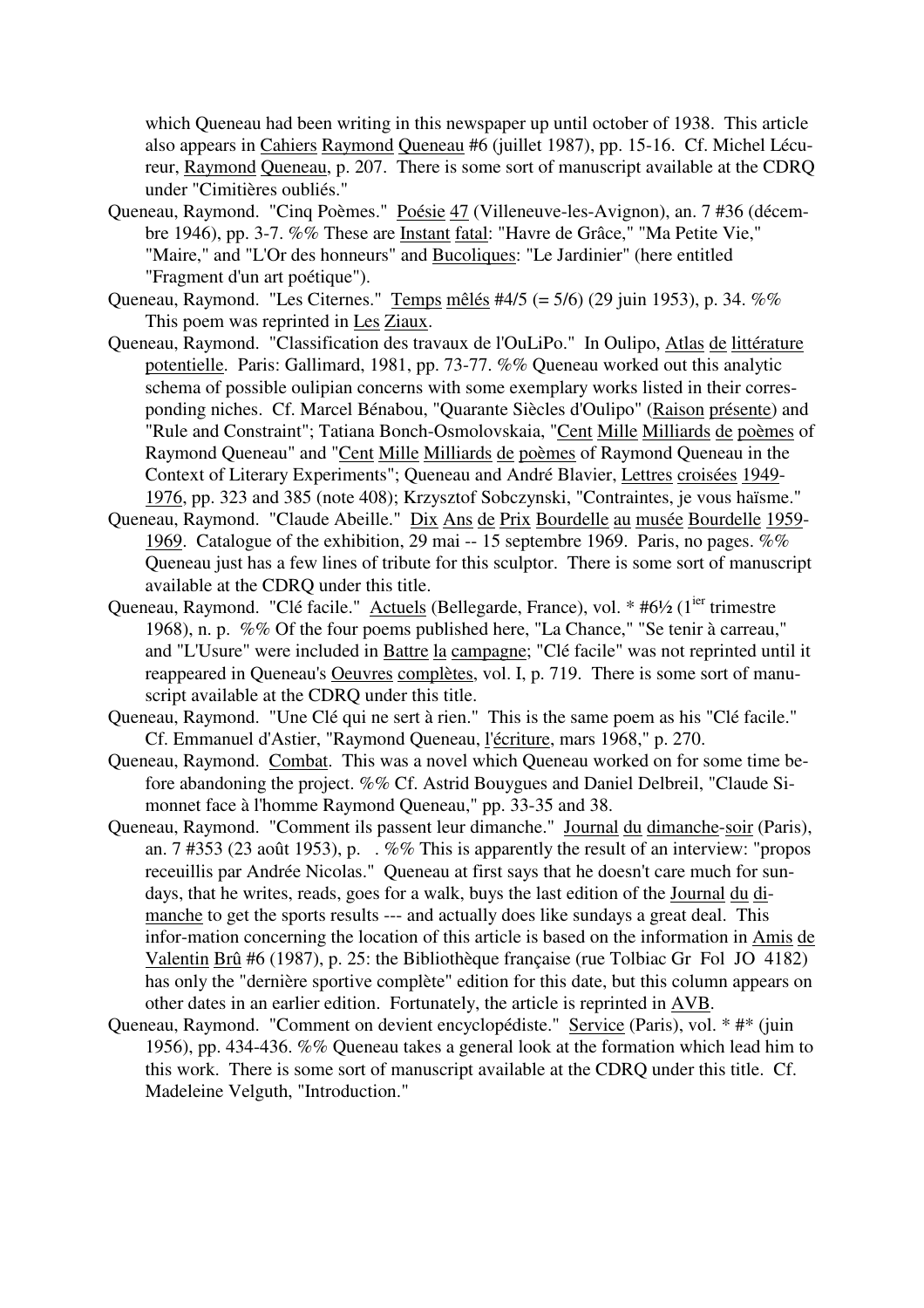- Queneau, Raymond. "Comment on devient encyclopédiste." In his Bords: Mathématiciens, précurseurs, encyclopédistes. Ill. Georges Mathieu. Paris: Hermann, 1963, pp. 119-121. %% According to the notes on p. 140, this is a shortened and rewritten version of the original.
- Queneau, Raymond. "Complainte." La Rue (Paris), an. \* #4 (18 mai 1946), p. 2. %% This poem was reprinted in L'Instant fatal and in Si tu t'imagines.
- Queneau, Raymond. Comprendere la follia. Trans. Francesca Sampogna. Brescia: Edizioni l'Obliquo, 2003. %% This is a translation into Italian of Queneau's Comprendre la folie.
- Queneau, Raymond. "Comprendre la folie." In Raymond Queneau by Jacques Jouet. Lyon: La Manufacture, 1989, pp. 135-148. %% The notes indicate that these previously unpublished pages may have been the introduction to Queneau's unpublished Encyclopédie des sciences inexactes. Queneau writes on the nature of this literary madness and cites a number of his "fous." Cf. Michel Lécureur, Raymond Queneau, p. 133; François Poirié, "Raymond Queneau, la solitude de l'encyclopédiste"; Jacques Poirier, Littérature et psychanalyse: Les Ecrivains français face au freudisme (1914-1944); Queneau, Comprendere la follia; Jérôme Roger, "La Voix portative de l'essai"; Shuichiro Shiotsuka, CR of Charles Nodier's Bibliographie des fous: De quelques livres excentriques, Queneau's Comprendre la folie, Stéphane Fleury's A Propos des fous littéraires, André Blavier's Les Fous litté- raires, and Queneau's Aux Confins des ténèbres: Les Fous littéraires français du XIX<sup>e</sup> siècle and "La Restitution d'un échec chez le premier Queneau. De l'encyclopédie au ro-man"; Constantin Toloudis, Rewriting Greece. Queneau and the Agony of Presence, p. 26; Madeleine Velguth, "Introduction." Cf. also also the section "Manuscripts" at the end of this bibliography, but there is some sort of manuscript available at the CDRQ and the Ransom Center (Austin, Texas) has a notebook entitled "Comprendre la folie."
- Queneau, Raymond. Comprendre la folie. Paris: Editions des Cendres, 2001. %% Cf. Claude Jannoud, "Le Mystère Queneau."
- Queneau, Raymond. "Concerning Some Imaginary Languages, Particularly the Dog Language in 'Sylvie and Bruno'." Trans. Don Sherwin. Jabberwocky (Cheam, England), vol. 6 #1 (winter 1977), pp. 25-28. %% This is a translation of Queneau's "De quelques langages animaux imaginaires et notamment du langage chien dans Sylvie et Bruno" into English.
- Queneau, Raymond. "Les Condensés des Editions Bec-de-Cane." Le Canard enchaîné (Paris), an. 34 #1422 (21 février 1948), p. 3. %% Queneau (anonymously) offers shortened versions of Les Misérables and the Bible and a rewriting of La Fontaine's "La Cigale et le fourmi." Cf. Michel Lécureur, Raymond Queneau, pp. 275-276.
- Queneau, Raymond. "Conférences et entretiens." Cf. André Blavier, "Raymond Queneau. Conférences et entretiens."
- Queneau, Raymond. En los Confines de las tinieblas: Los Locos literarios. Trans. Julián Mateo Ballorca. Collection "Asociación española de neuropsiquiatría," #16. Madrid: Asociación española de neuropsiquiatría, 2004. %% This is a translation of Queneau's Aux Confins des ténèbres: Les Fous littéraires français du XIX<sup>e</sup> siècle.
- Queneau, Raymond. "Conjectures fausses en théorie des nombres." In Mélanges A. Koyré: L'Aventure de la science (vol. I). Histoire de la pensée, vol. XII. Ed. I. Bernard Cohen and René Taton. Paris: Hermann, 1964, pp. 475-480. %% Queneau ponders the role of conjectures in number theory, considering that a number of them have proved to be false.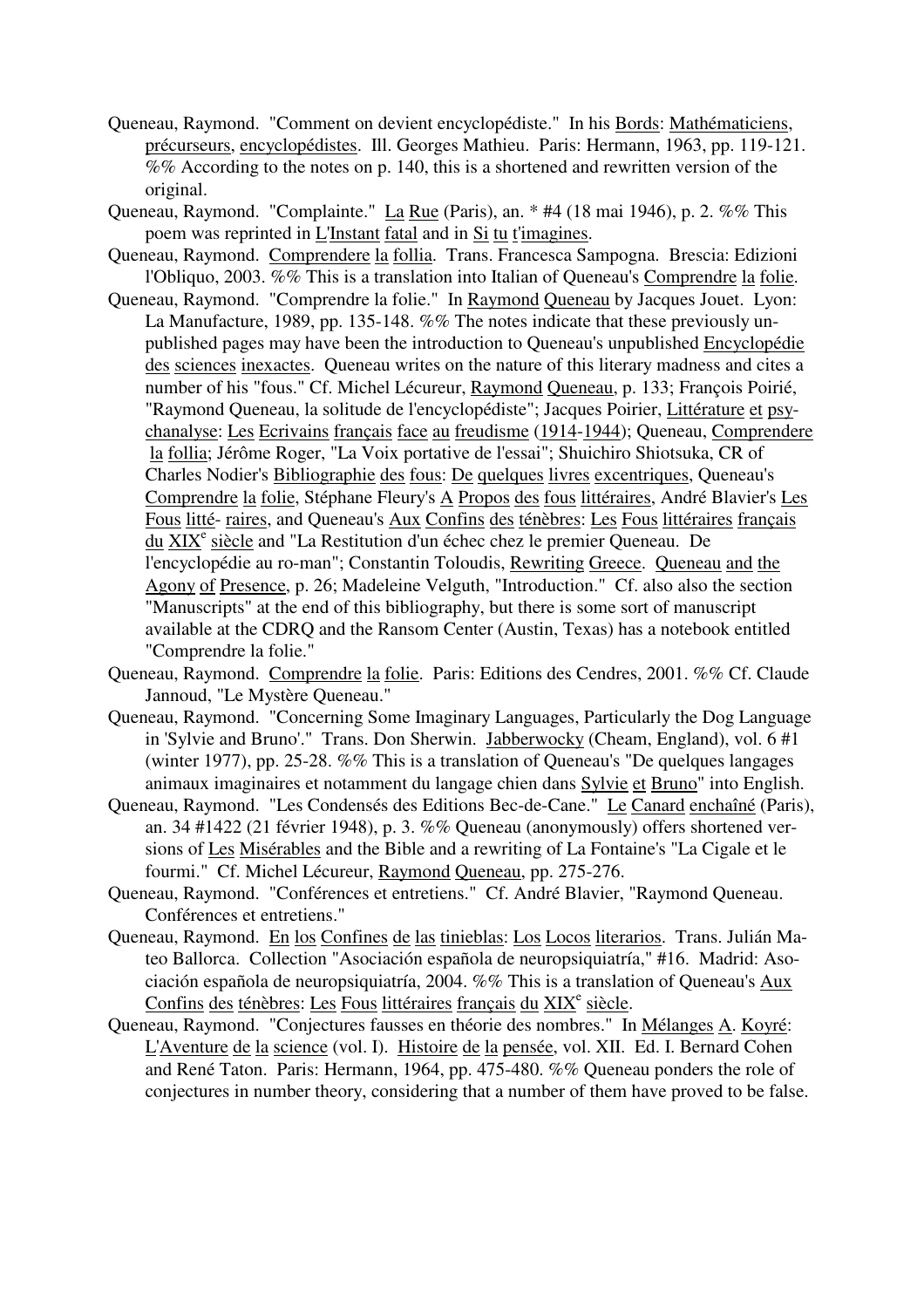There is some sort of manuscript available at the CDRQ under this title.

Queneau, Raymond. "Conjectures fausses en théorie des nombres." In his Bords: Mathématiciens, précurseurs, encyclopédistes. Ill. Georges Mathieu. Paris: Hermann, 1963, pp. 31- 36. %% Be wary of the bibliographical information provided here.

Queneau, Raymond. "Connaissez-vous le chinook?" Les Lettres françaises (Paris), vol. \* #109

(24 mai 1946), p. 5. %% Queneau describes the difference between the spoken and the written languages in French, comparing the spoken form to the grammar of Chinook (a native language of the northwestern United States) and the differences between the two in French to the same sort of differences in Greek. Cf. Pierre Cadiot, "Matching Syntax and Pragmatics: A Typology of Topic and Topic-related Constructions in Spoken French"; Marcel Cohen, "Ton Frère, son auto, l'assurance a-t-elle payé?"; Martin Esslin, "Raymond Queneau," pp. 80-81; Jacques Jouet, Raymond Queneau, pp. 26-27; Dominique Jullien, "Zazie dans la brousse"; Jean Lescure, "Petite histoire," pp. 7-8; Queneau, "Ecrit en 1937," "Il pourrait sembler qu'en France," "Les linguistes ont depuis longtemps...," and Preface to Anthologie des jeunes auteurs; Queneau and André Blavier, Lettres croisées 1949-1976, pp. 266, 287, and 298; Denis Slakta, "Le Français et le chinook."

Queneau, Raymond. "Connaissez-vous le chinook?" In his Bâtons, chiffres et lettres. Paris: Gallimard, 1950, pp. 45-47.

Queneau, Raymond. "Connaissez-vous le chinook?" In his Bâtons, chiffres et lettres. Revised

ed. Collection "Idées," #70. Paris: Gallimard, 1965, pp. 57-59.

Queneau, Raymond. "Connaissez-vous Paris?" This was a short unsigned daily column which Queneau wrote for L'Intransigeant between 23 novembre 1936 and 27 octobre 1938, usually on p. 2. %% Queneau quizzes the readers of L'Intransigeant on various features of Paris, usually three questions concerning geographical or historical facts. There is some sort of manuscript available at the CDRQ under this title. Cf. Queneau and André Blavier, Lettres croisées 1949-1976, p. 359 (note 157); Claude Rameil, "Bibliographie," p. 359.

Queneau, Raymond. "Connaissez-vous Paris?" Service (Paris), vol. \* #\* (juillet 1955), pp. 510-513. %% Queneau reviews the origin and substance of his column of this name.

- Queneau, Raymond. "Connaissez-vous Paris?" Cahiers Raymond Queneau #6 (juillet 1987), pp. 5-8.
- Queneau, Raymond. "Un Conte à votre façon." Nouvel Observateur (Paris), vol. \* #140 (19 juillet 1967), pp. 28-29. %% This includes the integral text.
- Queneau, Raymond. "Un Conte à votre façon." Les Lettres nouvelles (Paris), an. \* #\* (juilletseptembre 1967), pp. 11-14. %% This includes the integral text.
- Queneau, Raymond. "Un Conte à votre façon." Promesses (Paris), an. \* #\* (été 1970), numéro spécial "Les Fusils poétiques," pp. 9-11.
- Queneau, Raymond. "Un Conte à votre façon." In his Contes et propos. Paris: Gallimard, 1981, pp. 221-226.
- Queneau, Raymond. Un Conte à votre façon. Graphics by Sheila Bourne. Paris: Kickshaws, 1982. %% There were 485 numbered copies printed in this first run. There is also a version in English which is exactly the same, beyond the change in languages, under Queneau, Yours for the Telling.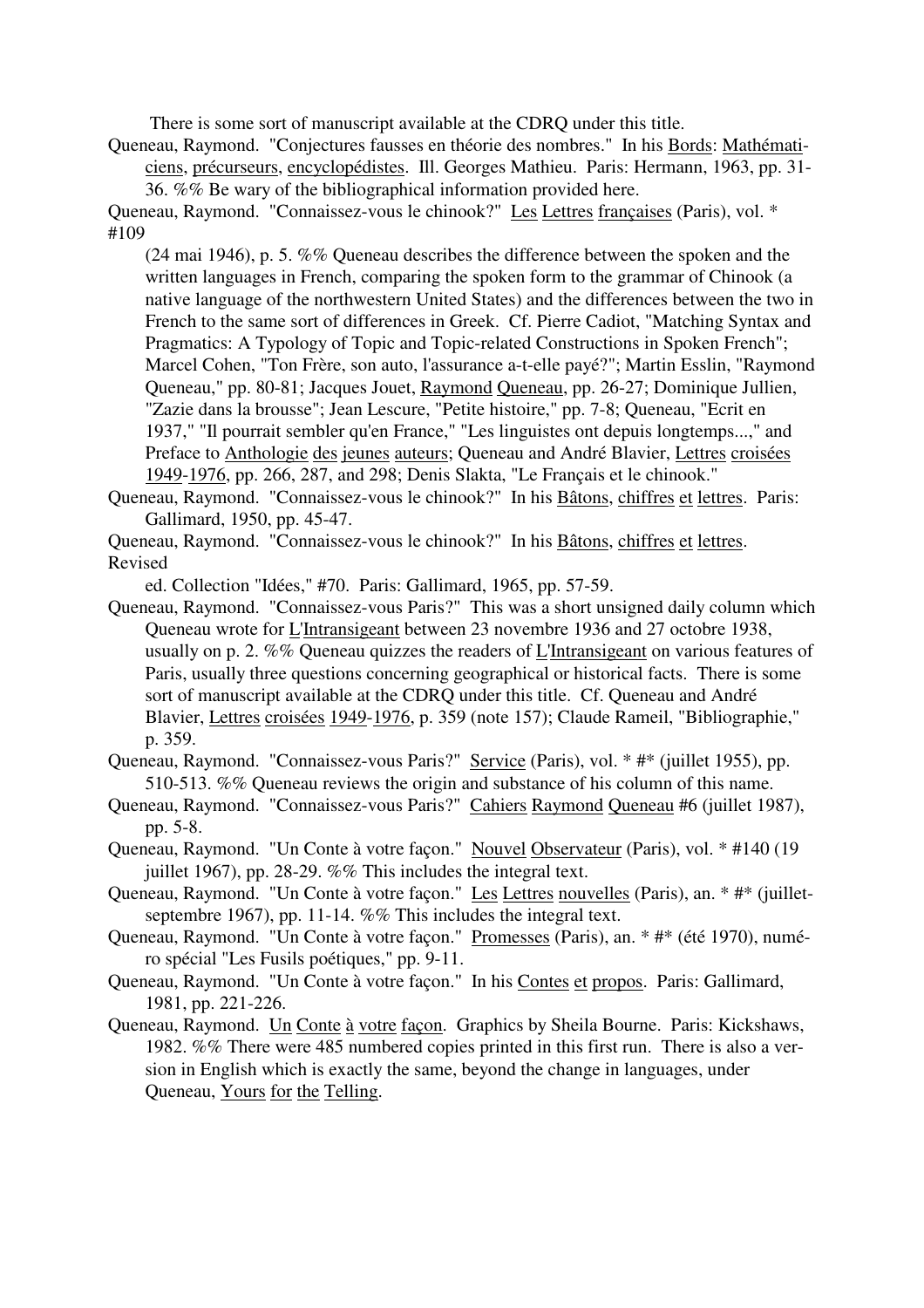Queneau, Raymond. "Un Conte à votre façon." In La Puce et la plume. Ed. Jean Rivier. Pref.

Louis Leprince-Ringuet. Paris: Le Cherche Midi Editeur, 1986, pp. 55-58.

- Queneau, Raymond. "Un Conte à votre façon." In Contes by Charles Perrault. Ed. Emmanuelle Lézin. Collection "Biblio Collège," #6. Paris: Hachette Education, 1999, pp. 123- 126. %% This is the same text as in the original.
- Queneau, Raymond. Contes et propos. Pref. Michel Leiris. Paris: Gallimard, 1981. %% Contes et propos includes: "A la limite de la forêt," "Alice en France," "Le Café de la France," "Le Cheval troyen," "Un Conte à votre façon," "Conversations dans le département de la Seine," "De quelques langages animaux imaginaires et notamment du langage chien dans Sylvie et Bruno," "Destinée," "Dino," "Du bon emploi des tranquillisants, I, II," "En passant," "Façons de parler," "Un Jeune Français nommé Untel, I, II," "Lorsque l'esprit...," "Panique," "La Petite Gloire," Preface to Le Livre de cocktails by Emile Bauwens, "Quelques Remarques sommaires relatives aux propriétés aérodynamiques de l'addition," "Des Récits de rêves à foison," "Texticules," and "Une Trouille verte." Cf. Claude Rameil, who has an expanded bibliography of the sources of these works under his "Contes et propos."
- Queneau, Raymond. Contes et propos. Pref. Michel Leiris. Ill. Pietro Bestetti. Collection "Folio," #2127. Paris: Gallimard, 1990.
- Queneau, Raymond. Contes et propos. Pref. Michel Leiris. Ill. Pietro Bestetti. Collection "Folio," #2127. Paris: Gallimard, 1994.
- Queneau, Raymond. Contes et propos. Pref. Michel Leiris. Ill. Pietro Bestetti. Collection "Folio," #2127. Paris: Gallimard, 1999.
- Queneau, Raymond. "Contribution à la pratique de la méthode lescurienne S + 7." Dossiers du

Collège de 'pataphysique #17 (22 sable 89 EP [vulg. 22 décembre 1961]), p. 20. %% Queneau applies S + 7 to his exercice de style "Notations" using a 1952 Petit Larousse and a list of 1300 basic French words. Cf. Emmanuël Souchier, "L'Exercice de style éditorial. Avatars et réception d'une oeuvre à travers l'histoire, des manuscrits à Internet," pp. 62-63.

- Queneau, Raymond. "Contribution à la pratique de la méthode lescurienne S + 7." In La Littérature potentielle (Créations Re-créations Récreations). Ed. Oulipo. Paris: Gallimard, 1973, pp. 149-150.
- Queneau, Raymond. "Conversation avec André Gillois." In Queneau by Jacques Bens. Paris: Gallimard, 1962, pp. 215-218. %% This is an abbreviated version of Maurice Diament-Berger's "Entretien avec Raymond Queneau." Cf. Hubert Juin, "Queneau le métaphorique."
- Queneau, Raymond. "Conversation avec Georges Ribemont-Dessaignes." In his Bâtons, chiffres et lettres. Paris: Gallimard, 1950, pp. 28-38. %% This radio interview from march 1950 centers on Queneau's views on language and how he used it in certain of his works. Cf. Jacques Brenner, "Quand les paroles restent"; Jacques Jouet, Raymond Queneau, p. 19; Pierre Lachasse, "Une Histoire modèle: Queneau lecteur de Gide"; Jean-Pierre Lon-gre, Raymond Queneau en scènes, p. 98.
- Queneau, Raymond. "Conversation avec Georges Ribemont-Dessaignes." In his Bâtons, chiffres et lettres. Revised ed. Collection "Idées," #70. Paris: Gallimard, 1965, pp. 35-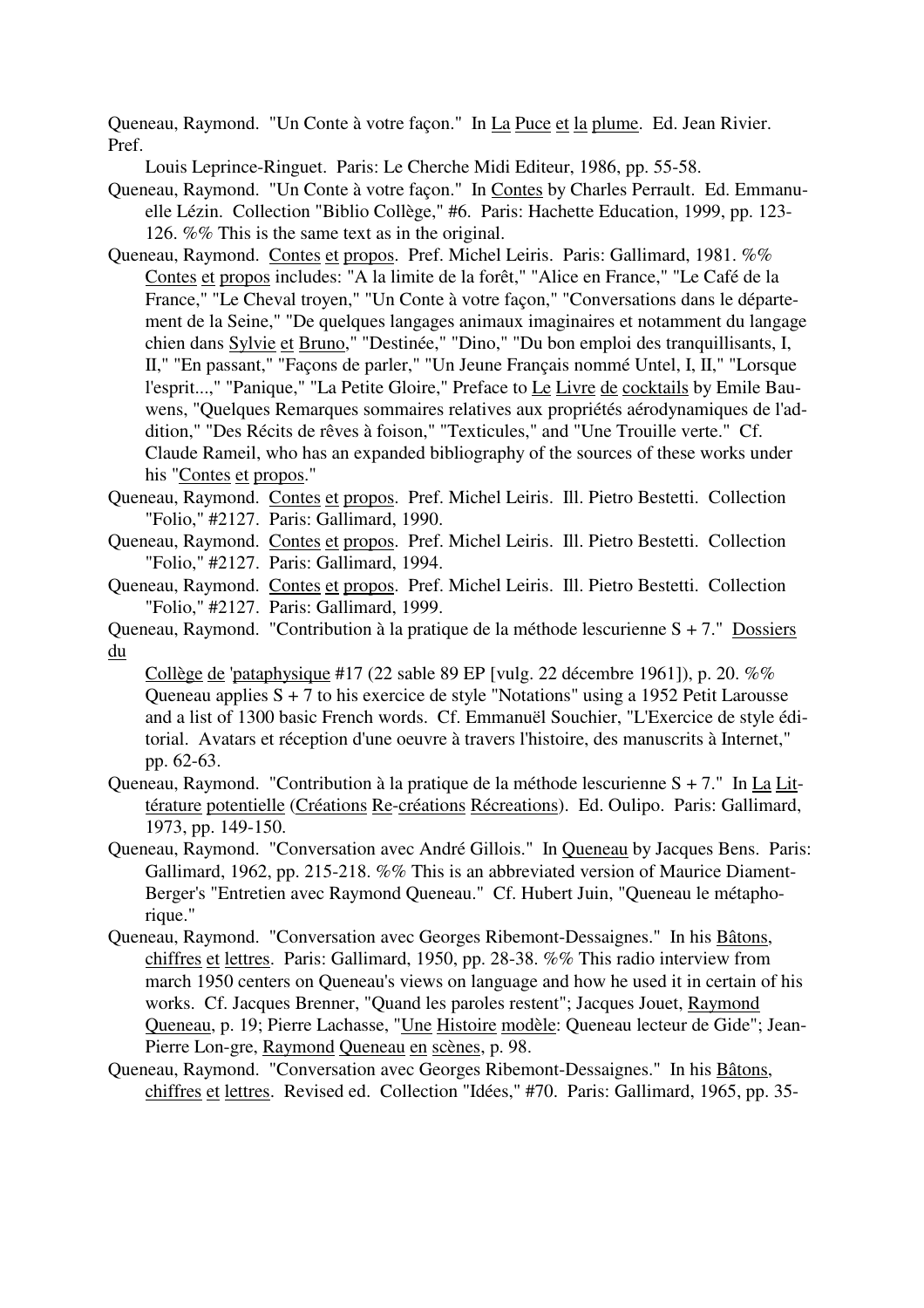47.

- Queneau, Raymond. "Conversation with Georges Charbonnier." Trans. Michael Edwards. Prospice (Portree, Scotland), vol. \* #8 (\* 1978), pp. 67-71. %% This is the fourth of the twelve "entretiens" appearing in Entretiens avec Georges Charbonnier.
- Queneau, Raymond. "Conversations dans le département de la Seine." L'Arc (Aix-en-Provence), vol. 5 #19 (été 1962), pp. 19-23. %% Queneau transcribes a dozen curious conversations. There are partial copies under Queneau, "La Vie circulatoire" and "Vita Circolatoria," and Jean-Louis de Rambures, "Le Cas étrange de l'académicien Queneau." There is a translation into German indexed under Queneau, Das Trojanische Pferd und andere Erzählungen, and there is some sort of manuscript available at the CDRQ under this title. Cf. Claude Debon, "Paul Claudeau et Raymond Quenel" and "Le Statut de la nouvelle dans l'oeuvre de Queneau"; Jean-Pierre Longre, Raymond Queneau en scènes, pp. 146-147 and 213; Queneau, Journaux (1914-1965), pp. 674-675, 732, 777-783, 831- 832, and 885.
- Queneau, Raymond. "Conversations dans le département de la Seine." In his Contes et propos. Paris: Gallimard, 1981, pp. 189-198.
- Queneau, Raymond. "Correspondance avec Elie Lascaux." Temps mêlés #150 + 5 (octobre 1979), pp. 7-124. %% These letters between the two families extend from 4 janvier 1937 to beyond 13 octobre 1971.
- Queneau, Raymond. Un Couple. Cf. Jean-Pierre Mocky.
- Queneau, Raymond. "La Courge magique." Derrière le miroir (Paris: Maeght), vol. \* #29-30 (mai-juin 1950), p. 2. %% This is a short tribute to Miró.
- Queneau, Raymond. Courir les rues. Paris: Gallimard, 1967.
- Queneau, Raymond. Courir les rues: Prière d'insérer. Dated "février 1967." %% This was reprinted in Cahiers Raymond Queneau #12-13 (juillet 1989), pp. 64-65.
- Queneau, Raymond. Courir les rues, Battre la campagne, Fendre les flots. Pref. Claude Debon. Paris: Gallimard, 1981. %% Cf. Georges Jean, "Anthologie permanente de la poésie. Queneau: Des Mots, des rues, de la campagne et des flots."
- Queneau, Raymond. Courir les rues, Battre la campagne, Fendre les flots. Pref. Claude Debon. Paris: Gallimard, 1990. %% This is virtually identical to the previous edition: the only obvious alteration is the cover.
- Queneau, Raymond. Courir les rues: "Zoo familier." In Les Animaux et leurs poètes. Ed. Jean-Hugues Malineau. Ill. Kitty Crowther. Paris: Albin Michel Jeunesse, 1998, p. 8.
- Queneau, Raymond. CR of Henry Miller's Tropic of Cancer and Black Spring. Nouvelle Revue française (Paris), vol. 47 #279 (décembre 1936), pp. 1083-1084. %% Queneau appreciates the commonness and the universality of Miller's protagonists and differentiates between the two works. There is some sort of manuscript available at the CDRQ under the title "Miller, Black Spring." Cf. Brassaï, Henry Miller grandeur nature; Michel Lécu-reur, Raymond Queneau, p. 339.
- Queneau, Raymond. CR of Henry Miller's Tropic of Cancer and Black Spring. In his Le Voyage en Grèce. Paris: Gallimard, 1973, pp. 74-76.
- Queneau, Raymond. CR of Henry Miller's Tropic of Cancer and Black Spring. In L'Esprit NRF. Ed. and pref. Pierre Hebey. Paris: Gallimard, 1990, pp. 1072-1073.
- Queneau, Raymond. "Crânes pointus." This is an incomplete play; the manuscript is at the CDRQ. Cf. Jean-Pierre Longre, Raymond Queneau en scènes, pp. 83-86.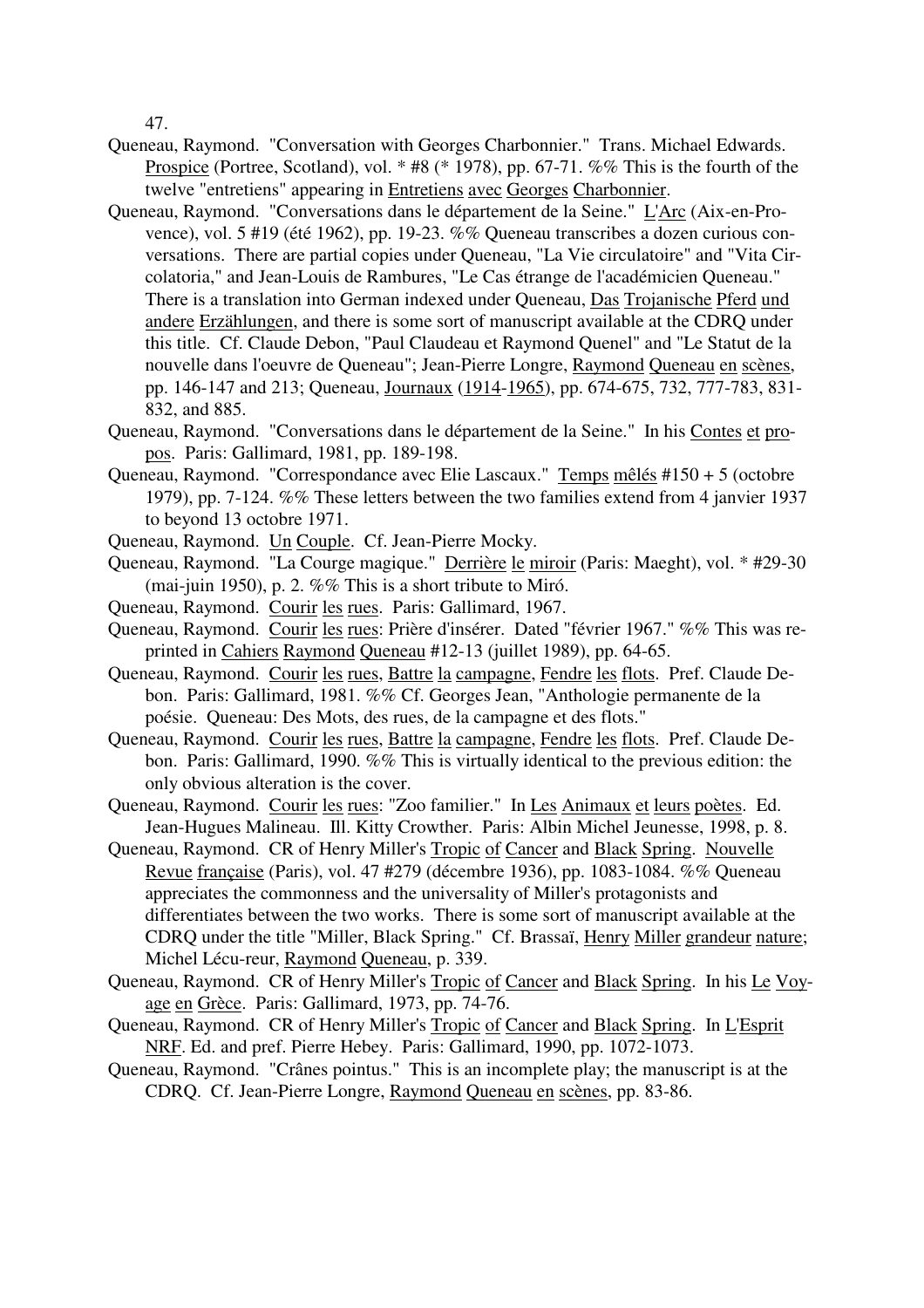- Queneau, Raymond. "La Critique des fondements de la dialectique hégélienne." Cf. Queneau and Georges Bataille, "La Critique des fondements de la dialectique hégélienne."
- Queneau, Raymond. "La Croqueuse de diamants." Sheet music. %% This is from the 1950 ballet by Jean-Michel Petit and Jean-Michel Damase. Cf. the subject entry under this heading.
- Queneau, Raymond. "Curieuse Evolution du français moderne." In his Le Voyage en Grèce. Paris: Gallimard, 1973, pp. 223-226. %% This is a reprint of his "Le Néo-français en déroute," but with the title changed. Cf. Pierre Ziegelmeyer, "Façons de parler (bis)."
- Queneau, Raymond. "Cyril Tourneur, dramaturge noir." Cahiers du Sud (Marseille), an. 20 numéro spécial (juin-juillet 1933), pp. 207-209. %% Queneau wonders whether Tourneur is known as "black" because of his skin color or because of his outlook: sex, blood, violence, all sorts of "grand guignol" (Queneau does not use the term) seem to have been his greatest pleasure. This "numéro spécial" is actually more of an anthology of reprinted articles. There is some sort of manuscript available at the CDRQ under this title. Cf. Les Deux Jumelles, "Chronique du fauteuil grinçant"; Jean Carlier, "Au Théâtre de la Huchette les Trois (qui sont dix-huit) veulent révéler aux Parisiens un 'élisabéthain scandaleux'"; Queneau, "La Tragédie du vengeur."
- Queneau, Raymond. "Cyril Tourneur, dramaturge noir." In Le Théâtre élizabethain. Paris: Cahiers du Sud / José Corti, 1940, pp. 268-271. %% This Cahiers du sud "special issue" is more of a book of reprinted articles.
- Queneau, Raymond. "Cyril Tourneur, dramaturge noir." In his Le Voyage en Grèce. Paris: Gallimard, 1973, pp. 43-47.
- Queneau, Raymond. Cwiczenia stylistyczne. Trans. Jan Gondowiccz. Izabelin (Poland): Swiat Literacki, 2005. %% This is a translation of Les Exercices de style into Polish.
- Queneau Raymond. Dagboek van Sally. Trans. Jan Pieter van der Sterre. Utrecht: Uitgeverij Ijzer, 2003. %% This is a translation of Le Journal intime de Sally Mara into Dutch.
- Queneau, Raymond. "Dans cette solitude où s'égare l'esprit." Le Point (Souillac), vol. \* #48 (juin 1954), "Poésie d'aujourd'hui," p. 19. %% This is a holograph copy of the poem of this name from Chien à la mandoline.
- Queneau, Raymond. "Dans le bar le plus long du monde..." France-soir (Paris), an. 9 #1774 (13 avril 1950), p. 8. Cf. Queneau, "Broadway, leur village"; Claude Rameil, La TSF de Raymond Queneau, p. 81.
- Queneau, Raymond. "Dans le quartier d'Edmond Jaloux et de Jean Cocteau." L'Intransigeant (Paris), vol.  $\#$  (18 janvier 1939), p. %% Queneau lists the Paris residences of these two men along with their particularities and important neighbors. Claude Rameil says in a personal letter "Il était prévu toute une série 'Les Logis célèbres': un seul a été publié dans le numéro du 18 janvier 1939: 'Dans le quartier d'Edmond Jaloux... et de Jean Cocteau.'" I can't find it at this location. There is some sort of manuscript available at the CDRQ un-der this title.
- Queneau, Raymond. "Dans le quartier d'Edmond Jaloux et de Jean Cocteau." Cahiers Raymond Queneau #6 (juillet 1987), pp. 17-18.
- Queneau, Raymond. "Darwin certainly saw the importance of the earthworm." Trans. Stanley Chapman. New Statesman and Nation (London), vol. 48 #1240 (11 december 1954), p. 792. %% Chapman gives the poem this title and Rameil lists it in this way, translated into French ("Darwin avait bien vue l'importance du lombric") on p. 369 of his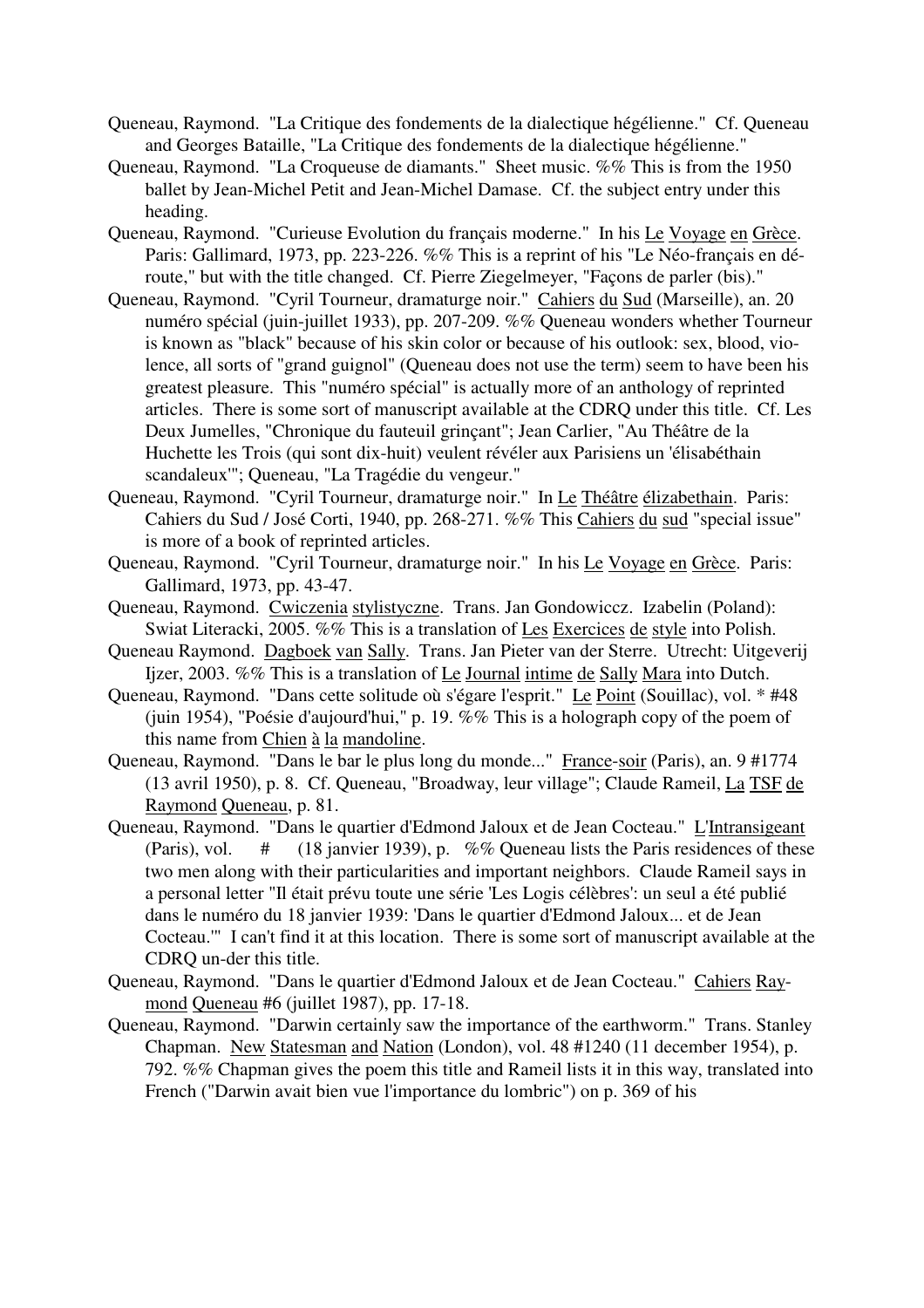"Bibliographie." It is actually Sonnets: "La Chair chaude des mots."

- Queneau, Raymond. "Das macht mir nicht so Angst." Trans. Rosemarie Keith. Alternative (Berlin), an. 6 #28 (februar 1963), p. 9. %% This is a translation of Si tu t'imagines: "Je crains pas ça tellment."
- Queneau, Raymond. "David Hilbert." In Röntgen bis Churchill. Vol. IX of Die Grossen der Weltgeschichte. Zürich: Edition Kindler Verlag, 1971, pp. 500-519. %% Cf. Pierre Lepape, "Et... peler Queneau"; Queneau, "Axiomes d'appartenance" and "Fondements de la littérature d'après David Hilbert."
- Queneau, Raymond. "'De Jean Coste' et l'expérience poétique." Volontés (Paris), an. 1 #5 (mai 1938), pp. 13-17. %% Queneau rips up André Rolland de Renéville's book, and it is surprising, after one of Queneau's comments, that he was ever again published by Cahiers du Sud. Cf. Queneau, "Lyrisme et poésie"; Evert van der Starre, Curiosités de Raymond Queneau. De «L'Encyclopédie des Sciences inexactes» aux jeux de la création romanesque, p. 48.
- Queneau, Raymond. "'De Jean Coste' et l'expérience poétique." In his Le Voyage en Grèce. Paris: Gallimard, 1973, pp. 105-111.
- Queneau, Raymond. "De quelques langages animaux imaginaires et notamment du langage chien dans Sylvie et Bruno." Collection "L'Envers." Paris: Editions de l'Herne, 1971. %% Queneau writes not only about the language of dogs in chapter 13 of Lewis Carroll's Syl- vie et Bruno; he also looks at the "real" language of dogs and certain works by Edouard Chanal, Ambroise Mignon, and Dean Swift. This was republished in Queneau's En pas- sant. There is a translation into German under "Über einege imaginäre Tiersprachen ins-besondere über die Hundsprache in Sylvie und Bruno," a Dutch one under "Over enkele fictieve dierentalen en met name over de hondentaal in 'Sylvie en Bruno'," and two into English under Queneau, "Concerning Some Imaginary Languages, Particularly the Dog Language in 'Sylvie and Bruno'" and "On Some Imaginary Animal Languages and on the Dog Language in Sylvie and Bruno in Particular." There is some sort of manuscript a-vailable at the CDRQ under this title. Cf. Jean-Paul Gibiat, "Un Tiercé dans l'ordre. Un Outsider"; Stéphane Mahieu, Le Phalanstère des langages excentriques; Queneau, Cher Monsieur-Jean-Marie-mon fils: Lettres 1938-1971, p. 279; Walter Redfern, "Those Dog-gone Horses: Talkie and Silent Beasts in Queneau"; Temps mêlés #116/117 (décembre 1972), pp. 36-38.
- Queneau, Raymond. "De quelques langages animaux imaginaires et notamment du langage chien dans Sylvie et Bruno." In Lewis Carroll. Ed. Henri Parisot. Paris: L'Herne, 1971, pp. 83-86.
- Queneau, Raymond. "De quelques langages animaux imaginaires et notamment du langage chien dans Sylvie et Bruno." In his Contes et propos. Paris: Gallimard, 1981, pp. 227- 234. %% Cf. also Queneau, "En passant" suivi de "De quelques langages animaux imaginaires et notamment du langage chien dans 'Sylvie et Bruno'."
- Queneau, Raymond. "Deaf is the Night." Trans. William Mead. Briarcliff Quarterly (College Park, Maryland), vol. 3 #9 (april 1946), p. 96. %% This poem is Les Ziaux: "Sourde est la nuit."
- Queneau, Raymond. "The Death Rattle." Trans. Barbara Wright. New Departures (Oxford), vol. \* #2-3 (\* 1960), pp. 26-31. %% This poem is L'Instant fatal: "L'Instant fatal."
- Queneau, Raymond. "Décidement je n'aime pas beaucoup l'odeur des géraniums." Le Figaro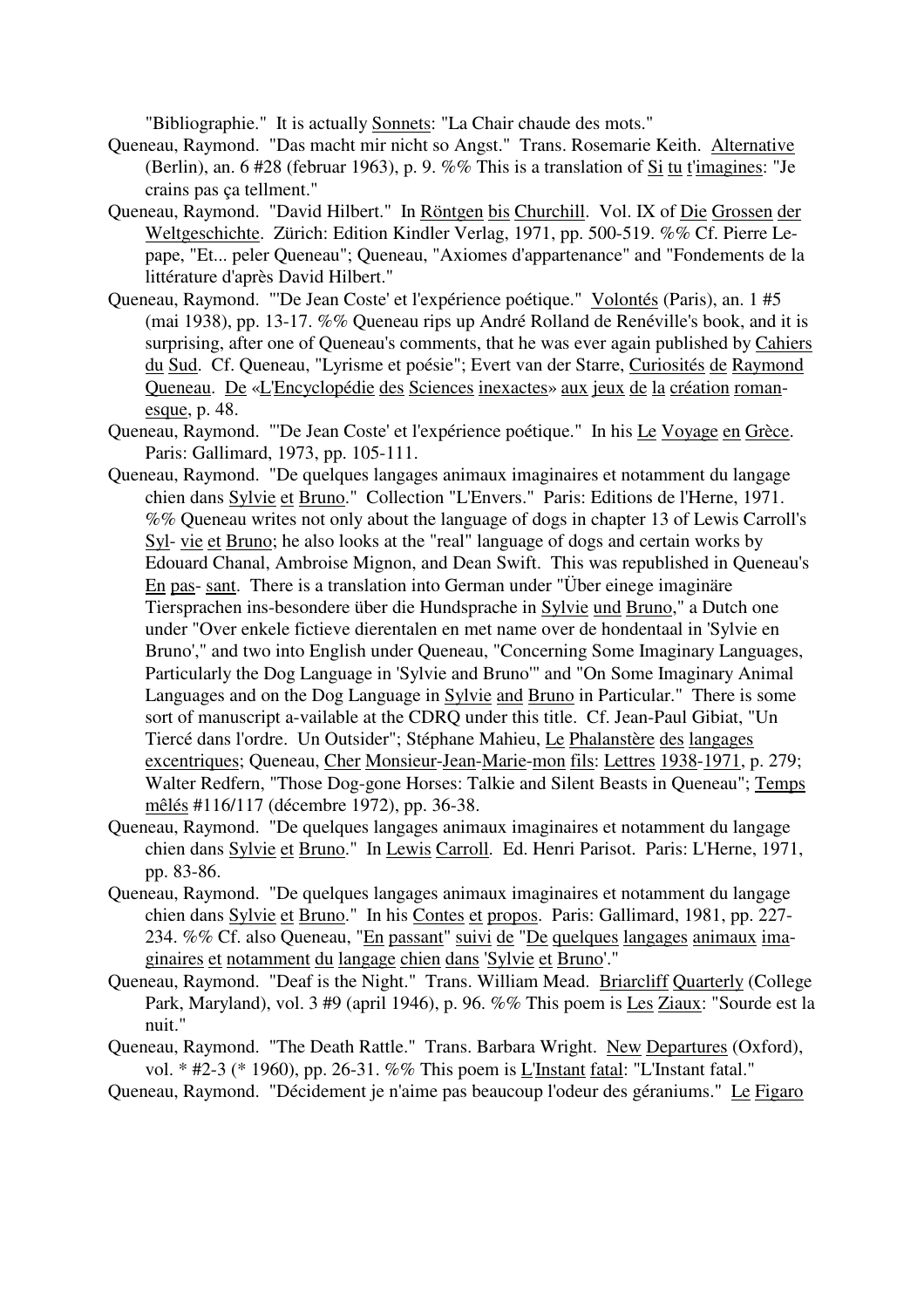littéraire (Paris), an. 20 #984 (25 février 1965), p. 2. %% This poem is from Chien à la mandoline.

- Queneau, Raymond. "Une Déclaration de Queneau." Mercure de France (Paris), an. 72 #343 (= #1180) (décembre 1961), p. 683. %% This is an extract from Queneau's "Adresse à la Décade."
- Queneau, Raymond. "Déclarations." Amis de Valentin Brû #16-17 (septembre 1981), pp. 37- 50. %% Claude Rameil has collected under this title two texts by Queneau on the film ver-sion of Dimanche de la vie, a radio interview on the same subject, and two of Queneau's statements on the radio concerning Marcel Proust and Joseph Kosma. This is a reprint from Amis de Valentin Brû #4 (26 juin 1978).
- Queneau, Raymond. "Dédé." In Un Cadavre. Paris: Imprimérie spéciale du cadavre, 1930, p. 2. %% When Anatole France died in 1924, Breton and the surrealists marked the event with a pamphlet entitled Un Cadavre centered around Breton's poem "Refus d'inhumer." This single-issue pamphlet of the same name, containing Queneau's aggressively vulgar poem, is a response by a number of ex-surrealists to the publication of Breton's "Second Manifeste du surréalisme" in 1930. The other contributors to this pamphlet were (according to Warren Motte, "Raymond Queneau and the Aesthetic of Formal Constraint") Jacques Baron, Georges Bataille, J.-A. Boiffard, Robert Desnos, Michel Leiris, Georges Limbour, Max Morise, Jacques Prévert, Georges Ribemont-Dessaignes, and Roger Vitrac. Emmanuël Souchier, Raymond Queneau, pp. 75-78, adds Carpentier. This was reprinted in Queneau's Oeuvres complètes, vol. I, p. 711. Cf. Dawn Ades, Dada and Surrealism Reviewed; Georges Bataille, "La Publication d''Un Cadavre' (15 janvier 1930)"; Jean-Jacques Brochier, L'Aventure des surréalistes: 1914-1940; Claude Debon, "Odile de Ray-mond Queneau"; Marcel Duhamel, Raconte pas ta vie, p. 175; Alessandra Ferraro, Ray- mond Queneau: L'Autobiografia impossible, pp. 17-18 and 28-31; Jacques Guicharnaud, Raymond Queneau, p. 8; Marie-Christine Lala, "Bataille-Queneau et la fin de l'histoire"; Pierre Lazareff, "'Un Cadavre'. Manifeste littéraire qui fait scandale"; Michel Lécureur, Raymond Queneau, p. 123; Francis Marmande, Georges Bataille poétique; Maurice Na-deau, Histoire du surréalisme, 1945 edition, p. 189; Jean Piel, "Georges Bataille et Ray-mond Queneau pendant les années 30-40"; Jacques Poirier, Littérature et psychanalyse: Les Ecrivains français face au freudisme (1914-1944); Queneau, "Avant-propos" (Beaux-livres); Queneau, ed., Pour une bibliothèque idéale, p. 273; Alain Rustenholz, Prévert, inventaire; Emmanuël Souchier, "Je n'aime pas ce qui m'enserre" ou Raymond Queneau face au surréalisme; Madeleine Velguth, The Representation of Women in the Autobio- graphical Novels of Raymond Queneau, pp. 20-22.

Queneau, Raymond. "Défense et illustration de la langue française." Queneau appeared on the

radio in the "Carte blanche" series but with this subtitle on 11 février 1947. Cf. Jacques Bens, Queneau, p. 247 (who has the wrong date); Paul Dermée, "Une Oeuvre radio-dramatique"; Michel Lécureur, Raymond Queneau, p. 375; Jean Lescure, "Un Nouveau Chapitre de la littérature" and "La Radio et la littérature"; Catherine Ollier, "Le Temps des chansons"; Roger Pillaudin, "Gros Plan sur Raymond Queneau"; Claude Rameil, La TSF de Raymond Queneau, pp. 35-45. But cf. also the entry for Anne Heurgon-Desjardins, "Les Décades de Pontigny and de Cerisy: De Gide à Queneau." There is some sort of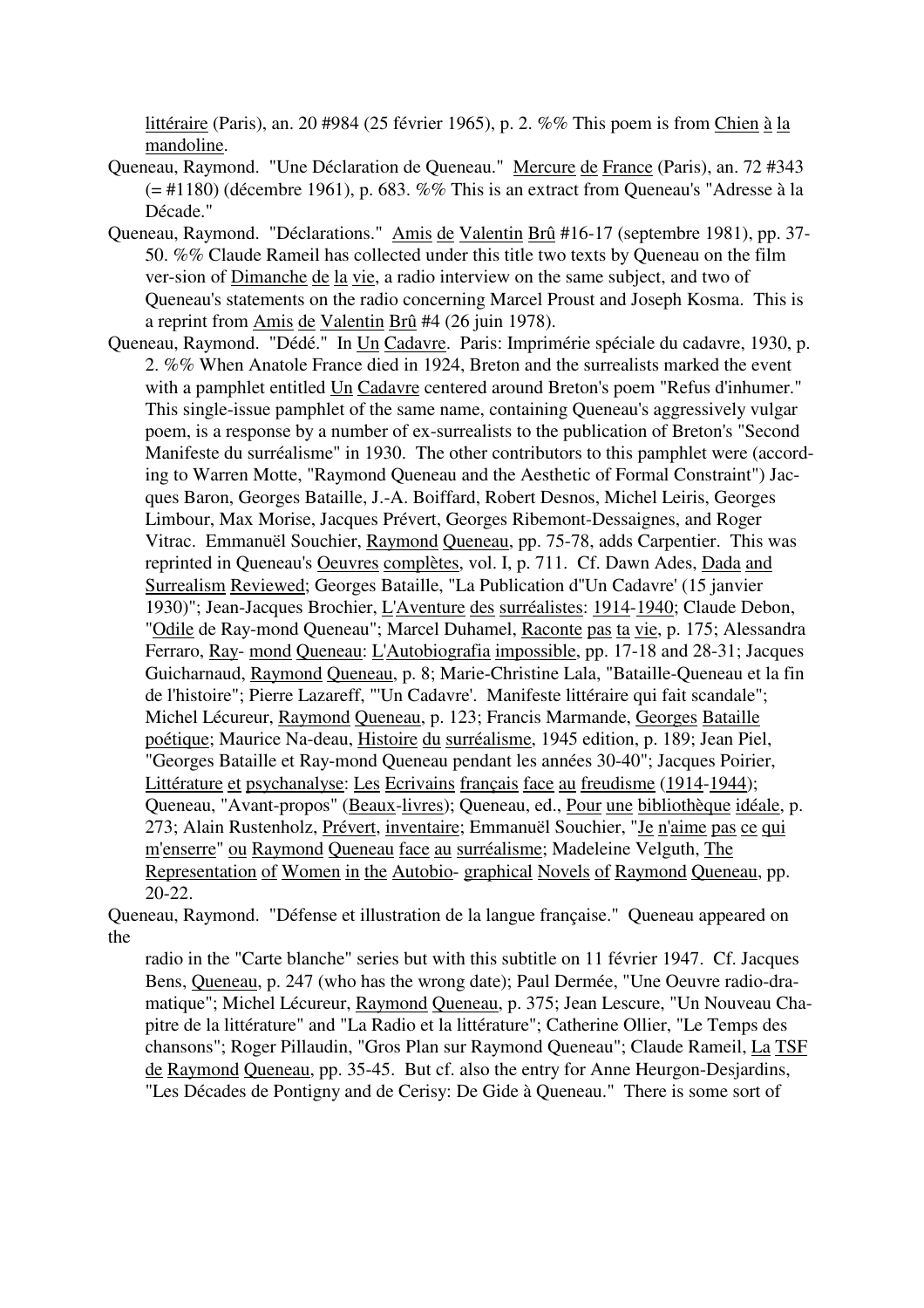manuscript available at the CDRQ under this title.

- Queneau, Raymond. "Defontenay." Cahiers du Sud (Marseille), an. 36 numéro spécial "Les Petits Romantiques français" (\* 1949), pp. 112-113. %% Queneau briefly describes his work on the "fous littéraires," then points out one of them who really should have received more mention in view of the current interest in science fiction. This serves as an introduc-tion to six pages of extracts from Defontenay's novel (pp. 114-119). There is some sort of manuscript available at the CDRQ under this title. Cf. Anonymous, CR of Defontenay's Star ou Psi de Cassiopée and "Inventeurs du roman noir, les petits romantiques glorifiaient le suicide, craignaie′nt les farfadets, et mettaient le feu à la maison pour arrêter la pluie"; Noël Arnaud, "Les Jargons"; Jacques Birnberg, "Raymond Queneau, (ré)-citateur hétéro-clyte ou des libertés du lecteur"; Léon-Gabriel Gros, CR of Les Petits Romantiques fran- çais; Akihiro Kubo, "Raymond Queneau et la question des genres"; Jean-Gérard Lapache-rie, "Typographic Characters: Tension Between Text and Drawing"; Jean-José Marchand, "L'Insolite Defontenay" and "Sur les traces de Defontenay"; Aimé Patri, CR of Les Petits Romantiques français; Queneau, Journaux (1914-1965), p. 836; Raymond Queneau and Noël Arnaud, "Correspondance Noël Arnaud -- Raymond Queneau," p. 323; Shuichiro Shiotsuka, "Raymond Queneau et deux encyclopédies: L'Idée de 'savoir' chez Queneau"; Pierre-André Touttain, "Star ou Psi de Cassiopée par C.-I. Defontenay"; Madeleine Vel-guth, "Introduction"; Anthony Zielonka, "Defontenay's Star as Poetic and Philosophical Science Fiction."
- Queneau, Raymond. "Defontenay." In his Bâtons, chiffres et lettres. Paris: Gallimard, 1950, pp. 179-187.
- Queneau, Raymond. "Defontenay." In his Bâtons, chiffres et lettres. Revised ed. Collection "Idées," #70. Paris: Gallimard, 1965, pp. 261-271.
- Queneau, Raymond. "Délire typographique." Arts et métiers graphiques (Paris), vol. \* #64 (15 septembre 1938), p. 38. %% Queneau writes of Nicolas-Louis-Marie-Dominique Cirier, one of his "fous littéraires" who might have been judged really unbalanced because of his use of unusual typographical manoeuvres, now so familiar. It turns out that there are other reasons to judge him rather marginal... Queneau mentions this Cirier in Enfants du Limon, p. 250. Rameil ("Bibliographie," p. 359) says that there is an English transla-tion of this article in the same issue of Arts et métiers graphiques; it seems that this was on an insert, so it would be hard to find in a library edition. This version is noticeably diffe-rent from that which appears in Bâtons, chiffres et lettres and is mentioned in its end-sheets. Cf. also Anonymous, "Folie littéraire"; Werner Hofman, "Les Ecrivains-dessina-teurs: I"; Jean-Gérard Lapacherie, "Typographic Characters: Tension Between Text and Drawing"; Ségolène Samson-Le Men, "Quant au livre illustré..."; Madeleine Velguth, "In-troduction."
- Queneau, Raymond. "Délire typographique." In his Bâtons, chiffres et lettres. Paris: Gallimard, 1950, pp. 191-196.
- Queneau, Raymond. "Délire typographique." In his Bâtons, chiffres et lettres. Revised ed. Collection "Idées," #70. Paris: Gallimard, 1965, pp. 285-291.
- Queneau, Raymond. "Délire typographique." In the catalogue for the exposition "Nicolas Cirier: typographe pamphlétaire" (Reims, 4 mai - 30 juin 2000). Ed. Nicolas Galaud and Delphine Quéreux-Sbaï. Reims: Bibliothèque municipale, pp. 1-5. %% This pamphlet accompanied an exposition sponsored by the bibliothèque municipale. The epigraph is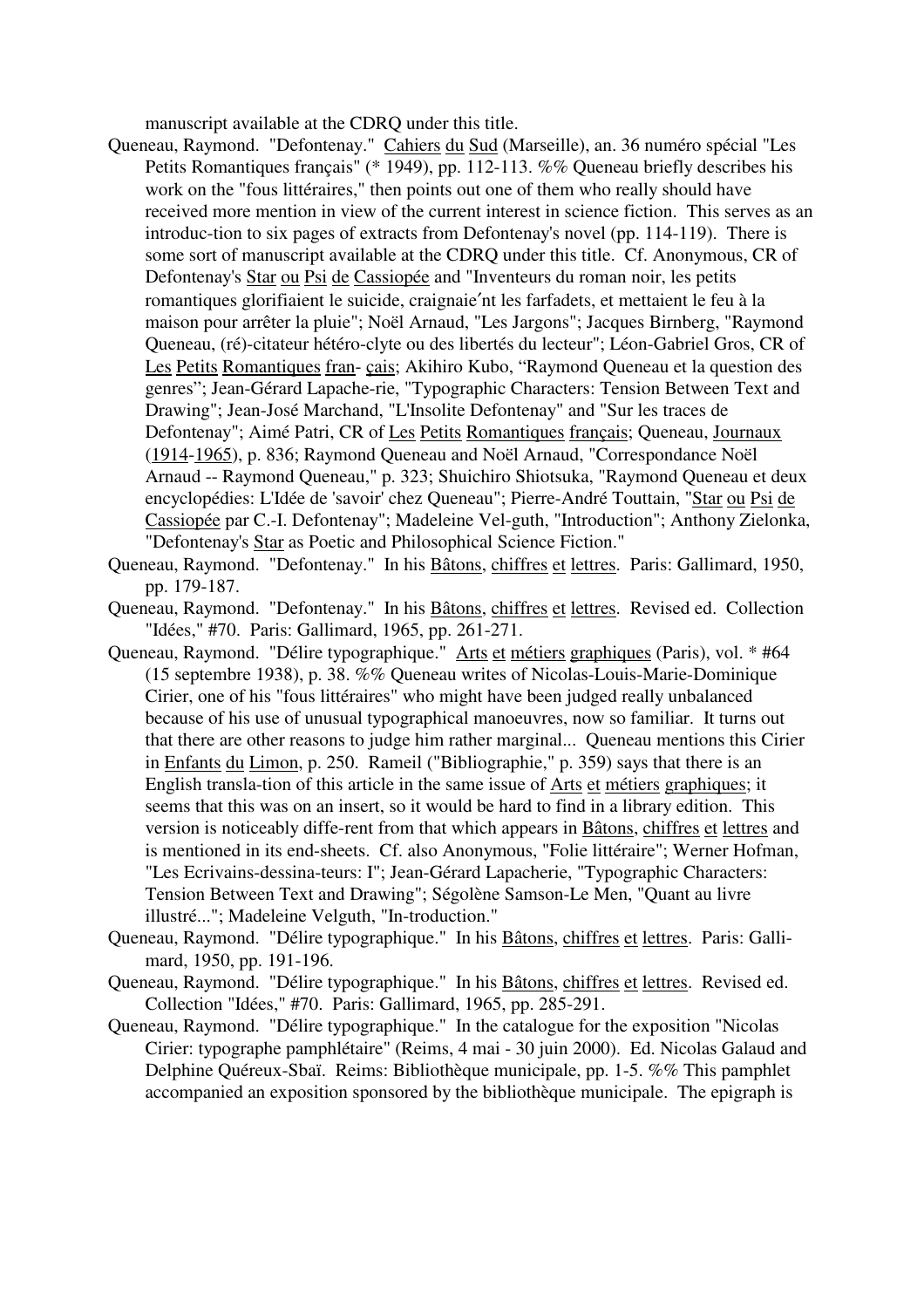from Les Enfants du Limon, and the pamphlet contains a fair amount of useful information on Cirier's life and work.

Queneau, Raymond. "Démesure pour démesure." Cf. Queneau, "Crânes pointus."

- Queneau, Raymond. Τo ∆έρµα τωv ovείρωv. Trans. Γιώτα Iωαvvίδoυ. Αθήvα: Αστάρτη, 1983. %% This is a translation of Loin de Rueil into Greek under the title The Skin of Dreams.
- Queneau, Raymond. Les Derniers Jours. Paris: Gallimard, 1936. %% Cf. Queneau, Oeuvres complètes, vol. II, pp. 1533-1534 for some idea of the textual history.
- Queneau, Raymond. Les Derniers Jours. Paris: Gallimard, 1936. %% This unique work, bound by Mary Reynolds, is at the Ryerson Library at the Art Institute of Chicago, but access is difficult. The online catalogue describes this item as: "Mary Reynolds binding: full black calfskin binding; raised bands; author and title stamped in gold on the spine; deco-rated endpapers; original paper covers bound in." Cf. Susan Glover Godlewski, "Warm Ashes: The Life and Career of Mary Reynolds."
- Queneau, Raymond. Les Derniers Jours: Prière d'insérer. Nouvelle Revue française #271 (avril 1936). %% This is on p. 137 of the Bulletin mensuel de renseignements bibliographiques, which seems to have been published as a companion pamphlet primarily aimed at advertising books; its index was published on the back of the front cover of the magazine itself. This reappeared in Cahiers Raymond Queneau #12-13 (juillet 1989), p. 10. Cf. Michel Lécureur, Raymond Queneau, p. 167.
- Queneau, Raymond. Les Derniers Jours. Pref. Olivier de Magny. Collection "Prix Rencontre," #33. Lausanne: Société coopérative éditions Rencontre, 1965. %% Cf. Queneau and André Blavier, Lettres croisées 1949-1976, pp. 243 and 373 (note 295).
- Queneau, Raymond. Les Derniers Jours. Paris: Gallimard, 1977.
- Queneau, Raymond. Les Derniers Jours. Collection "Soleil," #338. Paris: Gallimard, 1977. %% This has a "reliure d'après la maquette de Massin."
- Queneau, Raymond. Les Derniers Jours. Ill. Eric Provoost. Collection "Folio," #3019. Paris: Gallimard, 1997. Cf. Claire Devarrieux, "Queneau-coutte."
- Queneau, Raymond. Les Derniers Jours. Ill. Eric Provoost. Collection "Folio," #3019. Paris: Gallimard, 1998.
- Queneau, Raymond. Les Derniers Jours. In Queneau, Oeuvres complètes, vol. II. Paris: Galli-

mard, 2002, pp. 341-514. %% There is additional material available on pp. 1291-1302, 1514-1557, and 1740. Cf. also Suzanne Meyer-Bagoly, "Notice."

- Queneau, Raymond. Les Derniers Jours: Extraits. Le Populaire (Nantes), an. 63 #19045 (26 avril 1936), p. 6. %% The paper produced extracts from Les Derniers Jours on Sundays starting on 26 avril 1936.
- Queneau, Raymond. "Les Derniers jours." Trans. Barbara Wright. Prospice (Portree, Scotland), vol. \* #8 (\* 1978), pp. 7-17. %% This consists of the first two chapters from Wright's translation of the novel.
- Queneau, Raymond. "Les Derniers Jours." In Raymond Queneau. Cahier de l'Herne #29. Ed. Andrée Bergens. Paris: Editions de l'Herne, 1975, pp. 27-30. %% This is a sort of poem which Queneau wrote when he was 14; it has nothing to do with the novel. This text reappeared in the 1999 edition. There is some sort of manuscript available at the CDRQ under the title "Juvenilia" and something else of the sort at the Ransom Center (Austin,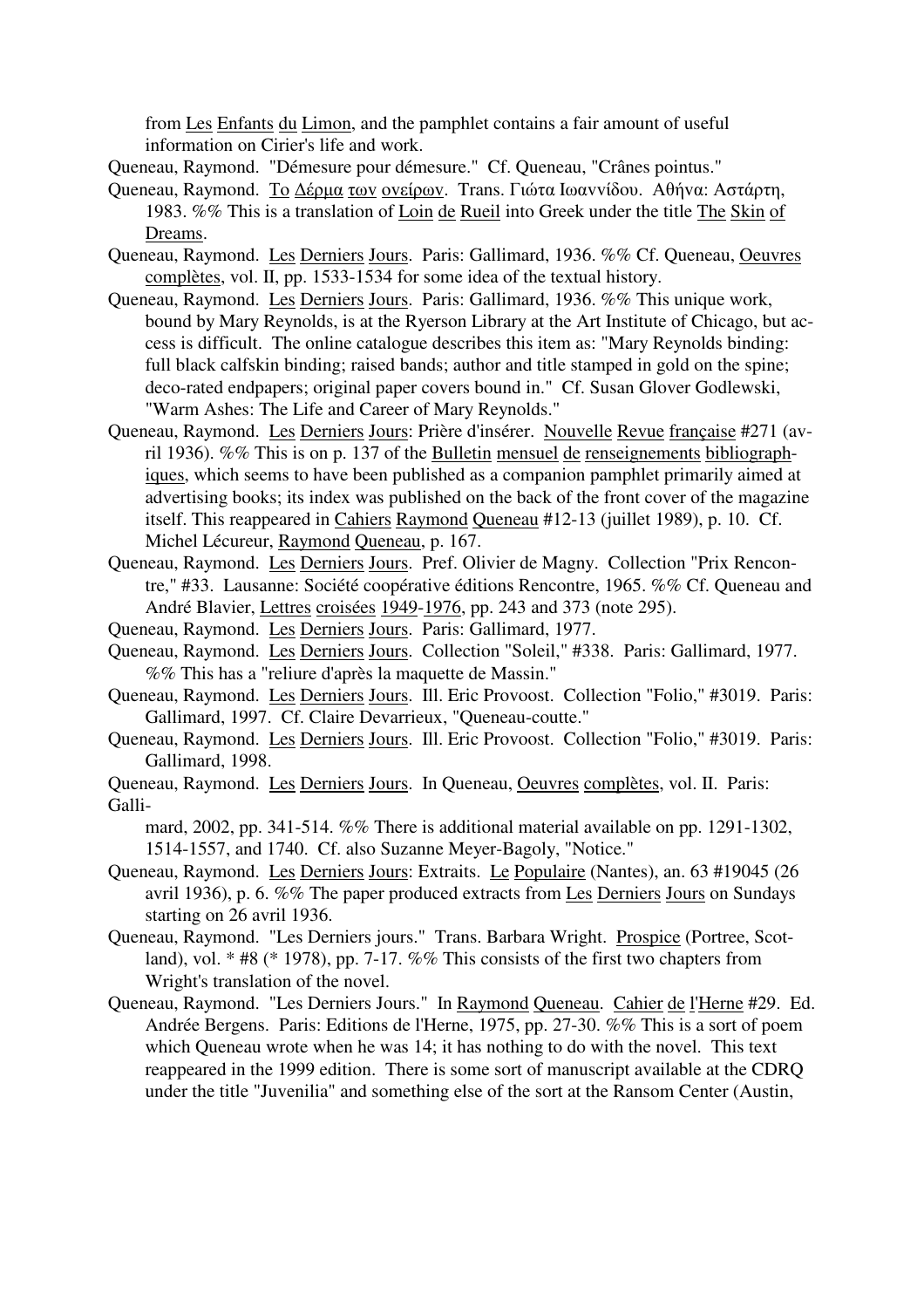Texas).

Queneau, Raymond. "Destinée." In his Contes et propos. Paris: Gallimard, 1981, pp. 9-16. %% This is a sort of short story written in 1922 is the summary account of the wanderings of Strobel with a rather curious ending by the author. This appears to have been the first publication. There is an English translation indexed under Queneau, "Destiny"; there is an Italian translation under Queneau, Racconti e ragionamenti, and a Russian one under Que-neau, "'Panique' and 'Destinée'." Cf. Akihiro Kubo, "'Destinée' de Raymond Queneau" and "Raymond Queneau et la question des genres"; Michal Mrozowicki, "D'un 'Récit de rêve' à 'Des Récits de rêve à foison' --- Les Ecrits brefs en prose de Raymond Queneau"; Em-manuël Souchier, "Je n'aime pas ce qui m'enserre" ou Raymond Queneau face au surréal- isme, p. 10; Evert van der Starre, Curiosités de Raymond Queneau. De «L'Encyclopédie des Sciences inexactes» aux jeux de la création romanesque, p. 35.

Queneau, Raymond. "Destiny." Trans. Brigitte Lambert. Atlas Anthology (London), vol. \* #3

(\* 1985), pp. 54-56.

- Queneau, Raymond. Deti bahna. Trans. Ladislav Serý. Pref. Patrik Ouredník. Collection "Symposium," #14. Praha: Volvox Globator, 2002. %% This is a translation of Les Enfants du Limon into Czech.
- Queneau, Raymond. "Les Deux Bouts du pinceau." Derrière le miroir (Paris: Maeght), vol. \* #121-122 (\* 1960), no pages. %% This concerns Miró, but it's little more than a blurb.
- Queneau, Raymond. "Deux Contes." In 365 Days. Ed. Kay Boyle, Laurence Vail, and Nina Conarain. Trans. Laurence Vail. New York: Harcourt, Brace, and Co., 1936, pp. 195 and 207. %% These are "Afternoon of Crime" (June 24) and "After the Races" (July 3). Both original texts were presumed lost (cf. Temps mêlés #150 + 1 [printemps 1978], p. 53), but they were found and published in Contes et propos, pp. 45-50, under the title "Un Jeune Français nommé Untel, I, II." Cf. Queneau, "Avant-hier par Kay Boyle." There is some sort of manuscript available at the CDRQ under the title "Boyle, Avant-hier."
- Queneau, Raymond. "Deux Contes." Amis de Valentin Brû #16-17 (septembre 1981), pp. 27- 33. %% This is a retranslation into French done by Jean Queval, with the original texts be-ing printed on pp. 59-61 of the same issue of Amis. This is a reprint from Amis de Valen-tin Brû #3 (21 décembre 1977).
- Queneau, Raymond. "Deux Contes." Amis de Valentin Brû #16-17 (septembre 1981), pp. 59- 61. %% These are the original 1935 Queneau texts, found only after Jean Queval had retranslated them into French (cf. pp. 27-33 of this copy of Amis for both the English and the Jean Queval French versions). This is a reprint from Amis de Valentin Brû #6 (7 janvier 1979).

Queneau, Raymond. "Deux Poèmes." Pages françaises (Paris), vol. \* #14 (juin 1946), pp. 3- 4.

%% These are L'Instant fatal: "Ballade en proverbes du vieux temps" and "Je crains pas ça tellment."

Queneau, Raymond. "Les Deux Titres." Temps mêlés #150 + 4 (mai 1979), pp. 14-16. %% This poem was probably written at about the same time as Le Vol d'Icare: cf. the note on p. 33 of this issue.

Queneau, Raymond. "Devant l'art de Miró." Les Lettres françaises (Paris), vol. \* #241 (6 jan-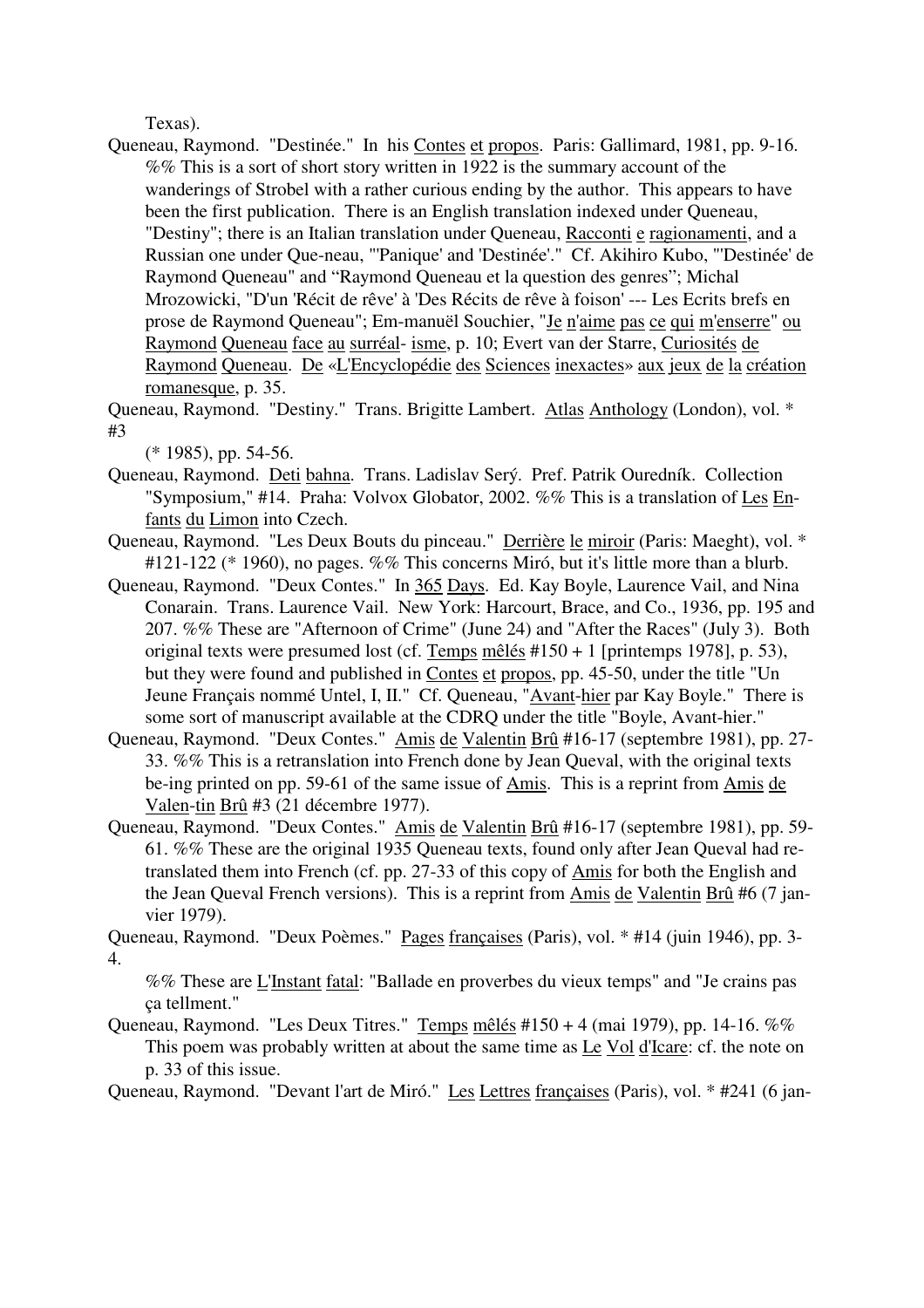vier1949), p. 7. %% Cf. Queneau, "Joan Miró ou le poète préhistorique," of which this is a variant extract.

- Queneau, Raymond. "Devant l'art de Miró." Le Petit Cobra (Bruxelles), vol. \* #1 (20 février 1949), p. 9. %% This is the same text as the original, but apparently typed out rather than printed. Cf. Françoise Lalande, Christian Dotremont, l'inventeur de Cobra: Une Biograph- ie.
- Queneau, Raymond. Di tie gu niang Zhaji. Nanjing: Yi lin chu ban she, 1995. %% This is a translation of Zazie dans le métro into Chinese.
- Queneau, Raymond. "La Dialectique des mathématiques chez Engels." In his Bâtons, chiffres et lettres. Paris: Gallimard, 1950, pp. 231-235. %% Cf. Queneau and Georges Bataille, "La Critique des fondements de la dialectique hégélienne."

Queneau, Raymond. "Dialectique hégélienne et séries de Fourier." Deucalion (Neuchâtel), vol.

\* #5 (octobre 1955), pp. 61-75. %% Queneau questions whether Engels was referring (in Dialectique de la nature) to Jean-Baptiste Joseph Fourier or to his contemporary François Marie-Charles Fourier. He goes on to consider the work of this latter and how he seems to have the better claim. There is some sort of manuscript available at the CDRQ under this title. Cf. Italo Calvino, "Introduction," p. 16, La Machine littérature, p. 183, and Saggi 1945 - 1985; Queneau, "Ennemis de la lune," Journaux (1914-1965), pp. 691 and 1063, and "Poésie et mathématiques"; Madeleine Velguth, "Introduction."

- Queneau, Raymond. "Dialectique hégélienne et séries de Fourier." In his Bords: Mathématiens, précurseurs, encyclopédistes. Ill. Georges Mathieu. Paris: Hermann, 1963, pp. 37- 51. %% This gives the wrong year for the appearance in Deucalion.
- Queneau, Raymond. "Dialogue conjugal express." Ce Matin (Paris), an. 11 #2332 (22 février 1952), p. 4. %% This is just the beginning of the twelfth chapter of Le Dimanche de la vie, down as far as "Je crois qu'on est paré, dit Valentin avec optimisme."
- Queneau, Raymond. Diario íntimo di Sally Mara. Trans. Mauricio Wacquez. Collection "Narrativa contemporanea." Barcelona: Ediciones Martínez Roca, 1988. %% This is in Spanish.
- Queneau, Raymond. Diario íntimo di Sally Mara. Trans. Mauricio Wacquez. Collection "Narrativa contemporanea." Barcelona: Ediciones Martínez Roca, 1995.
- Queneau, Raymond. Il Diario intimo di Sally Mara. Trans. Leonella Prato Caruso. Collection "I Narratori." Milano: Giangiacomo Feltrinelli Editore, 1991.

Queneau, Raymond. Il Diario intimo di Sally Mara. Trans. Leonella Prato Caruso. Collection "Universale Economica," #1232. Milano: Giangiacomo Feltrinelli Editore, 1993.

Queneau, Raymond. Dietari 1939-1940, seguit de "Filòsofs i bergants." Trans. Pilar Rahola. Intro. Jean-José Marchand. Collection "El Brot," #50. Barcelona: Editorial Pòrtic, 1987. %% This is a translation of Journal 1939-1940, suivi de "Philosophes et voyous" into Catalan.

Queneau, Raymond. Le Dimanche de la vie: Prepublication. Les Temps modernes (Paris), vol.

7 #74 (décembre 1951), pp. 961-1001; vol. 7 #75 (janvier 1952), pp. 1231-1263; and vol. 7 #76 (février 1952), pp. 1429-1465. %% Claude Rameil says ("Bibliographie," p. 368) that "quelques coupures ont été effectués en accord avec l'auteur."

Queneau, Raymond. Le Dimanche de la vie. Paris: Gallimard, 1952. %% Jacques Bens says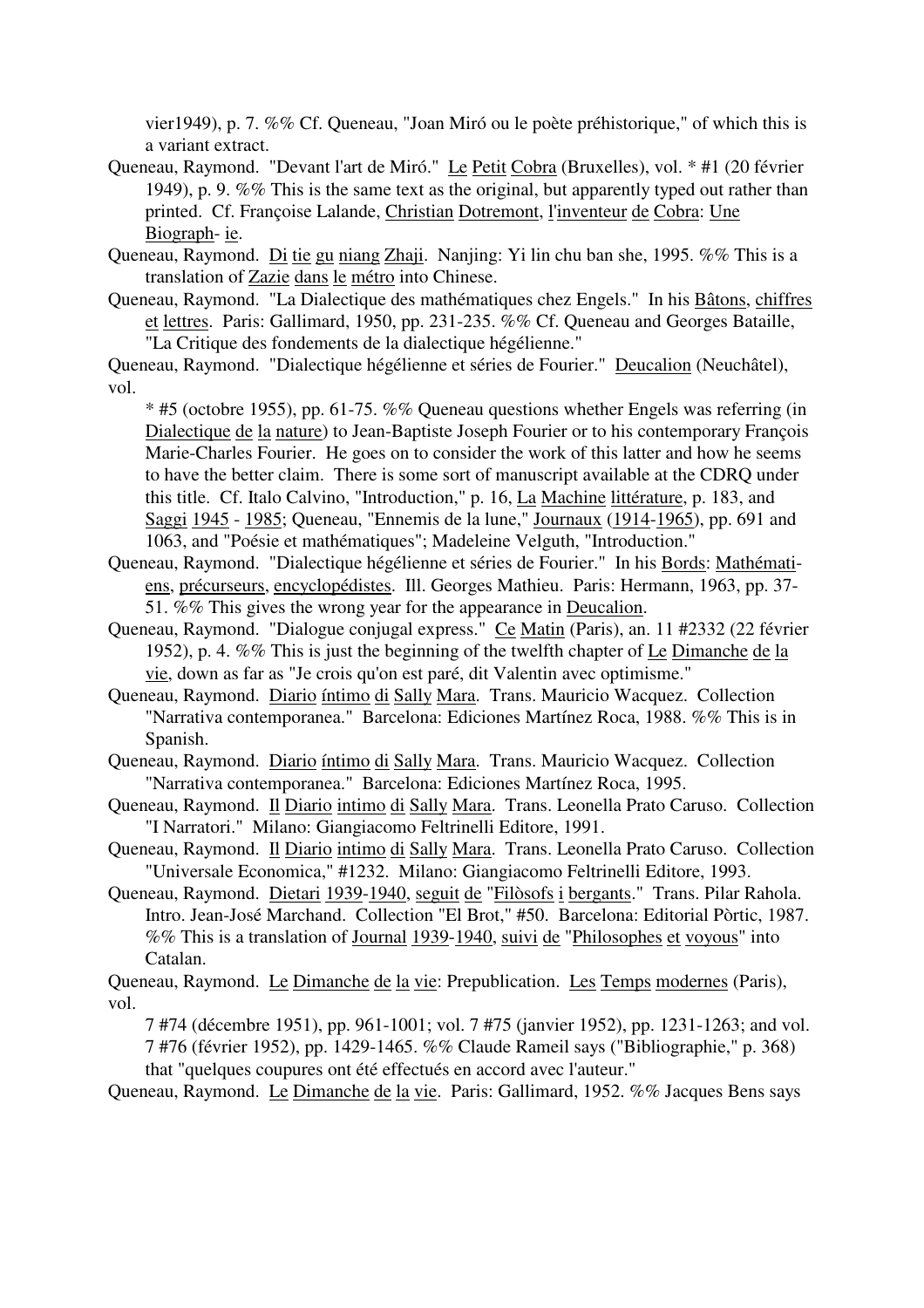(Queneau, p. 240) that this is an "édition reliée d'après la maquette de Mario Prassinos."

- Queneau, Raymond. Le Dimanche de la vie. Collection "Soleil," #182. Paris: Gallimard, 1951. %% This has a "reliure d'après la maquette de Massin."
- Queneau, Raymond. Le Dimanche de la vie: Prière d'insérer. Dated "janvier 1952." %% This was reprinted in Cahiers Raymond Queneau #12-13 (juillet 1989), p. 45, and in Jacques Bens' Queneau, p. 123.
- Queneau, Raymond. Le Dimanche de la vie. Paris: Gallimard, 1966.
- Queneau, Raymond. Le Dimanche de la vie. Ill. Gérard Failly. Collection "Folio," #442. Paris: Gallimard, 1973.
- Queneau, Raymond. Le Dimanche de la vie. Ill. Gérard Failly. Collection "Folio," #442. Paris: Gallimard, 1989.
- Queneau, Raymond. Le Dimanche de la vie. Ill. Eric Provoost. Collection "Folio," #442. Paris: Gallimard, 1993.
- Queneau, Raymond. Le Dimanche de la vie. Ill. Eric Provoost. Collection "Folio," #442. Paris: Gallimard, 1998.
- Queneau, Raymond. Le Dimanche de la vie. In Queneau, Oeuvres complètes, vol. III. Paris: Gallimard, 2006, pp. 391-556. %% There is additional material available on pp. 1436- 1458, 1662-1692, and 1822-1823. Cf. also Paul Gayot, "Notice."
- Queneau, Raymond. Le Dimanche de la vie. Adaptation for the theater by Franck Evrard, 1989.
- Queneau, Raymond. "Dino." Messages (Paris), "Dramatique de l'espoir," vol. \* #2 (\* 1942), pp. 55-59. %% The narrator of this story speaks affectionately of an imaginary dog who accompanied him during a visit to Portugal. This was reprinted in Queneau, Une Trouille verte. Cf. Roger Grenier, "Dino, le chien de Queneau."
- Queneau, Raymond. "Dino." In his Contes et propos. Paris: Gallimard, 1981, pp. 51-58. %% The index indicates that this was written in the 1930s.
- Queneau, Raymond. "Dino." Trans. Barbara Wright. In French Writing Today. Ed. Simon Watson Taylor. New York: Grove Press, 1968, pp. 25-28. %% This is a translation into English. Cf. Queneau, Five Stories.
- Queneau, Raymond. "Dino." Trans. Jan Pieter van der Sterre. Raster (Amsterdam), vol. \* #54 (\* 1991), pp. 53-56. %% This is a translation into Dutch.
- Queneau, Raymond. "Discorde mélodie des terrains d'épandage." Cf. Cléopâtre Athanassiou-Popesco, "Commentaires du 'Chant unique' de Raymond Queneau: 'Discorde mélodie des terrains d'épandage'"; Astrid Bouygues, "Voie buccale et voix anales: La Nourriture dans 'Discorde mélodie des terrains d'épandage'"; Astrid Bouygues and Daniel Delbreil, "Claude Simonnet face à l'homme Raymond Queneau," p. 34; Daniel Delbreil, "Du 'bel écrin' d'un pauvre étron: Remarques sur la métrique de 'Discorde mélodie des terrains d'épandage'" and "Jeux de mots et 'maux de je' dans 'Discorde mélodie des terrains d'épandage'." There is some sort of manuscript of Queneau's text available at the CDRQ.
- Queneau, Raymond. "Discours de réception à l'académie de l'Humour." Cf. Queneau, Journaux (1914-1965), pp. 797-798. There is some sort of manuscript available at the CDRQ under the title "Discours Académie de l'humour."
- Queneau, Raymond. "Discours pour l'inauguration de l'IPM." Dossiers du Collège de 'pataphysique #26 (22 merdre 91 EP [vulg. 8 juin 1964]), pp. 45-46 and 49. %% Queneau wishes the newly founded institute the very best in a sort of Latin. IPM = Institutum pa-